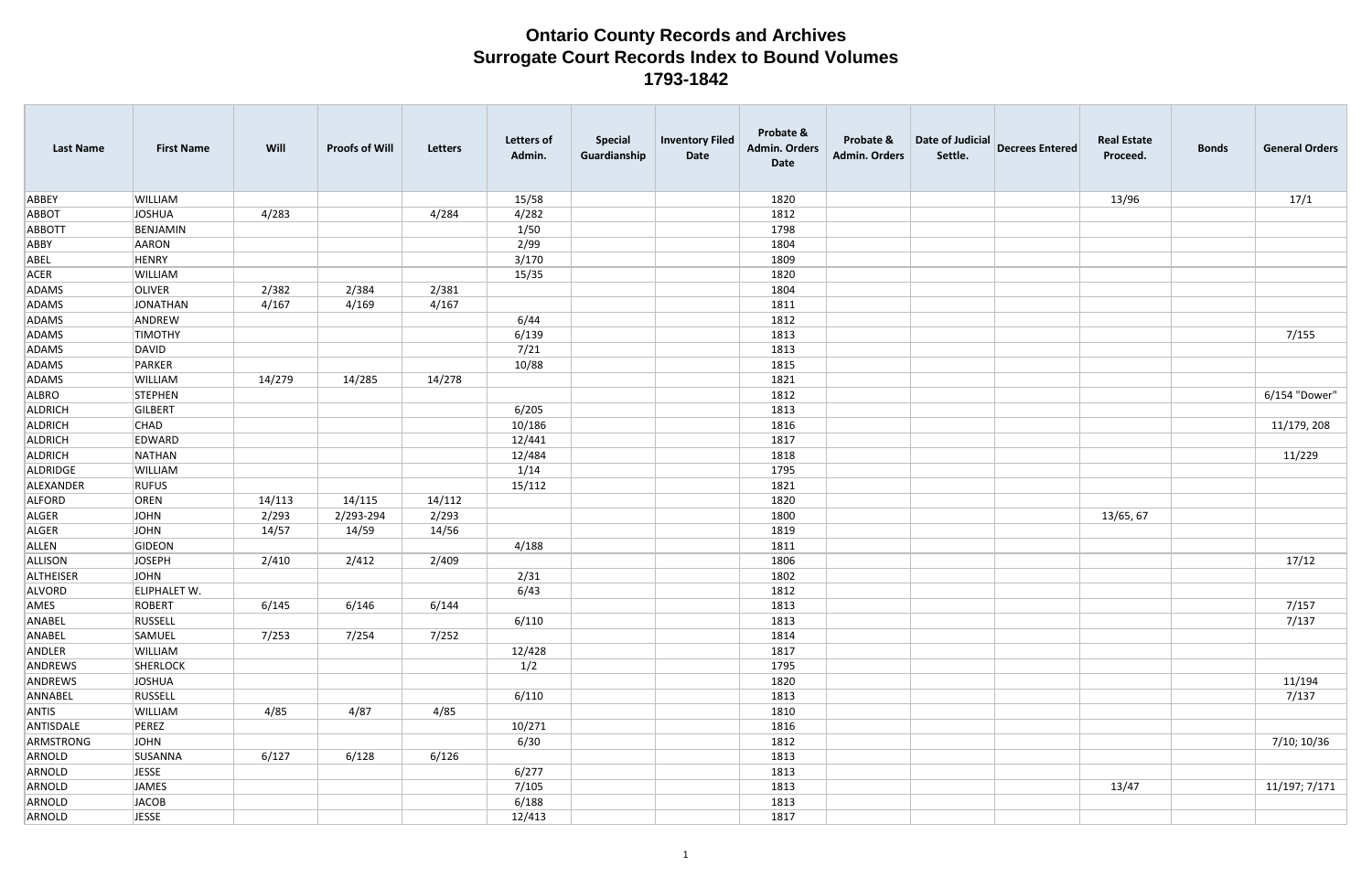| <b>Last Name</b>   | <b>First Name</b> | Will   | <b>Proofs of Will</b> | Letters | <b>Letters of</b><br>Admin. | <b>Special</b><br>Guardianship | <b>Inventory Filed</b><br>Date | Probate &<br><b>Admin. Orders</b><br>Date | Probate &<br><b>Admin. Orders</b> | Date of Judicial<br>Settle. | <b>Decrees Entered</b> | <b>Real Estate</b><br>Proceed. | <b>Bonds</b> | <b>General Orders</b> |
|--------------------|-------------------|--------|-----------------------|---------|-----------------------------|--------------------------------|--------------------------------|-------------------------------------------|-----------------------------------|-----------------------------|------------------------|--------------------------------|--------------|-----------------------|
| ARTHUR             | JOSEPH            | 7/13   | 7/15                  |         | 6/15; 7/12                  |                                |                                | 1812                                      |                                   |                             |                        |                                |              | 6/302; 11/233         |
|                    |                   |        |                       |         |                             |                                |                                |                                           |                                   |                             |                        |                                |              |                       |
| AUSTIN             | MONTGOMERY        |        |                       |         | 1/42                        |                                |                                | 1797                                      |                                   |                             |                        |                                |              |                       |
| AVERILL            | <b>ELISHA</b>     |        |                       |         |                             |                                |                                | 1821                                      |                                   |                             |                        |                                |              |                       |
| AVERY              | <b>ELISHA</b>     |        |                       |         | 12/474                      |                                |                                | 1818                                      |                                   |                             |                        |                                |              | 11/169                |
| AVERY              | NATHAN            |        |                       |         | 15/107                      |                                |                                | 1821                                      |                                   |                             |                        |                                |              |                       |
| AXTELL             | HENRY             | 14/149 | 14/151                | 14/148  |                             |                                |                                | 1829                                      |                                   |                             |                        |                                |              |                       |
| BABCOCK            | BENJAMIN          |        |                       |         | 12/517                      |                                |                                | 1819                                      |                                   |                             |                        |                                |              |                       |
| BACKENSTOSE        | JACOB             |        |                       |         | 6/313                       |                                |                                | 1813                                      |                                   |                             |                        | 13/33                          |              |                       |
| <b>BACKENSTOSE</b> | <b>FREDERICK</b>  |        |                       |         | 10/195                      |                                |                                | 1816                                      |                                   |                             |                        |                                |              |                       |
| BADGER             | HENRY             | 4/23   | 4/24                  | 4/22    |                             |                                |                                | 1809                                      |                                   |                             |                        |                                |              |                       |
| <b>BAILEY</b>      | HENRY             |        |                       |         | 15/30                       |                                |                                | 1819                                      |                                   |                             |                        |                                |              |                       |
| <b>BAKER</b>       | BENJAMIN          |        |                       |         | 1/79                        |                                |                                | 1800                                      |                                   |                             |                        | 2/47                           |              |                       |
| <b>BAKER</b>       | <b>ASA</b>        |        |                       |         | 1/101                       |                                |                                | 1800                                      |                                   |                             |                        | 2/7                            |              |                       |
| <b>BAKER</b>       | EBENEZER          |        |                       |         | 2/209                       |                                |                                | 1807                                      |                                   |                             |                        |                                |              |                       |
| <b>BAKER</b>       | JOHN              |        |                       |         | 4/100                       |                                |                                | 1810                                      |                                   |                             |                        |                                |              | 4/160                 |
| <b>BAKER</b>       | REUBEN            |        |                       |         | 6/70                        |                                |                                | 1813                                      |                                   |                             |                        |                                |              |                       |
| <b>BAKER</b>       | <b>IRA</b>        |        |                       |         | 15/114                      |                                |                                | 1821                                      |                                   |                             |                        |                                |              |                       |
| <b>BAKER</b>       | APOLLOS           |        |                       |         | 15/175                      |                                |                                | 1823                                      |                                   |                             |                        |                                |              | 21/75-78              |
| <b>BAKER</b>       | <b>TAMZON</b>     |        |                       |         | 15/184                      |                                |                                | 1823                                      |                                   |                             |                        |                                |              |                       |
| <b>BAKER</b>       | WILLIAM           | 18/29  | 18/32                 | 18/28   |                             |                                |                                | 1824                                      |                                   |                             |                        |                                |              |                       |
| BALDWIN            | MOSES             |        |                       |         | 15/80                       |                                |                                | 1821                                      |                                   |                             |                        |                                |              |                       |
| <b>BALEY</b>       | BENJAMIN          |        |                       |         | 1/79                        |                                |                                | 1800                                      |                                   |                             |                        |                                |              |                       |
| BALL               | NATHAN            | 7/360  | 7/361                 | 7/359   |                             |                                |                                | 1815                                      |                                   |                             |                        |                                |              |                       |
| BALLENTINE         | JOHN              |        |                       |         | 3/98                        |                                |                                | 1808                                      |                                   |                             |                        |                                |              |                       |
| BAMAN              | SAMUEL            | 6/194  | 6/195                 | 6/193   |                             |                                |                                | 1813                                      |                                   |                             |                        |                                |              |                       |
| <b>BANNISTER</b>   | <b>THEODORE</b>   |        |                       |         | 12/508                      |                                |                                | 1819                                      |                                   |                             |                        |                                |              |                       |
| BARBER             | LEMUEL            | 14/22  | 14/23                 | 14/20   |                             |                                |                                | 1819                                      |                                   |                             |                        |                                |              |                       |
| BARDEN             | THOMAS            |        |                       |         | 7/44                        |                                |                                | 1813                                      |                                   |                             |                        |                                |              | 7/285                 |
| BARDEN             | <b>EZEKIEL</b>    |        |                       |         | 12/415                      |                                |                                | 1817                                      |                                   |                             |                        |                                |              |                       |
| BARDEN             | THOMAS            |        |                       |         | 12/439                      |                                |                                | 1817                                      |                                   |                             |                        |                                |              |                       |
| BARDEN             | JAMES             |        |                       |         |                             |                                |                                | 1819                                      |                                   |                             |                        |                                |              | 11/130,158            |
| BARDEN             | SYLVANUS          | 18/177 | 18/178                | 18/176  |                             |                                |                                | 1827                                      |                                   |                             |                        |                                |              |                       |
| BARDIN             | JAMES             |        |                       |         | 2/147                       |                                |                                | 1805                                      |                                   |                             |                        |                                |              | 3/139, 140            |
| BARKER             | SAMUEL            |        |                       |         | 4/16                        |                                |                                | 1809                                      |                                   |                             |                        |                                |              |                       |
| BARNES             | SILAS             |        |                       |         | 12/491                      |                                |                                | 1818                                      |                                   |                             |                        |                                |              |                       |
| BARNES             | JAMES             | 18/220 | 18/223                | 18/219  |                             |                                |                                | 1827                                      |                                   |                             |                        |                                |              |                       |
| BARRETT            | PHILANDER         |        |                       |         | 7/328                       |                                |                                | 1814                                      |                                   |                             |                        |                                |              |                       |
| BARRETT            | ELEAZER           |        |                       |         | 15/151                      |                                |                                | 1822                                      |                                   |                             |                        |                                | "Dower"      | 8/36, 41, 42          |
| <b>BARTLETT</b>    | SAMUEL            |        |                       |         | 15/67                       |                                |                                | 1820                                      |                                   |                             |                        |                                | "Dower"      | 11/278; 8/26-27       |
| <b>BASON</b>       | PETER             |        |                       |         | 6/96                        |                                |                                | 1813                                      |                                   |                             |                        |                                |              | 11/254                |
| BASON              | PETER             |        |                       |         | 6/196                       |                                |                                | 1813                                      |                                   |                             |                        |                                |              | 11/254                |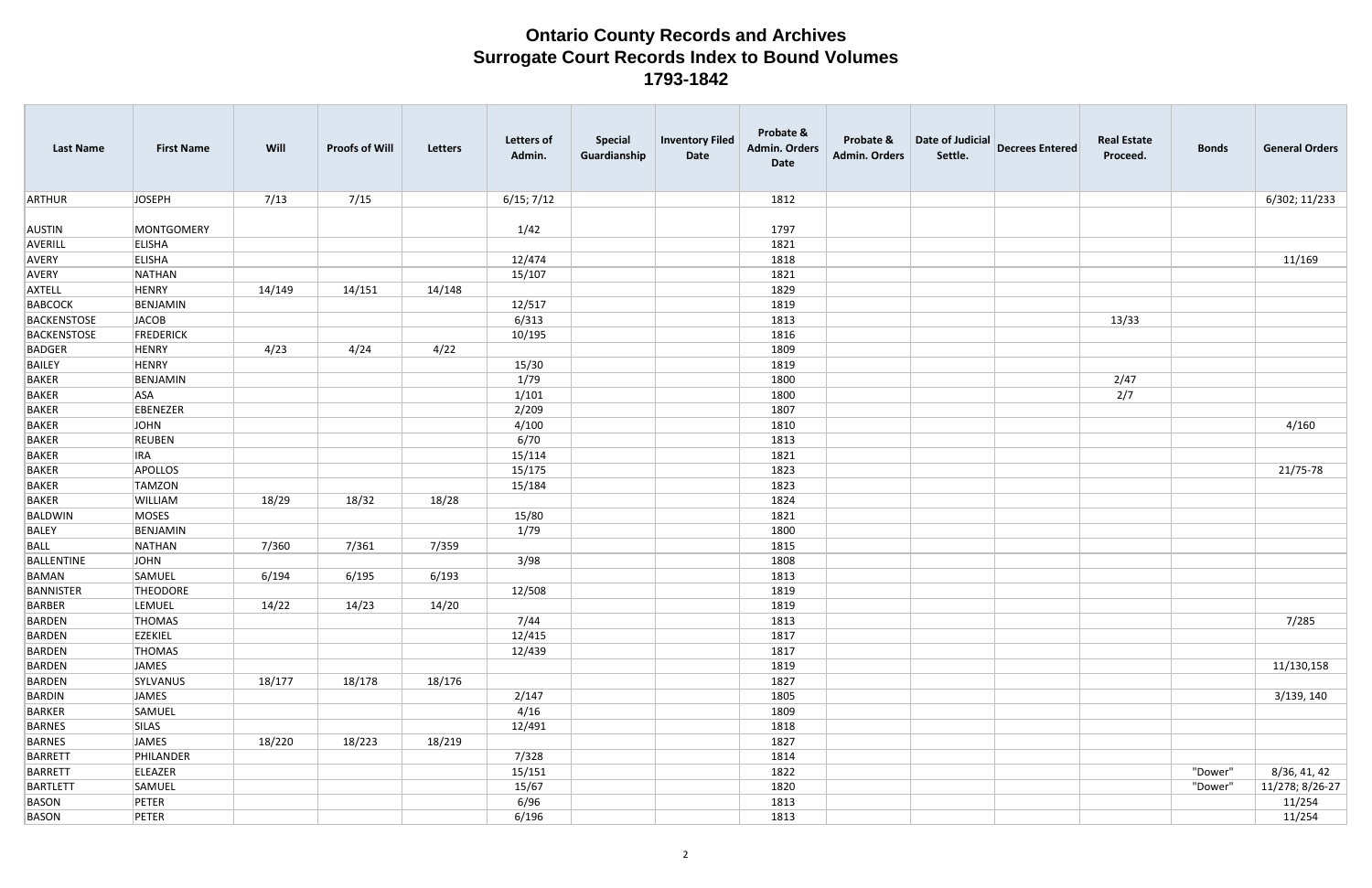| <b>Last Name</b> | <b>First Name</b> | Will   | <b>Proofs of Will</b> | <b>Letters</b> | <b>Letters of</b><br>Admin. | <b>Special</b><br>Guardianship | <b>Inventory Filed</b><br>Date | Probate &<br><b>Admin. Orders</b><br>Date | Probate &<br><b>Admin. Orders</b> | Date of Judicial<br>Settle. | <b>Decrees Entered</b> | <b>Real Estate</b><br>Proceed. | <b>Bonds</b> | <b>General Orders</b> |
|------------------|-------------------|--------|-----------------------|----------------|-----------------------------|--------------------------------|--------------------------------|-------------------------------------------|-----------------------------------|-----------------------------|------------------------|--------------------------------|--------------|-----------------------|
| <b>BASSFORD</b>  | MOSES             | 12/178 | 12/180                | 12/177         |                             |                                |                                | 1818                                      |                                   |                             |                        |                                |              |                       |
| <b>BATTY</b>     | WILLIAM           | 14/161 | 14/163                | 14/160         |                             |                                |                                | 1821                                      |                                   |                             |                        |                                |              |                       |
| <b>BATTY</b>     | JONATHAN          |        |                       |                | 15/90                       |                                |                                | 1821                                      |                                   |                             |                        |                                |              |                       |
| <b>BAUTTON</b>   | ROBERT            |        |                       |                | 12/443                      |                                |                                | 1817                                      |                                   |                             |                        |                                |              |                       |
| BAYLIES          | GEORGE            | 18/77  | 18/78                 | 18/77          |                             |                                |                                | 1825                                      |                                   |                             |                        |                                |              |                       |
| <b>BEACH</b>     | JACOB             |        |                       |                | 2/199                       |                                |                                | 1806                                      |                                   |                             |                        |                                |              |                       |
| <b>BEACH</b>     | <b>ISAAC</b>      |        |                       |                | 6/183                       |                                |                                | 1813                                      |                                   |                             |                        |                                |              |                       |
| <b>BEACH</b>     | <b>BENONI</b>     | 12/138 |                       | 12/137         |                             |                                |                                | 1816                                      |                                   |                             |                        |                                |              |                       |
| <b>BEACH</b>     | SALMON            |        |                       |                | 15/9                        |                                |                                | 1819                                      |                                   |                             |                        |                                |              |                       |
| <b>BEALL</b>     | ARCHIBALD A.      |        |                       |                | 10/276                      |                                |                                | 1816                                      |                                   |                             |                        |                                |              |                       |
| <b>BEARD</b>     | <b>ISAIAH</b>     |        |                       |                | 2/475                       |                                |                                | 1807                                      |                                   |                             |                        |                                |              |                       |
| <b>BEATTY</b>    | <b>WILLIAM</b>    | 14/161 | 14/163                | 14/160         |                             |                                |                                | 1821                                      |                                   |                             |                        |                                |              |                       |
| <b>BEATTY</b>    | JONATHAN          |        |                       |                | 15/90                       |                                |                                | 1821                                      |                                   |                             |                        |                                |              |                       |
| <b>BEATY</b>     | ALEXANDER         |        |                       |                | 12/494                      |                                |                                | 1818                                      |                                   |                             |                        |                                |              |                       |
| BEAUMOUNT        | JAMES             |        |                       |                | 2/141                       |                                |                                | 1805                                      |                                   |                             |                        |                                |              |                       |
| <b>BECKWITH</b>  | NATHAN L.         |        |                       |                | 10/221                      |                                |                                | 1816                                      |                                   |                             |                        |                                |              |                       |
| <b>BEECHER</b>   | NATHANIEL         | 7/101  | 7/103                 |                | 7/101                       |                                |                                | 1813                                      |                                   |                             |                        |                                |              |                       |
| <b>BEECHER</b>   | HEZEKIAH          | 14/117 | 14/119                | 14/116         |                             |                                |                                | 1820                                      |                                   |                             |                        |                                |              |                       |
| BEEMAN           | URIEL             |        |                       |                | 7/311                       |                                |                                | 1814                                      |                                   |                             |                        |                                |              |                       |
| <b>BELCHER</b>   | JOSEPH            |        |                       |                | 6/134                       |                                |                                | 1813                                      |                                   |                             |                        |                                |              |                       |
| <b>BELKNAPP</b>  | SAMUEL            |        |                       |                | 4/82                        |                                |                                | 1810                                      |                                   |                             |                        |                                |              | 10/211                |
| BELLAMY          | JOHN              |        |                       |                | 12/501                      |                                |                                | 1818                                      |                                   |                             |                        |                                |              |                       |
| BENHAM           | EBENEZER          |        |                       |                | 4/2125a                     |                                |                                | 1811                                      |                                   |                             |                        | 4/273-274                      |              | 6/201; 10/53          |
| BENJAMIN         | <b>CALVIN</b>     |        |                       |                | 2/27                        |                                |                                | 1802                                      |                                   |                             |                        |                                |              |                       |
| BENJAMIN         | <b>ELIJAH</b>     |        |                       |                | 15/210                      |                                |                                | 1824                                      |                                   |                             |                        |                                |              |                       |
| BENNETT          | URIEL             | 7/292  | 7/293                 | 7/291          |                             |                                |                                | 1815                                      |                                   |                             |                        |                                |              |                       |
| <b>BENNETT</b>   | SAMUEL            |        |                       |                | 15/15                       |                                |                                | 1819                                      |                                   |                             |                        |                                |              |                       |
| BENNETT          | JEDEDIAH          |        |                       |                | 15/100                      |                                |                                | 1821                                      |                                   |                             |                        |                                |              |                       |
| <b>BENTON</b>    | DAVID             |        |                       |                | 2/77                        |                                |                                | 1803                                      |                                   |                             |                        |                                |              |                       |
| BERRY            | <b>GILBERT R.</b> |        |                       |                | 1/38                        |                                |                                | 1797                                      |                                   |                             |                        |                                |              |                       |
| <b>BESON</b>     | PETER             |        |                       |                | 6/196                       |                                |                                | 1813                                      |                                   |                             |                        |                                |              | 11/254                |
| <b>BIGELOW</b>   | EZRA              | 2/354  | 2/356                 | 2/353          |                             |                                |                                | 1808                                      |                                   |                             |                        |                                |              |                       |
| <b>BIGELOW</b>   | <b>SILAS</b>      | 14/343 | 14/349                | 14/342         |                             |                                |                                | 1822                                      |                                   |                             |                        |                                |              |                       |
| <b>BILLINGS</b>  | JOEL              |        |                       |                | 6/160                       |                                |                                | 1813                                      |                                   |                             |                        | 7/136                          |              | 7/99                  |
| BIRDSALL         | STEPHEN           |        |                       |                | 10/305                      |                                |                                | 1817                                      |                                   |                             |                        |                                |              |                       |
| <b>BIRDSEY</b>   | JOSEPH            |        |                       |                | 2/157                       |                                |                                | 1805                                      |                                   |                             |                        |                                |              |                       |
| <b>BISHOP</b>    | BANI              |        |                       |                | 2/219                       |                                |                                | 1807                                      |                                   |                             |                        |                                |              | $3/121 - 124$         |
| <b>BISHOP</b>    | <b>ISAAC</b>      | 18/50  | 18/50                 | 18/49          |                             |                                |                                | 1824                                      |                                   |                             |                        |                                |              |                       |
| <b>BISSELL</b>   | LEVI              |        |                       |                | 4/103                       |                                |                                | 1810                                      |                                   |                             |                        |                                |              |                       |
| <b>BISSELL</b>   | EBENEZER          |        |                       |                | 6/62                        |                                |                                | 1813                                      |                                   |                             |                        |                                |              | 7/287                 |
| <b>BISSELL</b>   | DANIEL            |        |                       |                | 15/215                      |                                |                                | 1824                                      |                                   |                             |                        |                                |              |                       |
| <b>BLACK</b>     | JOHN              |        |                       |                | 4/10                        |                                |                                | 1809                                      |                                   |                             |                        |                                |              | 4/92                  |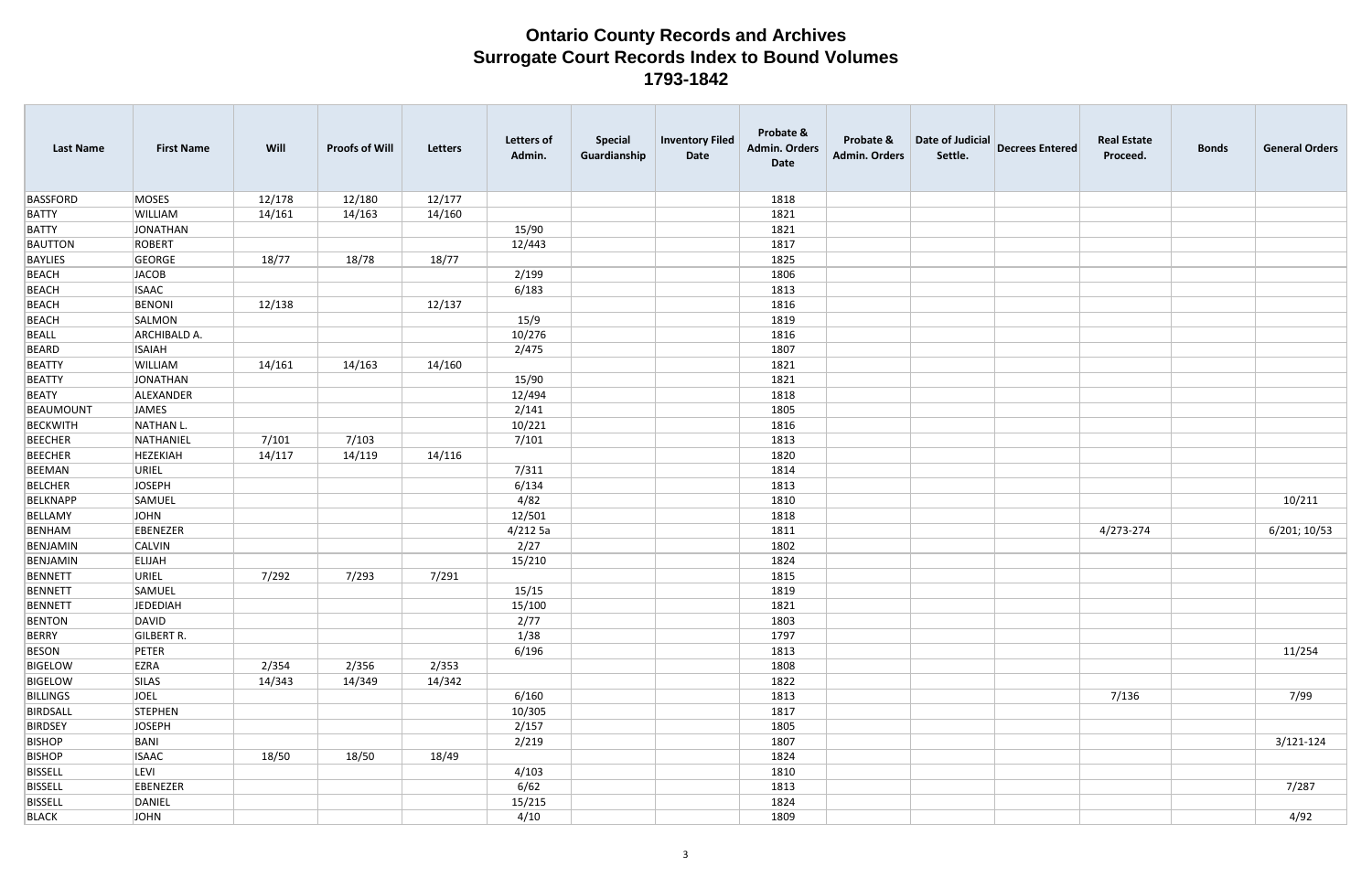| <b>Last Name</b>    | <b>First Name</b> | Will   | <b>Proofs of Will</b> | Letters | Letters of<br>Admin. | <b>Special</b><br>Guardianship | <b>Inventory Filed</b><br>Date | Probate &<br><b>Admin. Orders</b><br>Date | Probate &<br><b>Admin. Orders</b> | Date of Judicial<br>Settle. | <b>Decrees Entered</b> | <b>Real Estate</b><br>Proceed. | <b>Bonds</b> | <b>General Orders</b> |
|---------------------|-------------------|--------|-----------------------|---------|----------------------|--------------------------------|--------------------------------|-------------------------------------------|-----------------------------------|-----------------------------|------------------------|--------------------------------|--------------|-----------------------|
| <b>BLACKLEY</b>     | <b>HEMAN</b>      |        |                       |         | 12/409               |                                |                                | 1817                                      |                                   |                             |                        |                                |              |                       |
| <b>BLAIR</b>        | JOHN              |        |                       |         | 7/319                |                                |                                | 1814                                      |                                   |                             |                        |                                |              | 10/150                |
| <b>BLAKELY</b>      | JOHN              |        |                       |         | 4/226                |                                |                                | 1811                                      |                                   |                             |                        |                                |              |                       |
| BLANCHARD           | RICHARD           |        |                       |         | 10/58                |                                |                                | 1815                                      |                                   |                             |                        |                                |              |                       |
| <b>BLISS</b>        | JOHN              |        |                       |         | 10/127               |                                |                                | 1815                                      |                                   |                             |                        |                                |              |                       |
| <b>BLODGET</b>      | GILES             |        |                       |         | 2/213                |                                |                                | 1807                                      |                                   |                             |                        |                                |              | 3/133                 |
| <b>BOOTH</b>        | AMOS              |        |                       |         | 6/25                 |                                |                                | 1812                                      |                                   |                             |                        | 7/269                          |              | 7/267                 |
| <b>BOSLEY</b>       | JOHN              |        |                       |         | 1/93                 |                                |                                | 1800                                      |                                   |                             |                        | 1/84 & 3/1, 27                 |              |                       |
| <b>BOTSFORD</b>     | BENAJAH           | 2/358  | 2/360                 | 2/357   |                      |                                |                                | 1803                                      |                                   |                             |                        |                                |              |                       |
| <b>BOTSFORD</b>     | ABEL              |        |                       |         | 12/429               |                                |                                | 1817                                      |                                   |                             |                        |                                |              | 11/84                 |
| <b>BOUGHTON</b>     | HEZEKIAH          | 1/167  | 1/165                 | 1/163   |                      |                                |                                | 1799                                      |                                   |                             |                        |                                |              |                       |
| <b>BOUGHTON</b>     | SEYMOUR           |        |                       |         | 6/245                |                                |                                | 1813                                      |                                   |                             |                        |                                |              |                       |
| <b>BOUGHTON</b>     | SEYMOUR           |        |                       |         | 7/132                |                                |                                | 1814                                      |                                   |                             |                        |                                |              |                       |
| <b>BOUGHTON</b>     | SAMUEL            |        |                       |         | 7/205                |                                |                                | 1814                                      |                                   |                             |                        |                                |              |                       |
| <b>BOYD</b>         | DAVID             |        |                       |         | 2/73                 |                                |                                | 1803                                      |                                   |                             |                        | 3/29; 2/255                    |              | 10/222                |
| <b>BOYD</b>         | SEWALL            |        |                       |         | 21/197,221           |                                |                                | 1806                                      |                                   |                             |                        |                                |              |                       |
| <b>BRACE</b>        | JOEL              |        |                       |         | 2/179                |                                |                                | 1806                                      |                                   |                             |                        |                                |              | 3/76                  |
| <b>BRACE</b>        | JOSEPH            |        |                       |         | 6/97                 |                                |                                | 1813                                      |                                   |                             |                        | 6/214                          |              |                       |
| <b>BRACE</b>        | <b>ELISHA</b>     | 6/112  | 6/113                 | 6/111   |                      |                                |                                | 1813                                      |                                   |                             |                        |                                |              |                       |
| <b>BRACE</b>        | JOSEPH            |        |                       |         | 1/10                 |                                |                                | 1815                                      |                                   |                             |                        |                                |              |                       |
| <b>BRACE</b>        | <b>ELISHA</b>     |        |                       |         | 15/88                |                                |                                | 1821                                      |                                   |                             |                        |                                |              |                       |
| <b>BRADFORD</b>     | ELIPHALET         |        |                       |         | 2/223                |                                |                                | 1807                                      |                                   |                             |                        |                                |              |                       |
| <b>BRADISH</b>      | JOSEPH            |        |                       |         | 1/55                 |                                |                                | 1799                                      |                                   |                             |                        |                                |              |                       |
| <b>BRADLEY</b>      | FRANCIS           | 4/152  | 4/153                 |         | 4/150/151            |                                |                                | 1811                                      |                                   |                             |                        |                                |              |                       |
| <b>BRADLEY</b>      | EZEKIEL           | 12/78  | 12/80                 | 12/77   |                      |                                |                                | 1818                                      |                                   |                             |                        |                                |              |                       |
| <b>BRADNER</b>      | JOHN              |        |                       |         |                      |                                |                                | 1814                                      |                                   |                             |                        |                                | "Dower"      | 7/237                 |
| BRAINARD            | ELI.              | 12/94  | 12/96                 | 12/93   |                      |                                |                                | 1818                                      |                                   |                             |                        |                                |              |                       |
| <b>BRIGGS</b>       | ABIGAIL           |        |                       |         | 2/201, 207           |                                |                                | 1806, 1807                                |                                   |                             |                        |                                |              | 3/43                  |
| <b>BRIGGS</b>       | PELEG             | 2/433  | 2/439                 | 2/433   |                      |                                |                                | 1807                                      |                                   |                             |                        |                                |              |                       |
| <b>BRIGGS</b>       | JAMES C.          |        |                       |         | 15/153               |                                |                                | 1822                                      |                                   |                             |                        |                                |              |                       |
| <b>BRINK</b>        | JOHN              | 14/133 | 14/135                | 14/132  |                      |                                |                                | 1821                                      |                                   |                             |                        |                                |              |                       |
| <b>BRINK</b>        | SIMON             |        |                       |         | 19/22                |                                |                                | 1828                                      |                                   |                             |                        |                                |              |                       |
| <b>BRINNINSTOOL</b> | JOHN              |        |                       |         | 15/213               |                                |                                | 1820                                      |                                   |                             |                        |                                |              | 11/289                |
| <b>BRISTER</b>      | AARON             |        |                       |         | 15/102               |                                |                                | 1821                                      |                                   |                             |                        |                                |              |                       |
| <b>BRISTOL</b>      | MILES             |        |                       |         | 3/147                |                                |                                | 1808                                      |                                   |                             |                        |                                |              |                       |
| <b>BRISTOL</b>      | GEORGE A.         |        |                       |         | 7/318                |                                |                                | 1814                                      |                                   |                             |                        |                                |              |                       |
| BROCKWAY            | GAMALIEL          |        |                       |         | 4/57                 |                                |                                | 1809                                      |                                   |                             |                        |                                |              |                       |
| <b>BROCKWAY</b>     | <b>ELISHA</b>     |        |                       |         | 4/277                |                                |                                | 1812                                      |                                   |                             |                        |                                |              |                       |
| <b>BROOKER</b>      | JOSEPH            | 7/36   | 7/38                  | 7/36    |                      |                                |                                | 1813                                      |                                   |                             |                        |                                |              |                       |
| <b>BROOKS</b>       | ZERAH             |        |                       |         | 7/207                |                                |                                | 1814                                      |                                   |                             |                        |                                |              |                       |
| <b>BROTHER</b>      | VALENTINE         | 14/81  | 14/83                 | 14/80   |                      |                                |                                | 1820                                      |                                   |                             |                        |                                |              |                       |
| <b>BROWN</b>        | JEREMIAH          |        |                       |         | 1/77                 |                                |                                | 1800                                      |                                   |                             |                        | 1/153; 3/13                    |              |                       |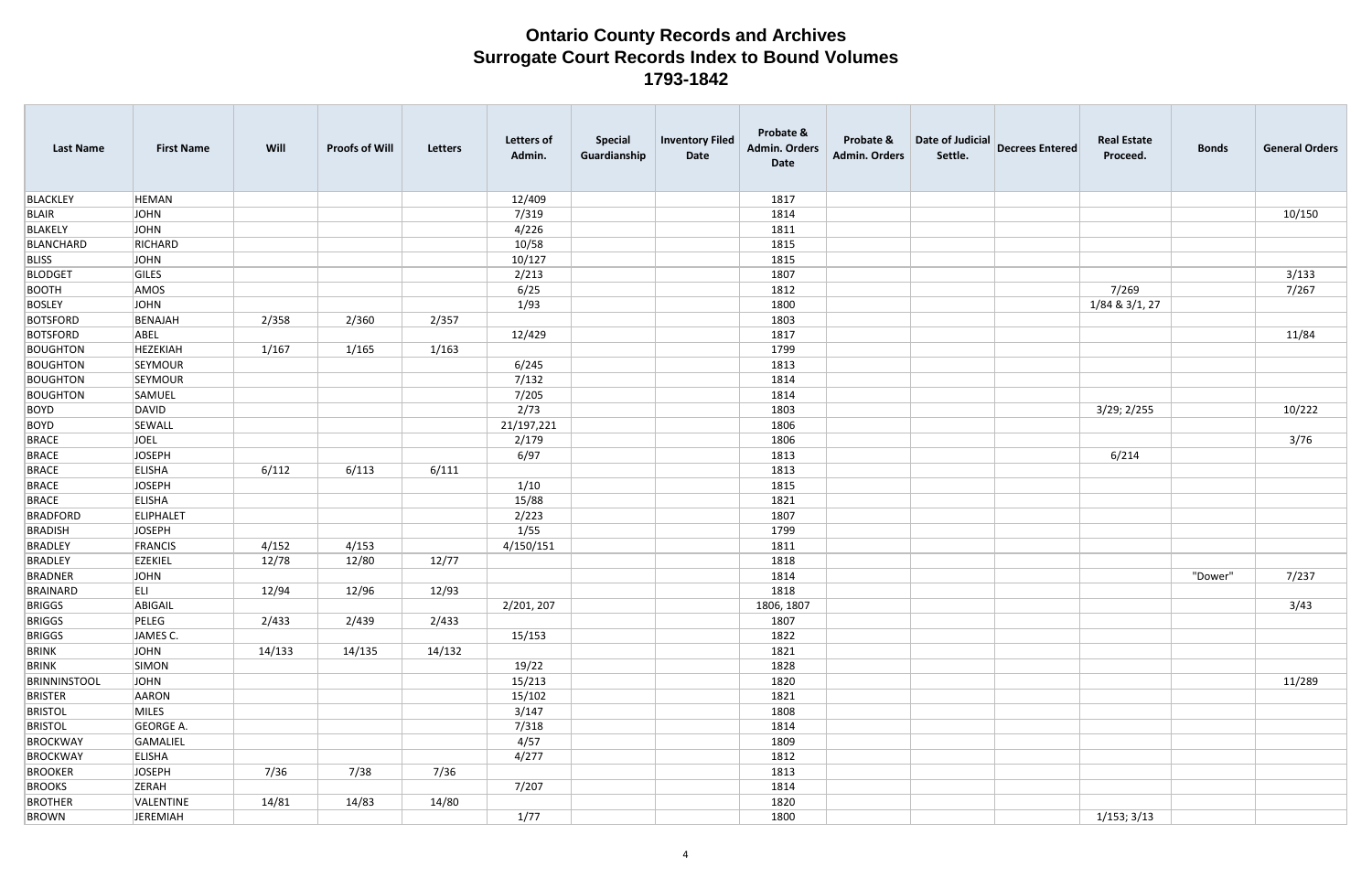| <b>Last Name</b> | <b>First Name</b> | Will   | <b>Proofs of Will</b> | Letters | <b>Letters of</b><br>Admin. | <b>Special</b><br>Guardianship | <b>Inventory Filed</b><br>Date | Probate &<br><b>Admin. Orders</b><br>Date | Probate &<br><b>Admin. Orders</b> | Date of Judicial<br>Settle. | <b>Decrees Entered</b> | <b>Real Estate</b><br>Proceed. | <b>Bonds</b> | <b>General Orders</b> |
|------------------|-------------------|--------|-----------------------|---------|-----------------------------|--------------------------------|--------------------------------|-------------------------------------------|-----------------------------------|-----------------------------|------------------------|--------------------------------|--------------|-----------------------|
| <b>BROWN</b>     | BENJAMIN          | 2/304  | 2/306                 | 2/303   |                             |                                |                                | 1800                                      |                                   |                             |                        |                                |              |                       |
| <b>BROWN</b>     | BARNABAS          | 7/114  | 7/115                 | 7/113   |                             |                                |                                | 1814                                      |                                   |                             |                        |                                |              | 10/149                |
| <b>BROWN</b>     | THOMAS, JR.       |        |                       |         | 7/329                       |                                |                                | 1814                                      |                                   |                             |                        | 10163                          |              | 10/146                |
| <b>BROWN</b>     | EDWARD            |        |                       |         | 7/337                       |                                |                                | 1815                                      |                                   |                             |                        | 10/248                         |              |                       |
| <b>BROWN</b>     | <b>ELISHA</b>     |        |                       |         | 10/37                       |                                |                                | 1815                                      |                                   |                             |                        |                                |              | 10/222                |
| <b>BROWN</b>     | <b>STEPHEN</b>    |        |                       |         | 10/219                      |                                |                                | 1816                                      |                                   |                             |                        |                                |              | 11/62                 |
| <b>BROWN</b>     | CALVIN S.         |        |                       |         | 11/17                       |                                |                                | 1817                                      |                                   |                             |                        |                                |              |                       |
| <b>BROWN</b>     | EPHRAIM D.        |        |                       |         | 15/94                       |                                |                                | 1821                                      |                                   |                             |                        |                                |              |                       |
| <b>BROWN</b>     | DANIEL            | 14/241 | 14/243                | 14/240  |                             |                                |                                | 1822                                      |                                   |                             |                        |                                |              |                       |
| <b>BROWN</b>     | JOHN              |        |                       |         | 15/238                      |                                |                                | 1825                                      |                                   |                             |                        |                                |              |                       |
| <b>BRUMBLEY</b>  | ABEL              | 14/129 | 14/131                | 14/128  |                             |                                |                                | 1820                                      |                                   |                             |                        |                                |              |                       |
| <b>BRUNDAGE</b>  | <b>CALEB</b>      |        |                       |         | 2/59                        |                                |                                | 1803                                      |                                   |                             |                        |                                |              |                       |
| <b>BRUNDAGE</b>  | JOSEPH            | 7/276  | 7/278                 | 7/275   |                             |                                |                                | 1814                                      |                                   |                             |                        |                                |              |                       |
| <b>BRYAN</b>     | <b>JOSEPH</b>     |        |                       |         | 4/259                       |                                |                                | 1812                                      |                                   |                             |                        |                                |              |                       |
| <b>BRYAN</b>     | BARNED            |        |                       |         | 6/218                       |                                |                                | 1812                                      |                                   |                             |                        |                                |              |                       |
| <b>BRYAN</b>     | AUGUSTINE         | 7/172  | 7/173                 |         | 7/171                       |                                |                                | 1814                                      |                                   |                             |                        |                                |              |                       |
| <b>BRYANT</b>    | <b>HEZEKIAH</b>   |        |                       |         | 12/495                      |                                |                                | 1818                                      |                                   |                             |                        |                                |              |                       |
| <b>BUCHAN</b>    | WILLIAM           |        |                       |         | 15/162                      |                                |                                | 1822                                      |                                   |                             |                        |                                |              |                       |
| <b>BUCK</b>      | MOSES             |        |                       |         | 10/63, 149                  |                                |                                | 1815                                      |                                   |                             |                        |                                |              |                       |
| <b>BUCKLER</b>   | ADOLPH            | 7/280  | 7/281                 | 7/279   |                             |                                |                                | 1814                                      |                                   |                             |                        |                                |              | 11/212                |
| <b>BUCKLEY</b>   | JOB               |        |                       |         | 2/161                       |                                |                                | 1805                                      |                                   |                             |                        |                                |              |                       |
| <b>BUELL</b>     | SAMUEL            |        |                       |         | 4/89                        |                                |                                | 1810                                      |                                   |                             |                        |                                |              |                       |
| <b>BUELL</b>     | DANIEL            |        |                       |         | 6/9                         |                                |                                | 1812                                      |                                   |                             |                        |                                |              |                       |
| <b>BUNCE</b>     | DAVID L.          |        |                       |         | 15/249                      |                                |                                | 1826                                      |                                   |                             |                        |                                |              |                       |
| <b>BUNNELL</b>   | <b>CHESTER</b>    |        |                       |         | 4/181, 202                  |                                | 1811, June 6                   | 1811                                      |                                   |                             |                        | 6/216                          |              | 4/201                 |
| <b>BURNET</b>    | JOHN              | 18/67  | 18/69                 | 18/67   |                             |                                |                                | 1825                                      |                                   |                             |                        |                                |              |                       |
| BURNET           | JOHN              | 18148  | 18/149                | 18/147  |                             |                                |                                | 1826                                      |                                   |                             |                        |                                |              |                       |
| BURNHAM          | BENJAMIN          |        |                       |         | 12/507                      |                                |                                | 1818                                      |                                   |                             |                        |                                |              |                       |
| <b>BURRETT</b>   | FOLLET            |        |                       |         | 15/56                       |                                |                                | 1820                                      |                                   |                             |                        |                                |              |                       |
| <b>BURT</b>      | DANIEL            | 7/31   | 7/33                  | 7/31    |                             |                                |                                | 1813                                      |                                   |                             |                        |                                |              |                       |
| <b>BUSH</b>      | HENRY             |        |                       |         | 2/105                       |                                |                                | 1804                                      |                                   |                             |                        |                                |              |                       |
| <b>BUSH</b>      | BARZILLA          |        |                       |         | 15/132                      |                                |                                | 1822                                      |                                   |                             |                        |                                |              |                       |
| <b>BUSHERT</b>   | <b>ISAAC</b>      |        |                       |         |                             |                                |                                | 1817                                      |                                   |                             |                        |                                |              | 11/63                 |
| <b>BUSHNELL</b>  | JAPHET            |        |                       |         | 6/319                       |                                |                                | 1813                                      |                                   |                             |                        |                                |              |                       |
| <b>BUTLER</b>    | STEPHEN           |        |                       |         | 6/35                        |                                |                                | 1812                                      |                                   |                             |                        |                                |              | 7/50                  |
| <b>BUTLER</b>    | JOHN              |        |                       |         | 6/99                        |                                |                                | 1813                                      |                                   |                             |                        |                                |              |                       |
| <b>BUTTRICK</b>  | OLIVER, JR.       |        |                       |         | 10/61, 75                   |                                |                                | 1815                                      |                                   |                             |                        | 11/38                          |              | 11/87                 |
| <b>BUTTS</b>     | <b>ISAAC</b>      | 10/307 | 10/308                |         |                             |                                |                                | 1817                                      |                                   |                             |                        |                                |              |                       |
| <b>CADY</b>      | PENNELL           | 14/105 | 14/107                | 14/104  |                             |                                |                                | 1820                                      |                                   |                             |                        |                                |              |                       |
| <b>CADY</b>      | JOHN              | 14/165 | 14/167                | 14/164  |                             |                                |                                | 1821                                      |                                   |                             |                        |                                |              |                       |
| <b>CALKINS</b>   | ELISHA A.         |        |                       |         | 15/14                       |                                |                                | 1819                                      |                                   |                             |                        |                                |              | 23/386                |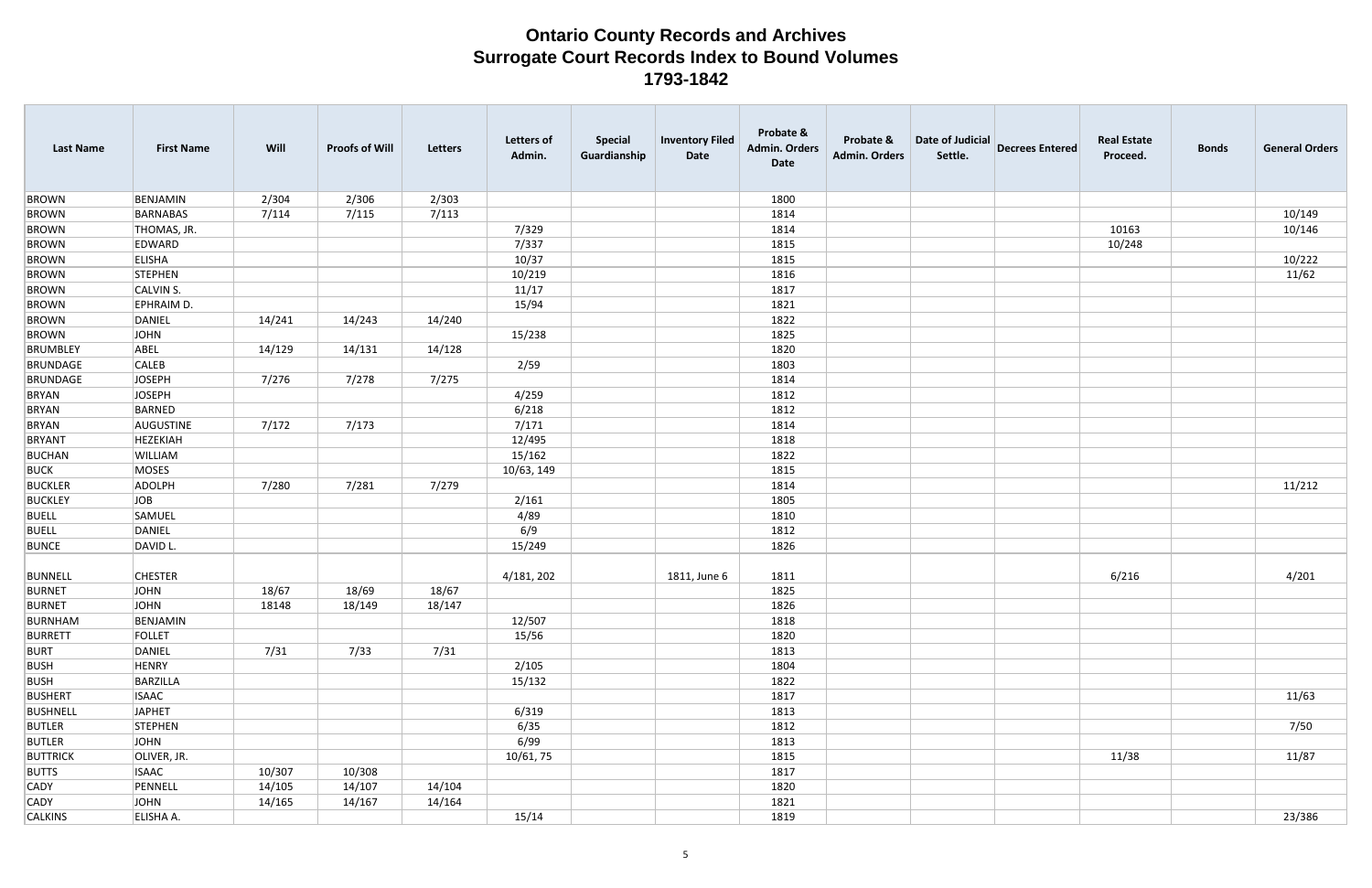| <b>Last Name</b> | <b>First Name</b> | Will   | <b>Proofs of Will</b> | Letters | <b>Letters of</b><br>Admin. | <b>Special</b><br>Guardianship | <b>Inventory Filed</b><br>Date | Probate &<br><b>Admin. Orders</b><br>Date | Probate &<br><b>Admin. Orders</b> | Date of Judicial<br>Settle. | <b>Decrees Entered</b> | <b>Real Estate</b><br>Proceed. | <b>Bonds</b> | <b>General Orders</b> |
|------------------|-------------------|--------|-----------------------|---------|-----------------------------|--------------------------------|--------------------------------|-------------------------------------------|-----------------------------------|-----------------------------|------------------------|--------------------------------|--------------|-----------------------|
| <b>CAMPBELL</b>  | JOHN L.           |        |                       |         | 4/51                        |                                |                                | 1809                                      |                                   |                             |                        |                                |              | 7/48                  |
| <b>CAMPBELL</b>  | <b>WILLIAM</b>    | 4/123  | 4/126                 | 4/123   |                             |                                |                                | 1810                                      |                                   |                             |                        |                                |              |                       |
| <b>CAMPBELL</b>  | JOHN              |        |                       |         | 15/26                       |                                |                                | 1820                                      |                                   |                             |                        |                                |              |                       |
| <b>CANFIELD</b>  | BENJAMIN          | 2/296  | 2/298                 | 2/295   |                             |                                |                                | 1800                                      |                                   |                             |                        |                                |              |                       |
| CANFIELD         | MARY              |        |                       |         | 7/325                       |                                |                                | 1814                                      |                                   |                             |                        |                                |              |                       |
| CANFIELD         | DAN               |        |                       |         | 15/40                       |                                |                                | 1819                                      |                                   |                             |                        |                                |              | 11/244                |
| <b>CANIFF</b>    | <b>ISAAC</b>      |        |                       |         | 10/28, 76                   |                                |                                | 1815                                      |                                   |                             |                        |                                |              | 11/209                |
| CARELESS         | <b>WILLIAM</b>    |        |                       |         | 2/127                       |                                |                                | 1805                                      |                                   |                             | 3/43                   |                                |              |                       |
| CARPENTER        | RICHARD           | 6/292  | 6/293                 | 6/291   |                             |                                |                                | 1813                                      |                                   |                             |                        |                                |              |                       |
| CARPENTER        | AMOS              | 12/170 | 12/172                | 12/169  |                             |                                |                                | 1818                                      |                                   |                             |                        |                                |              |                       |
| <b>CASE</b>      | DANIEL            |        |                       |         | 4/224                       |                                |                                | 1811                                      |                                   |                             |                        |                                |              |                       |
| <b>CASE</b>      | ABNER             |        |                       |         | 10/56                       |                                |                                | 1815                                      |                                   |                             |                        |                                |              |                       |
| <b>CASE</b>      | JOHN              |        |                       |         | 10/268                      |                                |                                | 1816                                      |                                   |                             |                        |                                |              | 21/92-94              |
| <b>CASE</b>      | SEYMOUR           |        |                       |         | 12/447                      |                                |                                | 1818                                      |                                   |                             |                        |                                |              | 11/72                 |
| <b>CASE</b>      | SWEET W.          |        |                       |         | 12/449                      |                                |                                | 1818                                      |                                   |                             |                        |                                |              |                       |
| <b>CASE</b>      | <b>SEBA</b>       | 18/145 | 18/146                | 18/144  |                             |                                |                                | 1826                                      |                                   |                             |                        |                                |              |                       |
| <b>CHADWICK</b>  | <b>BROOKS</b>     |        |                       |         | 10/159                      |                                |                                | 1816                                      |                                   |                             |                        |                                |              | 17/5                  |
| CHAMBERLAIN      | DAVID             |        |                       |         | 15/85                       |                                |                                | 1821                                      |                                   |                             |                        |                                |              | 11/241                |
| <b>CHAMPION</b>  | <b>ELIAS</b>      |        |                       |         | 4/67                        |                                |                                | 1810                                      |                                   |                             |                        |                                |              |                       |
| <b>CHAMPLIN</b>  | <b>CHARLES</b>    |        |                       |         | 15/32                       |                                |                                | 1820                                      |                                   |                             |                        |                                |              |                       |
| CHANDLER         | DANIEL            |        |                       |         | 15/72                       |                                |                                | 1820                                      |                                   |                             |                        |                                |              |                       |
| <b>CHAPEL</b>    | JONATHAN          |        |                       |         | 1/120                       |                                |                                | 1801                                      |                                   |                             |                        |                                |              |                       |
| <b>CHAPIN</b>    | <b>ISRAEL</b>     |        |                       |         | 1/1                         |                                |                                | 1795                                      |                                   |                             |                        |                                |              | 3/62                  |
| <b>CHAPMAN</b>   | JEDEDIAH          |        |                       |         | 6/327                       |                                |                                | 1813                                      |                                   |                             |                        |                                |              |                       |
| <b>CHAPPEL</b>   | <b>WILLIAM</b>    |        |                       |         | 6/143                       |                                |                                | 1813                                      |                                   |                             |                        |                                |              | 7/157                 |
| <b>CHARLES</b>   | GEORGE            |        |                       |         | 2/45                        |                                |                                | 1803                                      |                                   |                             |                        |                                |              |                       |
| <b>CHASE</b>     | WILLIAM           | 12/146 | 12/148                | 12/145  |                             |                                |                                | 1818                                      |                                   |                             |                        |                                |              |                       |
| <b>CHASE</b>     | <b>CLARK</b>      |        |                       |         | 15/118                      |                                |                                | 1821                                      |                                   |                             |                        |                                |              |                       |
| <b>CHASE</b>     | <b>WALTER</b>     | 14/213 | 14/215                | 14/212  |                             |                                |                                | 1822                                      |                                   |                             |                        |                                |              |                       |
| <b>CHISSAM</b>   | ROBERT            |        |                       |         |                             |                                |                                | 1817                                      |                                   |                             |                        |                                |              | 11/34-35              |
| <b>CHRISTY</b>   | JOHN              |        |                       |         |                             |                                |                                | 1810                                      |                                   |                             |                        |                                |              | 3/115                 |
| <b>CHURCH</b>    | JOHN              | 14/29  | 14/31                 | 14/28   |                             |                                |                                | 1819                                      |                                   |                             |                        |                                |              |                       |
| <b>CLANFORD</b>  | SUSANNAH          | 12/158 | 12/160                | 12/157  |                             |                                |                                | 1818                                      |                                   |                             |                        |                                |              |                       |
| <b>CLARK</b>     | NEHEMIAH          | 4/196  | 4/195                 | 4/196   |                             |                                |                                | 1811                                      |                                   |                             |                        |                                |              |                       |
| <b>CLARK</b>     | JOHN              |        |                       |         | 4/233                       |                                |                                | 1811                                      |                                   |                             |                        |                                |              |                       |
| <b>CLARK</b>     | WILLIAM           | 6/228  | 6/230                 | 6/227   |                             |                                |                                | 1813                                      |                                   |                             |                        |                                |              |                       |
| <b>CLARK</b>     | JOHN              |        |                       |         | 6/323                       |                                |                                | 1813                                      |                                   |                             |                        |                                |              |                       |
| <b>CLARK</b>     | <b>CALVIN</b>     |        |                       |         | 7/109, 220                  |                                |                                | 1814                                      |                                   |                             |                        |                                |              |                       |
| <b>CLARK</b>     | ELIJAH            |        |                       |         | 7/221                       |                                |                                | 1814                                      |                                   |                             |                        |                                |              | 11/287                |
| <b>CLARK</b>     | BENJAMIN          |        |                       |         | 10/7                        |                                |                                | 1815                                      |                                   |                             |                        |                                |              | 11/48                 |
| <b>CLARK</b>     | STEPHEN           |        |                       |         | 10/57                       |                                |                                | 1815                                      |                                   |                             |                        |                                |              |                       |
| <b>CLARK</b>     | AARON             |        |                       |         | 10/62                       |                                |                                | 1815                                      |                                   |                             |                        |                                |              |                       |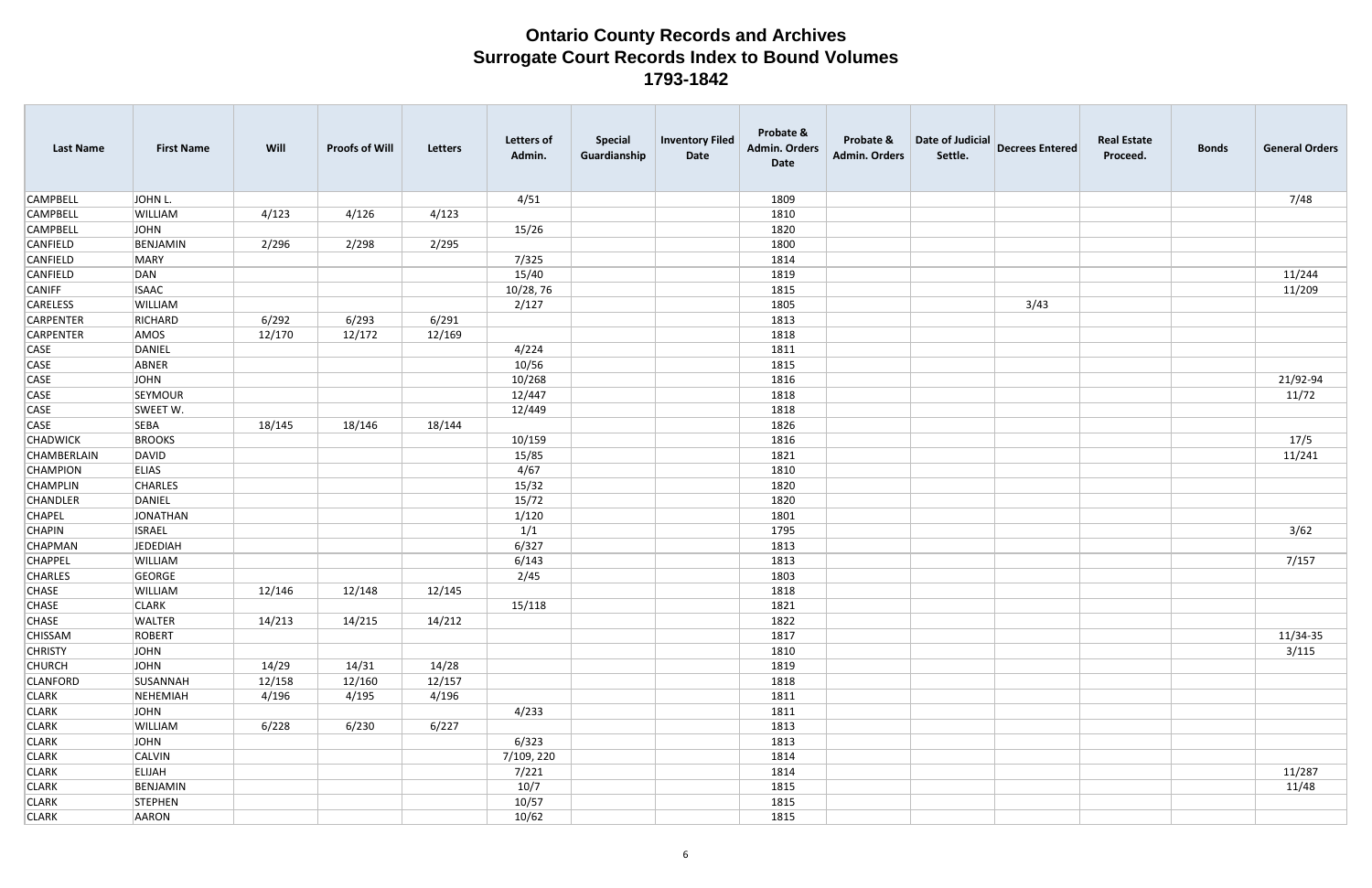| <b>Last Name</b>  | <b>First Name</b> | Will   | <b>Proofs of Will</b> | <b>Letters</b> | <b>Letters of</b><br>Admin. | <b>Special</b><br>Guardianship | <b>Inventory Filed</b><br>Date | Probate &<br><b>Admin. Orders</b><br><b>Date</b> | Probate &<br><b>Admin. Orders</b> | Date of Judicial<br>Settle. | <b>Decrees Entered</b> | <b>Real Estate</b><br>Proceed. | <b>Bonds</b> | <b>General Orders</b> |
|-------------------|-------------------|--------|-----------------------|----------------|-----------------------------|--------------------------------|--------------------------------|--------------------------------------------------|-----------------------------------|-----------------------------|------------------------|--------------------------------|--------------|-----------------------|
| <b>CLARK</b>      | <b>CALEB</b>      |        |                       |                | 12/506                      |                                |                                | 1819                                             |                                   |                             |                        |                                |              |                       |
| <b>CLARK</b>      | <b>CALEB</b>      | 12/62  | 12/64                 | 12/61          |                             |                                |                                | 1817                                             |                                   |                             |                        |                                |              |                       |
| <b>CLARK</b>      | WILLIAM           |        |                       |                | 12/486                      |                                |                                | 1818                                             |                                   |                             |                        |                                |              |                       |
| <b>CLARK</b>      | <b>CALEB</b>      |        |                       |                | 12/506                      |                                |                                | 1819                                             |                                   |                             |                        |                                |              |                       |
| <b>CLEAVELAND</b> | FRANKLIN          |        |                       |                | 12/432                      |                                |                                | 1817                                             |                                   |                             |                        |                                |              |                       |
| <b>CLEAVELAND</b> | <b>EPHRAIM</b>    |        |                       |                | 12/430                      |                                |                                | 1817                                             |                                   |                             |                        |                                |              |                       |
| <b>CLEVELAND</b>  | RALPH             |        |                       |                | 6/109                       |                                |                                | 1813                                             |                                   |                             |                        |                                |              |                       |
| <b>CLEVELAND</b>  | EPHRAIM, JR.      |        |                       |                | 7/342                       |                                |                                | 1815                                             |                                   |                             |                        | 13/11                          |              | 11/63                 |
| <b>CLYDE</b>      | SAMUEL            |        |                       |                | 10/87                       |                                |                                | 1815                                             |                                   |                             |                        |                                |              |                       |
| <b>CLYDE</b>      | JOHN              |        |                       |                | 10/143                      |                                |                                | 1816                                             |                                   |                             |                        |                                |              |                       |
| <b>COBLE</b>      | FREEMAN           |        |                       |                | 15/126                      |                                |                                | 1822                                             |                                   |                             |                        |                                |              | 17/6                  |
| COCHRAN           | BENJAMIN          | 7/34   | 7/35                  | 7/34           |                             |                                |                                | 1813                                             |                                   |                             |                        |                                |              | 7/247                 |
| <b>COCHRAN</b>    | WILLIAM R.        |        |                       |                | 12/463                      |                                |                                | 1818                                             |                                   |                             |                        |                                |              |                       |
| <b>CODDING</b>    | FAUNCE            |        |                       |                | 4/136                       |                                |                                | 1810                                             |                                   |                             |                        |                                |              |                       |
| <b>CODDING</b>    | JOHN              |        |                       |                | 6/100                       |                                |                                | 1813                                             |                                   |                             |                        |                                |              |                       |
| <b>CODDING</b>    | GEORGE            | 10/179 | 10/181                | 10/179         |                             |                                |                                | 1816                                             |                                   |                             |                        |                                |              |                       |
| <b>CODDING</b>    | GEORGE            | 18/202 | 18/207                | 18/202         |                             |                                |                                | 1827                                             |                                   |                             |                        |                                |              |                       |
| <b>COFFIN</b>     | MICHAEL           |        |                       |                | 6/74                        |                                |                                | 1813                                             |                                   |                             |                        |                                |              |                       |
| <b>COGSWELL</b>   | <b>JOSEPH</b>     |        |                       |                | 15/193                      |                                |                                | 1823                                             |                                   |                             |                        |                                |              |                       |
| COLBRATH          | JOHN              |        |                       |                | 10/155                      |                                |                                | 1816                                             |                                   |                             |                        |                                |              |                       |
| <b>COLE</b>       | BENJAMIN          | 6/137  | 6/139                 | 6/137          |                             |                                |                                | 1813                                             |                                   |                             |                        |                                |              |                       |
| <b>COLE</b>       | LUTHER            |        |                       |                | 15/219                      |                                |                                | 1824                                             |                                   |                             |                        |                                |              |                       |
| <b>COLE</b>       | SARAH             | 18/193 | 18/195                | 18/193         |                             |                                |                                | 1827                                             |                                   |                             |                        |                                |              |                       |
| <b>COLEGROVE</b>  | <b>CHARLES</b>    |        |                       |                | 7/334                       |                                |                                | 1815                                             |                                   |                             |                        |                                |              |                       |
| <b>COLVIN</b>     | <b>ISAAC</b>      |        |                       |                | 1/36                        |                                |                                | 1796                                             |                                   |                             |                        |                                |              |                       |
| <b>CONDIT</b>     | MATTHEW, JR.      |        |                       |                | 1/119                       |                                |                                | 1801                                             |                                   |                             |                        |                                |              |                       |
| <b>CONE</b>       | <b>OZIAS</b>      |        |                       |                | 2/151                       |                                |                                | 1805                                             |                                   |                             |                        |                                |              |                       |
| CONGDON           | JOSEPH            |        |                       |                | 7/89                        |                                |                                | 1813                                             |                                   |                             |                        |                                |              | 7/295                 |
| <b>CONGER</b>     | JOHN              |        |                       |                | 6/223                       |                                |                                | 1813                                             |                                   | 1844 Sept. 16               |                        |                                |              | 23/310                |
| <b>CONKLIN</b>    | SAMUEL            | 18/106 | 18/108                | 18/105         |                             |                                |                                | 1825                                             |                                   |                             |                        |                                |              |                       |
| <b>CONKLIN</b>    | SAMUEL            |        |                       |                | 15/244                      |                                |                                | 1825                                             |                                   |                             |                        |                                |              |                       |
| <b>CONVERSE</b>   | LORING            |        |                       |                | 10/60                       |                                |                                | 1815                                             |                                   |                             |                        |                                |              |                       |
| <b>CONVERSE</b>   | JAMES             | 12/38  | 12/40                 | 12/37          |                             |                                |                                | 1817                                             |                                   |                             |                        | 13/85                          |              | 11/257                |
| <b>COOK</b>       | THOMAS            |        |                       |                | 2/19                        |                                |                                | 1802                                             |                                   |                             |                        |                                |              |                       |
| <b>COOK</b>       | GIDEON            |        |                       |                | 7/82                        |                                |                                | 1813                                             |                                   |                             |                        |                                |              |                       |
| <b>COOK</b>       | JOSEPH            |        |                       |                | 10/272                      |                                |                                | 1816                                             |                                   |                             |                        |                                |              |                       |
| <b>COOLEY</b>     | JOHN              |        |                       |                | 12/406                      |                                |                                | 1817                                             |                                   |                             |                        |                                |              | 11/210                |
| <b>COON</b>       | <b>TIMOTHY</b>    |        |                       |                | 2/95                        |                                |                                | 1804                                             |                                   |                             |                        |                                |              |                       |
| <b>COON</b>       | <b>TIMOTHY</b>    |        |                       |                | 3/91                        |                                |                                | 1808                                             |                                   |                             |                        |                                |              |                       |
| <b>COOPER</b>     | <b>ASA</b>        |        |                       |                | 6/275                       |                                |                                | 1813                                             |                                   |                             |                        |                                |              | 7/170                 |
| CORNELL           | <b>CALEB</b>      |        |                       |                | 6/282                       |                                |                                | 1813                                             |                                   |                             |                        |                                |              |                       |
| <b>CORNELL</b>    | <b>THOMAS</b>     | 6/235  | 6/236                 | 6/234          |                             |                                |                                | 1813                                             |                                   |                             |                        | 13/31                          |              | 11/57, 114            |
|                   |                   |        |                       |                |                             |                                |                                |                                                  |                                   |                             |                        |                                |              |                       |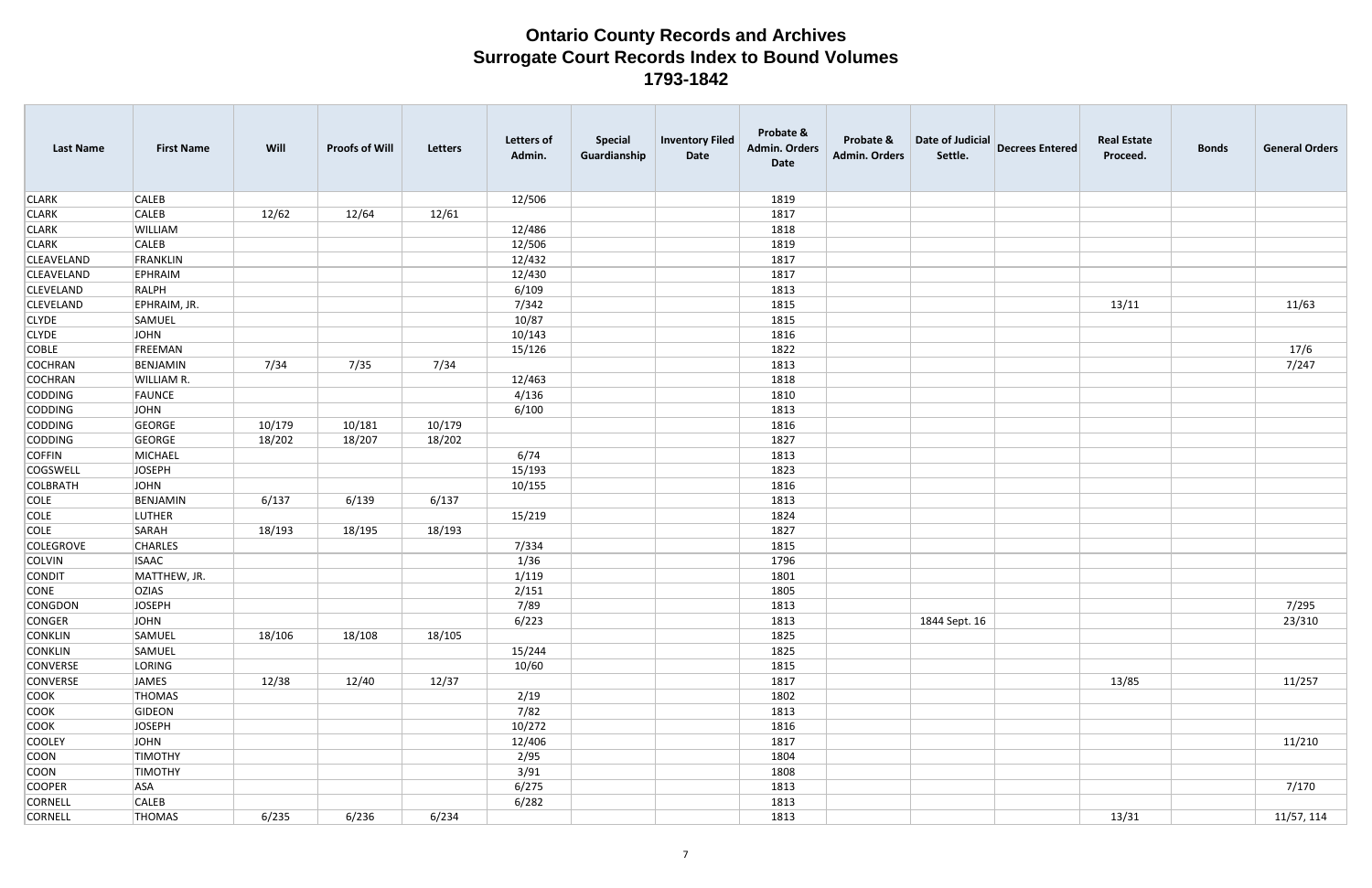| 10/194<br><b>CORNELL</b><br><b>WAIT</b><br>1816<br><b>CORNWELL</b><br>4/25<br>1809<br>STEPHEN<br><b>CORNWELL</b><br><b>THOMAS</b><br>1813<br>11/235<br><b>CORNWELL</b><br>WILLIAM<br>12/482<br>1818<br>11/239<br>15/63<br>1820<br><b>CORSON</b><br>DAVID<br><b>CORVIN</b><br>10/260<br>1816<br>PATRICK<br><b>CORY</b><br><b>JOSEPH</b><br>12/505<br>1819<br><b>CORY</b><br>AMOS G.<br>15/134<br>1822<br>11/149<br><b>COURTIS</b><br>12/408<br>SYLVESTER<br>1817<br><b>COWLES</b><br>12/483<br><b>CHAUNCEY</b><br>1818<br><b>COYLE</b><br>JAMES<br>B/488<br>23/149<br>B/487<br>G/203<br>1842<br><b>CRAFTS</b><br>EDWARD<br>6/42<br>1812<br>6/175<br><b>CRAFTS</b><br>JOHN<br>6/176<br>6/177<br>1813<br>CRAIG<br>ALEXANDER<br>7/321<br>1814<br>13/15<br>6/98<br><b>CRANE</b><br>POLLY<br>1813<br>17/4<br><b>CRITTENDEN</b><br>12/470<br>1818<br>13/100<br>AARON<br>11/216<br>7/1<br><b>CROOKS</b><br>DAVID<br>1813<br><b>CROOKS</b><br>ELI<br>15/12<br>1819<br><b>CROSS</b><br>ROBERT<br>1/113<br>1801<br><b>CROSS</b><br>MARY<br>6/122<br>6/117<br>1813<br>6/118<br><b>CROSS</b><br><b>JOSEPH</b><br>12/515<br>1819<br><b>CROW</b><br>6/60<br>NATHANIEL<br>1813<br><b>CRUM</b><br>4/35<br>4/37<br>4/34<br>ABRAHAM<br>1809<br>7/164<br><b>CRUM</b><br>6/231<br>6/230<br>SUSANNA<br>6/233<br>1813<br>1/18<br>1796<br><b>CULLEN</b><br>WILLIAM<br>3/119, 132<br>$ 3/107 - 108; 2/43 $<br>1803<br><b>CULVER</b><br><b>CALEB</b><br>3/100<br>4/161<br>1808<br>MARY<br>4/3<br>4/5<br><b>CULVER</b><br>JONATHAN<br>4/3<br>1809<br><b>CULVER</b><br>MOSES<br>12/498<br>1818<br><b>CUMMINS</b><br>PHILIP<br>2/93<br>1804<br><b>CURTIS</b><br>6/40<br><b>JULIUS</b><br>1812<br><b>CURTIS</b><br>DAVID B.<br>6/45<br>1812<br>6/57<br>11/20<br><b>CURTIS</b><br>1813<br>SYLVESTER<br><b>CURTIS</b><br><b>ISAAC</b><br>12/450<br>1818<br><b>CURTISS</b><br>EBENEZER<br>2/13<br>1803<br>2/376<br>2/373<br><b>CURTISS</b><br>WILLIAM<br>2/374<br>1803<br><b>CUSHMAN</b><br>CONSIDER<br>12/492<br>1818<br>6/26<br><b>CUYLER</b><br>WILLIAM H.<br>1812<br>2/29<br><b>JOHN</b><br>1802 | <b>Last Name</b> | <b>First Name</b> | Will | <b>Proofs of Will</b> | Letters | <b>Letters of</b><br>Admin. | <b>Special</b><br>Guardianship | <b>Inventory Filed</b><br>Date | Probate &<br><b>Admin. Orders</b><br><b>Date</b> | Probate &<br>Admin. Orders | Date of Judicial<br>Settle. | <b>Decrees Entered</b> | <b>Real Estate</b><br>Proceed. | <b>Bonds</b> | <b>General Orders</b> |
|---------------------------------------------------------------------------------------------------------------------------------------------------------------------------------------------------------------------------------------------------------------------------------------------------------------------------------------------------------------------------------------------------------------------------------------------------------------------------------------------------------------------------------------------------------------------------------------------------------------------------------------------------------------------------------------------------------------------------------------------------------------------------------------------------------------------------------------------------------------------------------------------------------------------------------------------------------------------------------------------------------------------------------------------------------------------------------------------------------------------------------------------------------------------------------------------------------------------------------------------------------------------------------------------------------------------------------------------------------------------------------------------------------------------------------------------------------------------------------------------------------------------------------------------------------------------------------------------------------------------------------------------------------------------------------------------------------------------------------------------------------------------------------------------------------------------------------------------------------------------------------------------------------------------------------------------------------------------------------------------------------------------------------------------------------------------|------------------|-------------------|------|-----------------------|---------|-----------------------------|--------------------------------|--------------------------------|--------------------------------------------------|----------------------------|-----------------------------|------------------------|--------------------------------|--------------|-----------------------|
|                                                                                                                                                                                                                                                                                                                                                                                                                                                                                                                                                                                                                                                                                                                                                                                                                                                                                                                                                                                                                                                                                                                                                                                                                                                                                                                                                                                                                                                                                                                                                                                                                                                                                                                                                                                                                                                                                                                                                                                                                                                                     |                  |                   |      |                       |         |                             |                                |                                |                                                  |                            |                             |                        |                                |              |                       |
|                                                                                                                                                                                                                                                                                                                                                                                                                                                                                                                                                                                                                                                                                                                                                                                                                                                                                                                                                                                                                                                                                                                                                                                                                                                                                                                                                                                                                                                                                                                                                                                                                                                                                                                                                                                                                                                                                                                                                                                                                                                                     |                  |                   |      |                       |         |                             |                                |                                |                                                  |                            |                             |                        |                                |              |                       |
|                                                                                                                                                                                                                                                                                                                                                                                                                                                                                                                                                                                                                                                                                                                                                                                                                                                                                                                                                                                                                                                                                                                                                                                                                                                                                                                                                                                                                                                                                                                                                                                                                                                                                                                                                                                                                                                                                                                                                                                                                                                                     |                  |                   |      |                       |         |                             |                                |                                |                                                  |                            |                             |                        |                                |              |                       |
|                                                                                                                                                                                                                                                                                                                                                                                                                                                                                                                                                                                                                                                                                                                                                                                                                                                                                                                                                                                                                                                                                                                                                                                                                                                                                                                                                                                                                                                                                                                                                                                                                                                                                                                                                                                                                                                                                                                                                                                                                                                                     |                  |                   |      |                       |         |                             |                                |                                |                                                  |                            |                             |                        |                                |              |                       |
|                                                                                                                                                                                                                                                                                                                                                                                                                                                                                                                                                                                                                                                                                                                                                                                                                                                                                                                                                                                                                                                                                                                                                                                                                                                                                                                                                                                                                                                                                                                                                                                                                                                                                                                                                                                                                                                                                                                                                                                                                                                                     |                  |                   |      |                       |         |                             |                                |                                |                                                  |                            |                             |                        |                                |              |                       |
|                                                                                                                                                                                                                                                                                                                                                                                                                                                                                                                                                                                                                                                                                                                                                                                                                                                                                                                                                                                                                                                                                                                                                                                                                                                                                                                                                                                                                                                                                                                                                                                                                                                                                                                                                                                                                                                                                                                                                                                                                                                                     |                  |                   |      |                       |         |                             |                                |                                |                                                  |                            |                             |                        |                                |              |                       |
|                                                                                                                                                                                                                                                                                                                                                                                                                                                                                                                                                                                                                                                                                                                                                                                                                                                                                                                                                                                                                                                                                                                                                                                                                                                                                                                                                                                                                                                                                                                                                                                                                                                                                                                                                                                                                                                                                                                                                                                                                                                                     |                  |                   |      |                       |         |                             |                                |                                |                                                  |                            |                             |                        |                                |              |                       |
|                                                                                                                                                                                                                                                                                                                                                                                                                                                                                                                                                                                                                                                                                                                                                                                                                                                                                                                                                                                                                                                                                                                                                                                                                                                                                                                                                                                                                                                                                                                                                                                                                                                                                                                                                                                                                                                                                                                                                                                                                                                                     |                  |                   |      |                       |         |                             |                                |                                |                                                  |                            |                             |                        |                                |              |                       |
|                                                                                                                                                                                                                                                                                                                                                                                                                                                                                                                                                                                                                                                                                                                                                                                                                                                                                                                                                                                                                                                                                                                                                                                                                                                                                                                                                                                                                                                                                                                                                                                                                                                                                                                                                                                                                                                                                                                                                                                                                                                                     |                  |                   |      |                       |         |                             |                                |                                |                                                  |                            |                             |                        |                                |              |                       |
|                                                                                                                                                                                                                                                                                                                                                                                                                                                                                                                                                                                                                                                                                                                                                                                                                                                                                                                                                                                                                                                                                                                                                                                                                                                                                                                                                                                                                                                                                                                                                                                                                                                                                                                                                                                                                                                                                                                                                                                                                                                                     |                  |                   |      |                       |         |                             |                                |                                |                                                  |                            |                             |                        |                                |              |                       |
|                                                                                                                                                                                                                                                                                                                                                                                                                                                                                                                                                                                                                                                                                                                                                                                                                                                                                                                                                                                                                                                                                                                                                                                                                                                                                                                                                                                                                                                                                                                                                                                                                                                                                                                                                                                                                                                                                                                                                                                                                                                                     |                  |                   |      |                       |         |                             |                                |                                |                                                  |                            |                             |                        |                                |              |                       |
|                                                                                                                                                                                                                                                                                                                                                                                                                                                                                                                                                                                                                                                                                                                                                                                                                                                                                                                                                                                                                                                                                                                                                                                                                                                                                                                                                                                                                                                                                                                                                                                                                                                                                                                                                                                                                                                                                                                                                                                                                                                                     |                  |                   |      |                       |         |                             |                                |                                |                                                  |                            |                             |                        |                                |              |                       |
|                                                                                                                                                                                                                                                                                                                                                                                                                                                                                                                                                                                                                                                                                                                                                                                                                                                                                                                                                                                                                                                                                                                                                                                                                                                                                                                                                                                                                                                                                                                                                                                                                                                                                                                                                                                                                                                                                                                                                                                                                                                                     |                  |                   |      |                       |         |                             |                                |                                |                                                  |                            |                             |                        |                                |              |                       |
|                                                                                                                                                                                                                                                                                                                                                                                                                                                                                                                                                                                                                                                                                                                                                                                                                                                                                                                                                                                                                                                                                                                                                                                                                                                                                                                                                                                                                                                                                                                                                                                                                                                                                                                                                                                                                                                                                                                                                                                                                                                                     |                  |                   |      |                       |         |                             |                                |                                |                                                  |                            |                             |                        |                                |              |                       |
|                                                                                                                                                                                                                                                                                                                                                                                                                                                                                                                                                                                                                                                                                                                                                                                                                                                                                                                                                                                                                                                                                                                                                                                                                                                                                                                                                                                                                                                                                                                                                                                                                                                                                                                                                                                                                                                                                                                                                                                                                                                                     |                  |                   |      |                       |         |                             |                                |                                |                                                  |                            |                             |                        |                                |              |                       |
|                                                                                                                                                                                                                                                                                                                                                                                                                                                                                                                                                                                                                                                                                                                                                                                                                                                                                                                                                                                                                                                                                                                                                                                                                                                                                                                                                                                                                                                                                                                                                                                                                                                                                                                                                                                                                                                                                                                                                                                                                                                                     |                  |                   |      |                       |         |                             |                                |                                |                                                  |                            |                             |                        |                                |              |                       |
|                                                                                                                                                                                                                                                                                                                                                                                                                                                                                                                                                                                                                                                                                                                                                                                                                                                                                                                                                                                                                                                                                                                                                                                                                                                                                                                                                                                                                                                                                                                                                                                                                                                                                                                                                                                                                                                                                                                                                                                                                                                                     |                  |                   |      |                       |         |                             |                                |                                |                                                  |                            |                             |                        |                                |              |                       |
|                                                                                                                                                                                                                                                                                                                                                                                                                                                                                                                                                                                                                                                                                                                                                                                                                                                                                                                                                                                                                                                                                                                                                                                                                                                                                                                                                                                                                                                                                                                                                                                                                                                                                                                                                                                                                                                                                                                                                                                                                                                                     |                  |                   |      |                       |         |                             |                                |                                |                                                  |                            |                             |                        |                                |              |                       |
|                                                                                                                                                                                                                                                                                                                                                                                                                                                                                                                                                                                                                                                                                                                                                                                                                                                                                                                                                                                                                                                                                                                                                                                                                                                                                                                                                                                                                                                                                                                                                                                                                                                                                                                                                                                                                                                                                                                                                                                                                                                                     |                  |                   |      |                       |         |                             |                                |                                |                                                  |                            |                             |                        |                                |              |                       |
|                                                                                                                                                                                                                                                                                                                                                                                                                                                                                                                                                                                                                                                                                                                                                                                                                                                                                                                                                                                                                                                                                                                                                                                                                                                                                                                                                                                                                                                                                                                                                                                                                                                                                                                                                                                                                                                                                                                                                                                                                                                                     |                  |                   |      |                       |         |                             |                                |                                |                                                  |                            |                             |                        |                                |              |                       |
|                                                                                                                                                                                                                                                                                                                                                                                                                                                                                                                                                                                                                                                                                                                                                                                                                                                                                                                                                                                                                                                                                                                                                                                                                                                                                                                                                                                                                                                                                                                                                                                                                                                                                                                                                                                                                                                                                                                                                                                                                                                                     |                  |                   |      |                       |         |                             |                                |                                |                                                  |                            |                             |                        |                                |              |                       |
|                                                                                                                                                                                                                                                                                                                                                                                                                                                                                                                                                                                                                                                                                                                                                                                                                                                                                                                                                                                                                                                                                                                                                                                                                                                                                                                                                                                                                                                                                                                                                                                                                                                                                                                                                                                                                                                                                                                                                                                                                                                                     |                  |                   |      |                       |         |                             |                                |                                |                                                  |                            |                             |                        |                                |              |                       |
|                                                                                                                                                                                                                                                                                                                                                                                                                                                                                                                                                                                                                                                                                                                                                                                                                                                                                                                                                                                                                                                                                                                                                                                                                                                                                                                                                                                                                                                                                                                                                                                                                                                                                                                                                                                                                                                                                                                                                                                                                                                                     |                  |                   |      |                       |         |                             |                                |                                |                                                  |                            |                             |                        |                                |              |                       |
|                                                                                                                                                                                                                                                                                                                                                                                                                                                                                                                                                                                                                                                                                                                                                                                                                                                                                                                                                                                                                                                                                                                                                                                                                                                                                                                                                                                                                                                                                                                                                                                                                                                                                                                                                                                                                                                                                                                                                                                                                                                                     |                  |                   |      |                       |         |                             |                                |                                |                                                  |                            |                             |                        |                                |              |                       |
|                                                                                                                                                                                                                                                                                                                                                                                                                                                                                                                                                                                                                                                                                                                                                                                                                                                                                                                                                                                                                                                                                                                                                                                                                                                                                                                                                                                                                                                                                                                                                                                                                                                                                                                                                                                                                                                                                                                                                                                                                                                                     |                  |                   |      |                       |         |                             |                                |                                |                                                  |                            |                             |                        |                                |              |                       |
|                                                                                                                                                                                                                                                                                                                                                                                                                                                                                                                                                                                                                                                                                                                                                                                                                                                                                                                                                                                                                                                                                                                                                                                                                                                                                                                                                                                                                                                                                                                                                                                                                                                                                                                                                                                                                                                                                                                                                                                                                                                                     |                  |                   |      |                       |         |                             |                                |                                |                                                  |                            |                             |                        |                                |              |                       |
|                                                                                                                                                                                                                                                                                                                                                                                                                                                                                                                                                                                                                                                                                                                                                                                                                                                                                                                                                                                                                                                                                                                                                                                                                                                                                                                                                                                                                                                                                                                                                                                                                                                                                                                                                                                                                                                                                                                                                                                                                                                                     |                  |                   |      |                       |         |                             |                                |                                |                                                  |                            |                             |                        |                                |              |                       |
|                                                                                                                                                                                                                                                                                                                                                                                                                                                                                                                                                                                                                                                                                                                                                                                                                                                                                                                                                                                                                                                                                                                                                                                                                                                                                                                                                                                                                                                                                                                                                                                                                                                                                                                                                                                                                                                                                                                                                                                                                                                                     | <b>CULVER</b>    |                   |      |                       |         |                             |                                |                                |                                                  |                            |                             |                        |                                |              |                       |
|                                                                                                                                                                                                                                                                                                                                                                                                                                                                                                                                                                                                                                                                                                                                                                                                                                                                                                                                                                                                                                                                                                                                                                                                                                                                                                                                                                                                                                                                                                                                                                                                                                                                                                                                                                                                                                                                                                                                                                                                                                                                     |                  |                   |      |                       |         |                             |                                |                                |                                                  |                            |                             |                        |                                |              |                       |
|                                                                                                                                                                                                                                                                                                                                                                                                                                                                                                                                                                                                                                                                                                                                                                                                                                                                                                                                                                                                                                                                                                                                                                                                                                                                                                                                                                                                                                                                                                                                                                                                                                                                                                                                                                                                                                                                                                                                                                                                                                                                     |                  |                   |      |                       |         |                             |                                |                                |                                                  |                            |                             |                        |                                |              |                       |
|                                                                                                                                                                                                                                                                                                                                                                                                                                                                                                                                                                                                                                                                                                                                                                                                                                                                                                                                                                                                                                                                                                                                                                                                                                                                                                                                                                                                                                                                                                                                                                                                                                                                                                                                                                                                                                                                                                                                                                                                                                                                     |                  |                   |      |                       |         |                             |                                |                                |                                                  |                            |                             |                        |                                |              |                       |
|                                                                                                                                                                                                                                                                                                                                                                                                                                                                                                                                                                                                                                                                                                                                                                                                                                                                                                                                                                                                                                                                                                                                                                                                                                                                                                                                                                                                                                                                                                                                                                                                                                                                                                                                                                                                                                                                                                                                                                                                                                                                     |                  |                   |      |                       |         |                             |                                |                                |                                                  |                            |                             |                        |                                |              |                       |
|                                                                                                                                                                                                                                                                                                                                                                                                                                                                                                                                                                                                                                                                                                                                                                                                                                                                                                                                                                                                                                                                                                                                                                                                                                                                                                                                                                                                                                                                                                                                                                                                                                                                                                                                                                                                                                                                                                                                                                                                                                                                     |                  |                   |      |                       |         |                             |                                |                                |                                                  |                            |                             |                        |                                |              |                       |
|                                                                                                                                                                                                                                                                                                                                                                                                                                                                                                                                                                                                                                                                                                                                                                                                                                                                                                                                                                                                                                                                                                                                                                                                                                                                                                                                                                                                                                                                                                                                                                                                                                                                                                                                                                                                                                                                                                                                                                                                                                                                     |                  |                   |      |                       |         |                             |                                |                                |                                                  |                            |                             |                        |                                |              |                       |
|                                                                                                                                                                                                                                                                                                                                                                                                                                                                                                                                                                                                                                                                                                                                                                                                                                                                                                                                                                                                                                                                                                                                                                                                                                                                                                                                                                                                                                                                                                                                                                                                                                                                                                                                                                                                                                                                                                                                                                                                                                                                     |                  |                   |      |                       |         |                             |                                |                                |                                                  |                            |                             |                        |                                |              |                       |
|                                                                                                                                                                                                                                                                                                                                                                                                                                                                                                                                                                                                                                                                                                                                                                                                                                                                                                                                                                                                                                                                                                                                                                                                                                                                                                                                                                                                                                                                                                                                                                                                                                                                                                                                                                                                                                                                                                                                                                                                                                                                     |                  |                   |      |                       |         |                             |                                |                                |                                                  |                            |                             |                        |                                |              |                       |
|                                                                                                                                                                                                                                                                                                                                                                                                                                                                                                                                                                                                                                                                                                                                                                                                                                                                                                                                                                                                                                                                                                                                                                                                                                                                                                                                                                                                                                                                                                                                                                                                                                                                                                                                                                                                                                                                                                                                                                                                                                                                     |                  |                   |      |                       |         |                             |                                |                                |                                                  |                            |                             |                        |                                |              |                       |
|                                                                                                                                                                                                                                                                                                                                                                                                                                                                                                                                                                                                                                                                                                                                                                                                                                                                                                                                                                                                                                                                                                                                                                                                                                                                                                                                                                                                                                                                                                                                                                                                                                                                                                                                                                                                                                                                                                                                                                                                                                                                     |                  |                   |      |                       |         |                             |                                |                                |                                                  |                            |                             |                        |                                |              |                       |
|                                                                                                                                                                                                                                                                                                                                                                                                                                                                                                                                                                                                                                                                                                                                                                                                                                                                                                                                                                                                                                                                                                                                                                                                                                                                                                                                                                                                                                                                                                                                                                                                                                                                                                                                                                                                                                                                                                                                                                                                                                                                     |                  |                   |      |                       |         |                             |                                |                                |                                                  |                            |                             |                        |                                |              |                       |
|                                                                                                                                                                                                                                                                                                                                                                                                                                                                                                                                                                                                                                                                                                                                                                                                                                                                                                                                                                                                                                                                                                                                                                                                                                                                                                                                                                                                                                                                                                                                                                                                                                                                                                                                                                                                                                                                                                                                                                                                                                                                     | DAINS            |                   |      |                       |         |                             |                                |                                |                                                  |                            |                             |                        |                                |              |                       |
| JESSE, JR.<br>15/91<br>1821                                                                                                                                                                                                                                                                                                                                                                                                                                                                                                                                                                                                                                                                                                                                                                                                                                                                                                                                                                                                                                                                                                                                                                                                                                                                                                                                                                                                                                                                                                                                                                                                                                                                                                                                                                                                                                                                                                                                                                                                                                         | DAINS            |                   |      |                       |         |                             |                                |                                |                                                  |                            |                             |                        |                                |              |                       |
| 2/1<br>SALMON<br>1802                                                                                                                                                                                                                                                                                                                                                                                                                                                                                                                                                                                                                                                                                                                                                                                                                                                                                                                                                                                                                                                                                                                                                                                                                                                                                                                                                                                                                                                                                                                                                                                                                                                                                                                                                                                                                                                                                                                                                                                                                                               | DANIELS          |                   |      |                       |         |                             |                                |                                |                                                  |                            |                             |                        |                                |              |                       |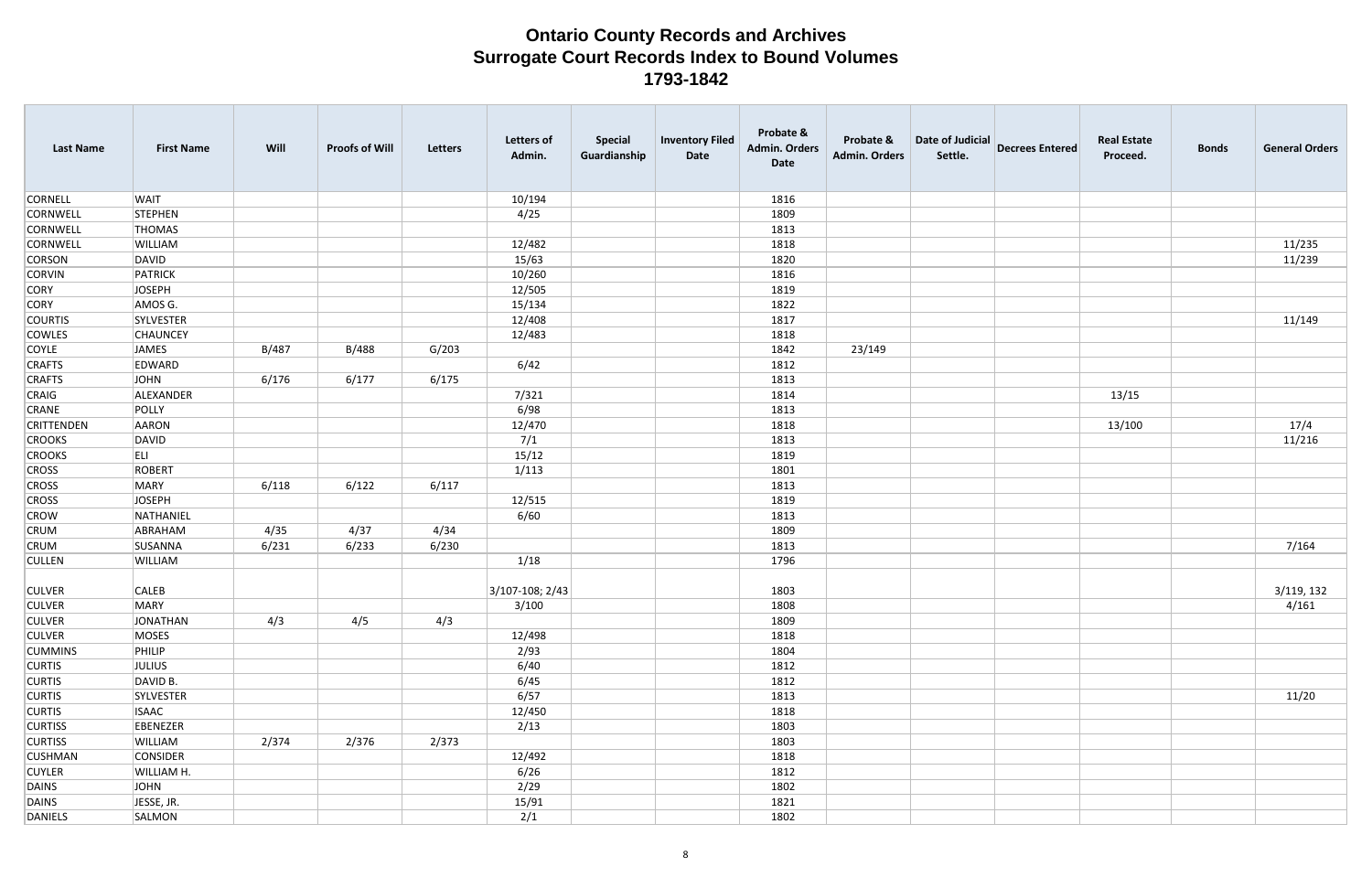| <b>Last Name</b> | <b>First Name</b> | Will    | <b>Proofs of Will</b> | Letters | <b>Letters of</b><br>Admin. | <b>Special</b><br>Guardianship | <b>Inventory Filed</b><br>Date | Probate &<br><b>Admin. Orders</b><br>Date | Probate &<br><b>Admin. Orders</b> | Date of Judicial<br>Settle. | <b>Decrees Entered</b> | <b>Real Estate</b><br>Proceed. | <b>Bonds</b> | <b>General Orders</b> |
|------------------|-------------------|---------|-----------------------|---------|-----------------------------|--------------------------------|--------------------------------|-------------------------------------------|-----------------------------------|-----------------------------|------------------------|--------------------------------|--------------|-----------------------|
| DAVIDSON         | <b>ISAAC</b>      |         |                       |         | 7/86                        |                                |                                | 1813                                      |                                   |                             |                        |                                |              |                       |
| DAVIS            | JAMES             |         |                       |         | 1/61                        |                                |                                | 1799                                      |                                   |                             |                        |                                |              |                       |
| DAVIS            | DAVID             | 2/378   | 2/380                 | 2/377   |                             |                                |                                | 1804                                      |                                   |                             |                        |                                |              |                       |
| DAVIS            | SYLVESTER         |         |                       |         | 7/53                        |                                |                                | 1813                                      |                                   |                             |                        |                                |              | 10/8                  |
| DAVIS            | JAMES G.          |         |                       |         | 7/343                       |                                |                                | 1813                                      |                                   |                             |                        |                                |              |                       |
| DAVIS            | <b>WILLIAM</b>    | 10/314  | 10/315                | 10/313  |                             |                                |                                | 1817                                      |                                   |                             |                        |                                |              |                       |
| DAVIS            | <b>ISAAC</b>      |         |                       |         | 12/436                      |                                |                                | 1817                                      |                                   |                             |                        |                                |              |                       |
| DAVISON          | PAUL              |         |                       |         | 2/129                       |                                |                                | 1805                                      |                                   |                             |                        |                                |              |                       |
| DAY              | ABNER             |         |                       |         | 4/119                       |                                |                                | 1810                                      |                                   |                             |                        |                                |              | 6/241                 |
| DAY              | <b>ITHAMER</b>    |         |                       |         | 7/6                         |                                |                                | 1813                                      |                                   |                             |                        |                                |              |                       |
| DAY              | FRANCIS           |         |                       |         | F/72                        |                                |                                | 1831                                      |                                   |                             |                        |                                |              |                       |
| DAYEN            | ROBERT            |         |                       |         | 15/161                      |                                |                                | 1822                                      |                                   |                             |                        | 20/143-147                     |              |                       |
| DAYTON           | <b>ASA</b>        |         |                       |         | 7/23                        |                                |                                | 1813                                      |                                   |                             |                        |                                |              |                       |
| <b>DAYTON</b>    | <b>WILLIAM</b>    |         |                       |         | 7/133                       |                                |                                | 1814                                      |                                   |                             |                        |                                |              |                       |
| <b>DEAN</b>      | JACOB J.          |         |                       |         | 2/79                        | 1/110                          |                                | 1803                                      |                                   |                             |                        |                                |              |                       |
| <b>DEAN</b>      | PARLEY            | 4/193   | 4/193                 | 4/192   | 10/286                      |                                |                                | 1811                                      |                                   |                             |                        | 11/29                          |              |                       |
| <b>DEAN</b>      | BENJAMIN          | 10/113  | 10/115                | 10/112  |                             |                                |                                | 1815                                      |                                   |                             |                        |                                |              |                       |
| DEANE            | <b>SETH</b>       | 4/18    | 4/19                  | 4/17    |                             |                                |                                | 1809                                      |                                   |                             |                        |                                |              |                       |
| <b>DECKER</b>    | <b>WILLIAM</b>    | 2/406   | 2/408                 | 2/405   |                             |                                |                                | 1807                                      |                                   |                             |                        |                                |              |                       |
| <b>DEDRICH</b>   | <b>WILLIAM</b>    |         |                       |         | 6/271                       |                                |                                | 1813                                      |                                   |                             |                        |                                |              |                       |
| <b>DEFOREST</b>  | ISAAC M.          |         |                       |         | 6/171                       |                                |                                | 1813                                      |                                   |                             |                        |                                |              | 7/98                  |
| <b>DEFOREST</b>  | AARON             |         |                       |         | 7/90                        |                                |                                | 1813                                      |                                   |                             |                        |                                |              |                       |
| <b>DEITZ</b>     | MICHAEL           |         |                       |         | 15/113                      |                                |                                | 1821                                      |                                   |                             |                        |                                |              | 11/271                |
| <b>DEKAY</b>     | GEORGE            |         |                       |         | 6/250                       |                                |                                | 1813                                      |                                   |                             |                        |                                |              |                       |
| DENNIS           | GEORGE            |         |                       |         | 4/96                        |                                |                                | 1810                                      |                                   |                             |                        | 4/180                          |              | 4/179                 |
| <b>DEPEW</b>     | SAMUEL            |         |                       |         | 7/118                       |                                |                                | 1814                                      |                                   |                             |                        | 10/131                         |              |                       |
| <b>DEPUNG</b>    | PETER JOHN        | 10/44   | 10/45                 | 10/43   |                             |                                |                                | 1815                                      |                                   |                             |                        |                                |              |                       |
| DERAY            | GEORGE            |         |                       |         | 7/341                       |                                |                                | 1815                                      |                                   |                             |                        |                                |              |                       |
| DERR             | GEORGE            | 14/246  | 14/251                | 14/244  |                             |                                |                                | 1819                                      |                                   |                             |                        |                                |              |                       |
| <b>DIBBLE</b>    | SAMUEL            |         |                       |         | 1/130                       |                                |                                | 1801                                      |                                   |                             |                        |                                |              |                       |
| <b>DICKINSON</b> | <b>COTTON</b>     |         |                       |         | 2/113                       |                                |                                | 1804                                      |                                   |                             |                        |                                |              |                       |
| <b>DICKINSON</b> | <b>ELIAS</b>      | 2/438   | 2/440                 | 2/437   |                             |                                |                                | 1807                                      |                                   |                             |                        | 4/271                          |              | 11/182                |
| <b>DICKINSON</b> | AUGUSTUS          |         |                       |         | 3/130                       |                                |                                | 1808                                      |                                   |                             |                        |                                |              | 3/166, 168            |
| <b>DICKINSON</b> | SAMUEL            |         |                       |         | 6/156                       |                                |                                | 1813                                      |                                   |                             |                        |                                |              |                       |
| <b>DICKSON</b>   | ROBERT            | 7/68    | 7/70                  | 7/67    |                             |                                |                                | 1813                                      |                                   |                             |                        |                                |              |                       |
| <b>DICKSON</b>   | SAMUEL            |         |                       |         | 10/262                      |                                |                                | 1816                                      |                                   |                             |                        |                                |              |                       |
| DILLINGHAM       | THOMAS            | 14/54   | 14/55                 | 14/52   |                             |                                |                                | 1819                                      |                                   |                             |                        |                                |              |                       |
| DILLON           | WILLIAM           | 10/206  | 10/207                |         |                             |                                |                                | 1816                                      |                                   |                             |                        |                                |              |                       |
| DILLON           | JOHN              |         |                       |         | 15/286                      |                                |                                | 1827                                      |                                   |                             |                        |                                |              |                       |
| <b>DIMMOCK</b>   | SAMUEL            |         |                       |         | 1/85                        |                                |                                | 1800                                      |                                   |                             |                        |                                |              |                       |
| <b>DINSMORE</b>  | <b>ASA</b>        | B/97-98 | F/507                 |         |                             |                                |                                | 1838                                      |                                   |                             |                        |                                |              |                       |
| <b>DIVER</b>     | JOHN              | 10/289  | 10/292                | 10/288  |                             |                                |                                | 1816                                      |                                   |                             |                        | 13/7                           |              | 11/82                 |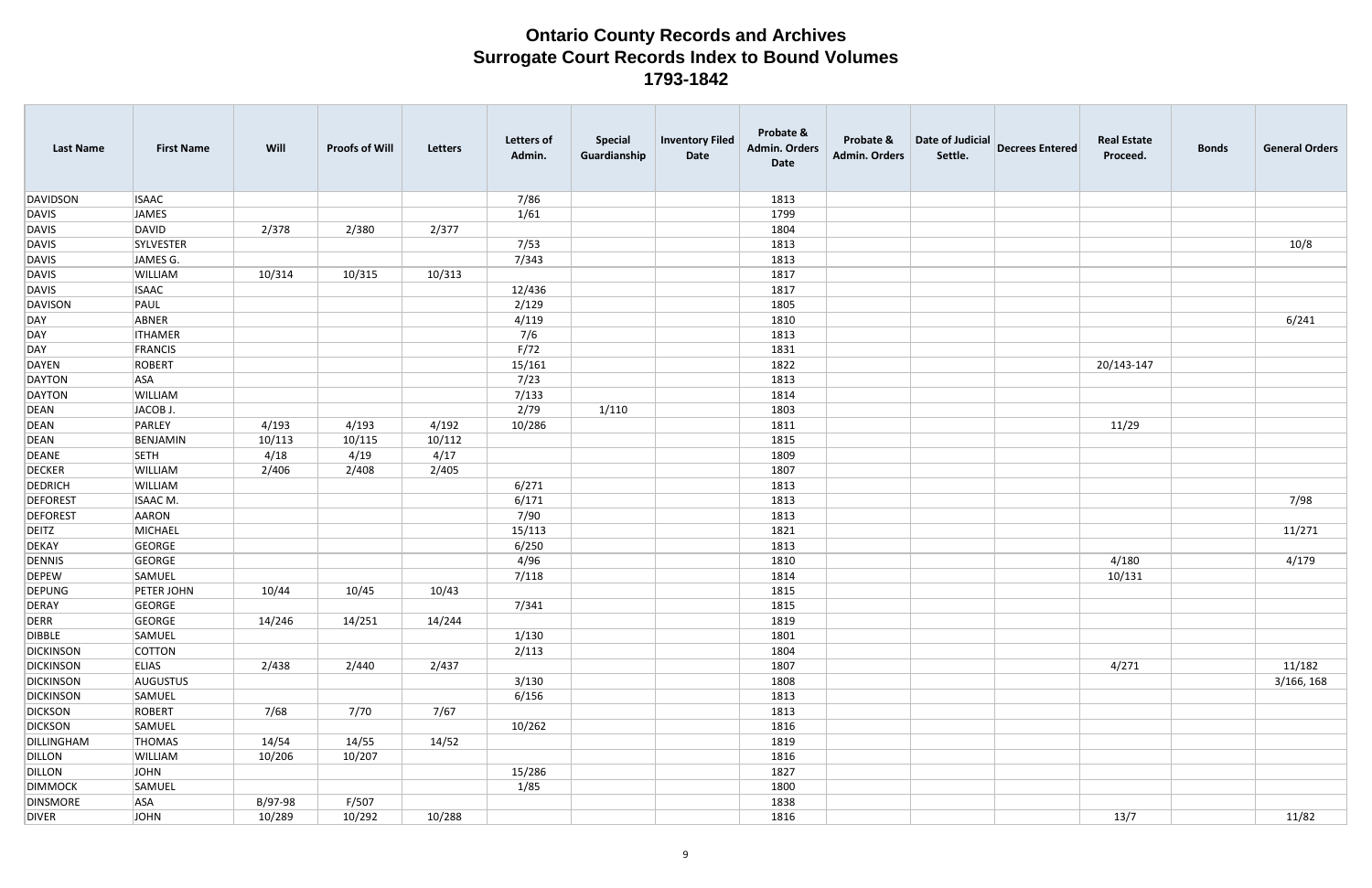| 14/233<br>14/235<br>14/232<br><b>DIXON</b><br>WILLIAM<br>1822<br>11/26<br><b>DOBBING</b><br><b>CHARLES</b><br>1817<br>10/70<br><b>DODGE</b><br>RICHARD<br>10/70<br>10/69<br>1815<br>11/178<br>JAMES<br><b>DOLE</b><br>2/21<br>1802<br>7/227<br>WILLIAM<br>6/272<br><b>DONELSON</b><br>1813<br>DANIEL<br>10/33<br><b>DONIELSON</b><br>1815<br><b>DONILSON</b><br>MOSES<br>10/147<br>1815<br>10/16<br>6/71<br>1813<br><b>DOOLITTLE</b><br>ARBA<br>11/74<br><b>DOOLITTLE</b><br><b>JOEL</b><br>10/94<br>1815<br>DORMAN<br><b>JOHN</b><br>14/317<br>14/311<br>14/310<br>1821<br>3/60<br><b>DOTY</b><br>SHADROCK<br>1/108<br>1805<br>2/155<br>7/43<br><b>ELIHU</b><br>6/222<br>1813<br>DOUD<br>12/86<br>12/85<br><b>DOUGHERTY</b><br>WILLIAM<br>12/88<br>1818<br><b>DOUGLASS</b><br>STEPHEN<br>6/174<br>1813<br>7/222<br><b>DOUGLASS</b><br>ARTHUR<br>1814<br><b>DRAKE</b><br>JASPER L.<br>10/8<br>10/76<br>1815<br>13/84<br>6/59<br><b>DRAPER</b><br>JOEL<br>1813<br><b>DRURY</b><br>STEPHEN<br>4/104<br>1819<br>12/435<br>DUNGAN<br>SAMUEL<br>1817<br>2/23<br>DUNHAM<br><b>CORNELIUS</b><br>1802<br>6/298<br>DUNN<br>4/225<br>ALEXANDER<br>1811<br><b>DUNN</b><br>AMMON<br>10/51<br>1815 | <b>Last Name</b> | <b>First Name</b> | Will | <b>Proofs of Will</b> | Letters | <b>Letters of</b><br>Admin. | <b>Special</b><br>Guardianship | <b>Inventory Filed</b><br>Date | Probate &<br><b>Admin. Orders</b><br><b>Date</b> | Probate &<br><b>Admin. Orders</b> | Date of Judicial<br>Settle. | <b>Decrees Entered</b> | <b>Real Estate</b><br>Proceed. | <b>Bonds</b> | <b>General Orders</b> |
|---------------------------------------------------------------------------------------------------------------------------------------------------------------------------------------------------------------------------------------------------------------------------------------------------------------------------------------------------------------------------------------------------------------------------------------------------------------------------------------------------------------------------------------------------------------------------------------------------------------------------------------------------------------------------------------------------------------------------------------------------------------------------------------------------------------------------------------------------------------------------------------------------------------------------------------------------------------------------------------------------------------------------------------------------------------------------------------------------------------------------------------------------------------------------------------|------------------|-------------------|------|-----------------------|---------|-----------------------------|--------------------------------|--------------------------------|--------------------------------------------------|-----------------------------------|-----------------------------|------------------------|--------------------------------|--------------|-----------------------|
|                                                                                                                                                                                                                                                                                                                                                                                                                                                                                                                                                                                                                                                                                                                                                                                                                                                                                                                                                                                                                                                                                                                                                                                       |                  |                   |      |                       |         |                             |                                |                                |                                                  |                                   |                             |                        |                                |              |                       |
|                                                                                                                                                                                                                                                                                                                                                                                                                                                                                                                                                                                                                                                                                                                                                                                                                                                                                                                                                                                                                                                                                                                                                                                       |                  |                   |      |                       |         |                             |                                |                                |                                                  |                                   |                             |                        |                                |              |                       |
|                                                                                                                                                                                                                                                                                                                                                                                                                                                                                                                                                                                                                                                                                                                                                                                                                                                                                                                                                                                                                                                                                                                                                                                       |                  |                   |      |                       |         |                             |                                |                                |                                                  |                                   |                             |                        |                                |              |                       |
|                                                                                                                                                                                                                                                                                                                                                                                                                                                                                                                                                                                                                                                                                                                                                                                                                                                                                                                                                                                                                                                                                                                                                                                       |                  |                   |      |                       |         |                             |                                |                                |                                                  |                                   |                             |                        |                                |              |                       |
|                                                                                                                                                                                                                                                                                                                                                                                                                                                                                                                                                                                                                                                                                                                                                                                                                                                                                                                                                                                                                                                                                                                                                                                       |                  |                   |      |                       |         |                             |                                |                                |                                                  |                                   |                             |                        |                                |              |                       |
|                                                                                                                                                                                                                                                                                                                                                                                                                                                                                                                                                                                                                                                                                                                                                                                                                                                                                                                                                                                                                                                                                                                                                                                       |                  |                   |      |                       |         |                             |                                |                                |                                                  |                                   |                             |                        |                                |              |                       |
|                                                                                                                                                                                                                                                                                                                                                                                                                                                                                                                                                                                                                                                                                                                                                                                                                                                                                                                                                                                                                                                                                                                                                                                       |                  |                   |      |                       |         |                             |                                |                                |                                                  |                                   |                             |                        |                                |              |                       |
|                                                                                                                                                                                                                                                                                                                                                                                                                                                                                                                                                                                                                                                                                                                                                                                                                                                                                                                                                                                                                                                                                                                                                                                       |                  |                   |      |                       |         |                             |                                |                                |                                                  |                                   |                             |                        |                                |              |                       |
|                                                                                                                                                                                                                                                                                                                                                                                                                                                                                                                                                                                                                                                                                                                                                                                                                                                                                                                                                                                                                                                                                                                                                                                       |                  |                   |      |                       |         |                             |                                |                                |                                                  |                                   |                             |                        |                                |              |                       |
|                                                                                                                                                                                                                                                                                                                                                                                                                                                                                                                                                                                                                                                                                                                                                                                                                                                                                                                                                                                                                                                                                                                                                                                       |                  |                   |      |                       |         |                             |                                |                                |                                                  |                                   |                             |                        |                                |              |                       |
|                                                                                                                                                                                                                                                                                                                                                                                                                                                                                                                                                                                                                                                                                                                                                                                                                                                                                                                                                                                                                                                                                                                                                                                       |                  |                   |      |                       |         |                             |                                |                                |                                                  |                                   |                             |                        |                                |              |                       |
|                                                                                                                                                                                                                                                                                                                                                                                                                                                                                                                                                                                                                                                                                                                                                                                                                                                                                                                                                                                                                                                                                                                                                                                       |                  |                   |      |                       |         |                             |                                |                                |                                                  |                                   |                             |                        |                                |              |                       |
|                                                                                                                                                                                                                                                                                                                                                                                                                                                                                                                                                                                                                                                                                                                                                                                                                                                                                                                                                                                                                                                                                                                                                                                       |                  |                   |      |                       |         |                             |                                |                                |                                                  |                                   |                             |                        |                                |              |                       |
|                                                                                                                                                                                                                                                                                                                                                                                                                                                                                                                                                                                                                                                                                                                                                                                                                                                                                                                                                                                                                                                                                                                                                                                       |                  |                   |      |                       |         |                             |                                |                                |                                                  |                                   |                             |                        |                                |              |                       |
|                                                                                                                                                                                                                                                                                                                                                                                                                                                                                                                                                                                                                                                                                                                                                                                                                                                                                                                                                                                                                                                                                                                                                                                       |                  |                   |      |                       |         |                             |                                |                                |                                                  |                                   |                             |                        |                                |              |                       |
|                                                                                                                                                                                                                                                                                                                                                                                                                                                                                                                                                                                                                                                                                                                                                                                                                                                                                                                                                                                                                                                                                                                                                                                       |                  |                   |      |                       |         |                             |                                |                                |                                                  |                                   |                             |                        |                                |              |                       |
|                                                                                                                                                                                                                                                                                                                                                                                                                                                                                                                                                                                                                                                                                                                                                                                                                                                                                                                                                                                                                                                                                                                                                                                       |                  |                   |      |                       |         |                             |                                |                                |                                                  |                                   |                             |                        |                                |              |                       |
|                                                                                                                                                                                                                                                                                                                                                                                                                                                                                                                                                                                                                                                                                                                                                                                                                                                                                                                                                                                                                                                                                                                                                                                       |                  |                   |      |                       |         |                             |                                |                                |                                                  |                                   |                             |                        |                                |              |                       |
|                                                                                                                                                                                                                                                                                                                                                                                                                                                                                                                                                                                                                                                                                                                                                                                                                                                                                                                                                                                                                                                                                                                                                                                       |                  |                   |      |                       |         |                             |                                |                                |                                                  |                                   |                             |                        |                                |              |                       |
|                                                                                                                                                                                                                                                                                                                                                                                                                                                                                                                                                                                                                                                                                                                                                                                                                                                                                                                                                                                                                                                                                                                                                                                       |                  |                   |      |                       |         |                             |                                |                                |                                                  |                                   |                             |                        |                                |              |                       |
|                                                                                                                                                                                                                                                                                                                                                                                                                                                                                                                                                                                                                                                                                                                                                                                                                                                                                                                                                                                                                                                                                                                                                                                       |                  |                   |      |                       |         |                             |                                |                                |                                                  |                                   |                             |                        |                                |              |                       |
|                                                                                                                                                                                                                                                                                                                                                                                                                                                                                                                                                                                                                                                                                                                                                                                                                                                                                                                                                                                                                                                                                                                                                                                       |                  |                   |      |                       |         |                             |                                |                                |                                                  |                                   |                             |                        |                                |              |                       |
|                                                                                                                                                                                                                                                                                                                                                                                                                                                                                                                                                                                                                                                                                                                                                                                                                                                                                                                                                                                                                                                                                                                                                                                       | <b>DUNTON</b>    | WILLIAM           |      |                       |         | 2/169                       |                                |                                | 1806                                             |                                   |                             |                        | 2/277; 3/66-67                 |              |                       |
| <b>DURDOE</b><br>JOHN B.<br>14/65<br>14/64<br>14/67<br>1819                                                                                                                                                                                                                                                                                                                                                                                                                                                                                                                                                                                                                                                                                                                                                                                                                                                                                                                                                                                                                                                                                                                           |                  |                   |      |                       |         |                             |                                |                                |                                                  |                                   |                             |                        |                                |              |                       |
| <b>DURFEE</b><br>GIDEON, JR.<br>3/141<br>1808                                                                                                                                                                                                                                                                                                                                                                                                                                                                                                                                                                                                                                                                                                                                                                                                                                                                                                                                                                                                                                                                                                                                         |                  |                   |      |                       |         |                             |                                |                                |                                                  |                                   |                             |                        |                                |              |                       |
| JOB<br>6/124<br>6/123<br><b>DURFEE</b><br>6/126<br>1813                                                                                                                                                                                                                                                                                                                                                                                                                                                                                                                                                                                                                                                                                                                                                                                                                                                                                                                                                                                                                                                                                                                               |                  |                   |      |                       |         |                             |                                |                                |                                                  |                                   |                             |                        |                                |              |                       |
| GIDEON<br>7/255<br>7/258<br><b>DURFEE</b><br>1814                                                                                                                                                                                                                                                                                                                                                                                                                                                                                                                                                                                                                                                                                                                                                                                                                                                                                                                                                                                                                                                                                                                                     |                  |                   |      |                       |         |                             |                                |                                |                                                  |                                   |                             |                        |                                |              |                       |
| 14/7/8<br>14/5<br>WILLIAM<br>14/8<br>1819<br>DURFEE                                                                                                                                                                                                                                                                                                                                                                                                                                                                                                                                                                                                                                                                                                                                                                                                                                                                                                                                                                                                                                                                                                                                   |                  |                   |      |                       |         |                             |                                |                                |                                                  |                                   |                             |                        |                                |              |                       |
| <b>DUTTON</b><br>WILLIAM<br>2/53<br>1803                                                                                                                                                                                                                                                                                                                                                                                                                                                                                                                                                                                                                                                                                                                                                                                                                                                                                                                                                                                                                                                                                                                                              |                  |                   |      |                       |         |                             |                                |                                |                                                  |                                   |                             |                        |                                |              |                       |
| 7/116<br>DYER<br>JAREB<br>6/135<br>1813                                                                                                                                                                                                                                                                                                                                                                                                                                                                                                                                                                                                                                                                                                                                                                                                                                                                                                                                                                                                                                                                                                                                               |                  |                   |      |                       |         |                             |                                |                                |                                                  |                                   |                             |                        |                                |              |                       |
| EARLS<br>SOLOMON<br>10/218<br>1816                                                                                                                                                                                                                                                                                                                                                                                                                                                                                                                                                                                                                                                                                                                                                                                                                                                                                                                                                                                                                                                                                                                                                    |                  |                   |      |                       |         |                             |                                |                                |                                                  |                                   |                             |                        |                                |              |                       |
| <b>EATON</b><br>STEPHEN<br>14/26<br>14/27<br>14/24<br>1819                                                                                                                                                                                                                                                                                                                                                                                                                                                                                                                                                                                                                                                                                                                                                                                                                                                                                                                                                                                                                                                                                                                            |                  |                   |      |                       |         |                             |                                |                                |                                                  |                                   |                             |                        |                                |              |                       |
| 10/124<br>SALMON<br>3/167, 169<br>1809<br>EDAS                                                                                                                                                                                                                                                                                                                                                                                                                                                                                                                                                                                                                                                                                                                                                                                                                                                                                                                                                                                                                                                                                                                                        |                  |                   |      |                       |         |                             |                                |                                |                                                  |                                   |                             |                        |                                |              |                       |
| <b>EDDY</b><br>15/131<br>SAMUEL<br>1822                                                                                                                                                                                                                                                                                                                                                                                                                                                                                                                                                                                                                                                                                                                                                                                                                                                                                                                                                                                                                                                                                                                                               |                  |                   |      |                       |         |                             |                                |                                |                                                  |                                   |                             |                        |                                |              |                       |
| <b>ELLIS</b><br>ELI<br>4/185<br>4/186<br>4/187<br>1811                                                                                                                                                                                                                                                                                                                                                                                                                                                                                                                                                                                                                                                                                                                                                                                                                                                                                                                                                                                                                                                                                                                                |                  |                   |      |                       |         |                             |                                |                                |                                                  |                                   |                             |                        |                                |              |                       |
| 10/120<br><b>ELLIS</b><br>ELIJAH<br>1815                                                                                                                                                                                                                                                                                                                                                                                                                                                                                                                                                                                                                                                                                                                                                                                                                                                                                                                                                                                                                                                                                                                                              |                  |                   |      |                       |         |                             |                                |                                |                                                  |                                   |                             |                        |                                |              |                       |
| <b>ELLSWORTH</b><br>JOSEPH<br>2/107<br>1804                                                                                                                                                                                                                                                                                                                                                                                                                                                                                                                                                                                                                                                                                                                                                                                                                                                                                                                                                                                                                                                                                                                                           |                  |                   |      |                       |         |                             |                                |                                |                                                  |                                   |                             |                        |                                |              |                       |
| <b>ELMORE</b><br>7/29<br>JOEL<br>1813                                                                                                                                                                                                                                                                                                                                                                                                                                                                                                                                                                                                                                                                                                                                                                                                                                                                                                                                                                                                                                                                                                                                                 |                  |                   |      |                       |         |                             |                                |                                |                                                  |                                   |                             |                        |                                |              |                       |
| <b>ELMORE</b><br>JOHN<br>15/169<br>1822                                                                                                                                                                                                                                                                                                                                                                                                                                                                                                                                                                                                                                                                                                                                                                                                                                                                                                                                                                                                                                                                                                                                               |                  |                   |      |                       |         |                             |                                |                                |                                                  |                                   |                             |                        |                                |              |                       |
| ENGLE<br>WILLIAM<br>2/332<br>2/331<br>2/336<br>1801                                                                                                                                                                                                                                                                                                                                                                                                                                                                                                                                                                                                                                                                                                                                                                                                                                                                                                                                                                                                                                                                                                                                   |                  |                   |      |                       |         |                             |                                |                                |                                                  |                                   |                             |                        |                                |              |                       |
| <b>ERWIN</b><br>JAMES<br>1822<br>15/159                                                                                                                                                                                                                                                                                                                                                                                                                                                                                                                                                                                                                                                                                                                                                                                                                                                                                                                                                                                                                                                                                                                                               |                  |                   |      |                       |         |                             |                                |                                |                                                  |                                   |                             |                        |                                |              |                       |
| 4/239<br>EWAN<br>LEVI<br>1812                                                                                                                                                                                                                                                                                                                                                                                                                                                                                                                                                                                                                                                                                                                                                                                                                                                                                                                                                                                                                                                                                                                                                         |                  |                   |      |                       |         |                             |                                |                                |                                                  |                                   |                             |                        |                                |              |                       |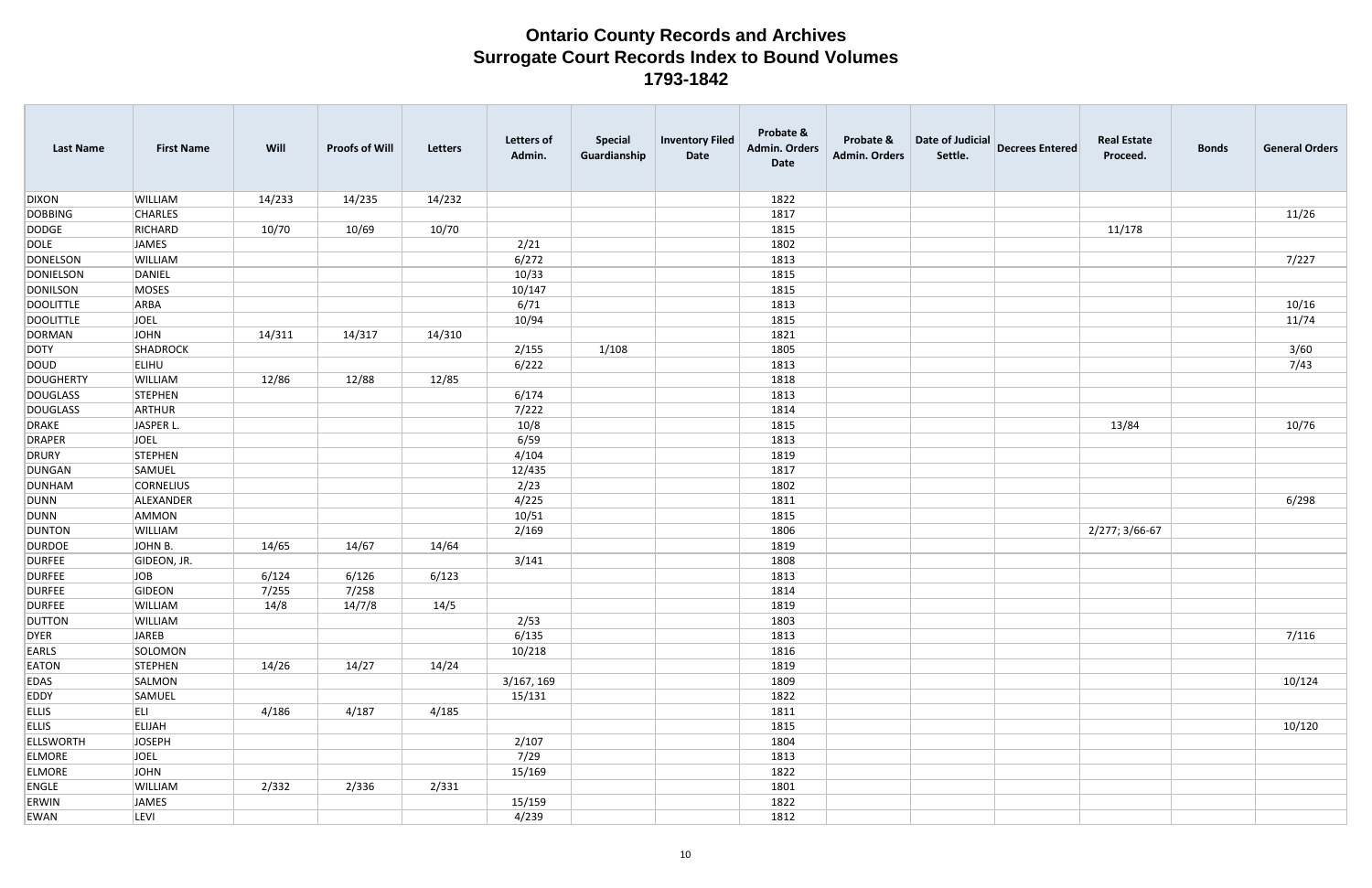| <b>Last Name</b> | <b>First Name</b> | Will   | <b>Proofs of Will</b> | Letters | <b>Letters of</b><br>Admin. | <b>Special</b><br>Guardianship | <b>Inventory Filed</b><br>Date | Probate &<br><b>Admin. Orders</b><br>Date | Probate &<br><b>Admin. Orders</b> | Date of Judicial<br>Settle. | <b>Decrees Entered</b> | <b>Real Estate</b><br>Proceed. | <b>Bonds</b> | <b>General Orders</b> |
|------------------|-------------------|--------|-----------------------|---------|-----------------------------|--------------------------------|--------------------------------|-------------------------------------------|-----------------------------------|-----------------------------|------------------------|--------------------------------|--------------|-----------------------|
| <b>EWART</b>     | SAMUEL            |        |                       |         | 10/296                      |                                |                                | 1816                                      |                                   |                             |                        | 13/4                           |              | 11/60                 |
| EWEN             | WILLIAM           |        |                       |         | 10/134                      |                                |                                | 1815                                      |                                   |                             |                        |                                |              |                       |
| EWIN             | <b>JAMES</b>      |        |                       |         | 4/285                       |                                |                                | 1812                                      |                                   |                             |                        |                                |              |                       |
| FAIRCHILD        | JOHN              | 7/189  | 7/192                 |         |                             |                                |                                | 1814                                      |                                   |                             |                        |                                |              |                       |
| FAIRCHILD        | DAVID             |        |                       |         | 10/129                      |                                |                                | 1815                                      |                                   |                             |                        | 10/117; 13/2                   |              | 10/172                |
| FAIRMAN          | WILLIAM           |        |                       |         | 6/150                       |                                |                                | 1813                                      |                                   |                             |                        |                                |              | 7/180; 10/233         |
| FAIRMAN          | JEREMIAH          |        |                       |         | 10/137                      |                                |                                | 1815                                      |                                   |                             |                        |                                |              |                       |
| FANNING          | ASHER             |        |                       |         | 10/166                      |                                |                                | 1816                                      |                                   |                             |                        |                                |              |                       |
| FARNHAM          | BENJAMIN          |        |                       | 6/108   |                             |                                |                                | 1813                                      |                                   |                             |                        |                                |              | 7/144                 |
| FARNHAM          | SAMUEL            |        |                       |         | 15/146                      |                                |                                | 1822                                      |                                   |                             |                        |                                |              |                       |
| FARQUARSON       | DANIEL            |        |                       |         | 2/89                        |                                |                                | 1804                                      |                                   |                             |                        |                                |              |                       |
| FARR             | <b>DAVID</b>      |        |                       |         | 4/50                        |                                |                                | 1809                                      |                                   |                             |                        |                                |              | 4/97                  |
| FARR             | <b>JOSIEL</b>     | 6/38   | 6/40                  | 6/38    |                             |                                |                                | 1812                                      |                                   |                             |                        |                                |              | 6/186                 |
| FARWELL          | JOSEPH            |        |                       |         | 15/129                      |                                |                                | 1822                                      |                                   |                             |                        |                                |              |                       |
| FAULKNER         | SAMUEL            |        |                       |         | 2/139                       |                                |                                | 1805                                      |                                   |                             |                        | 4/222                          |              | 4/156                 |
| FERGUSON         | WILLIAM           | 2/446  | 2/448                 | 2/445   |                             |                                |                                | 1807                                      |                                   |                             |                        |                                |              |                       |
| FERRIS           | WILLIAM           |        |                       |         | 15/70                       |                                |                                | 1820                                      |                                   |                             |                        | 13/71                          |              | 11/238                |
| FERRY            | <b>CHARLES</b>    | 12/150 | 12/152                | 12/149  |                             |                                |                                | 1818                                      |                                   |                             |                        |                                |              |                       |
| <b>FIELD</b>     | NATHANIEL         | 2/366  | 2/368                 | 2/365   |                             |                                |                                | 1803                                      |                                   |                             |                        |                                |              |                       |
| <b>FIELD</b>     | MICHAEL           |        |                       |         | 7/26                        |                                |                                | 1813                                      |                                   |                             |                        |                                |              |                       |
| <b>FINCH</b>     | SAMUEL            | 2/386  | 2/388                 | 2/385   |                             |                                |                                | 1804                                      |                                   |                             |                        |                                |              |                       |
| <b>FINCH</b>     | PETER             | 4/60   | 4/61                  | 4/59    |                             |                                |                                | 1809                                      |                                   |                             |                        |                                |              |                       |
| <b>FINCHER</b>   | <b>JESSE</b>      |        |                       |         | 7/333                       |                                |                                | 1815                                      |                                   |                             |                        |                                |              |                       |
| <b>FINDLY</b>    | DAVID             |        |                       |         | 6/66; 7/339                 |                                |                                | 1810                                      |                                   |                             |                        | 7/162                          |              | 7/160                 |
|                  |                   |        |                       |         |                             |                                |                                |                                           |                                   |                             |                        |                                |              |                       |
| FISH             | JAMES D.          |        |                       |         | 1/3                         | 3/36                           |                                | 1795                                      |                                   |                             |                        | $2/26$ ; 3/36, 39, 45          |              | 3/47                  |
| <b>FISH</b>      | ZERIEL            |        |                       |         | 7/55                        |                                |                                | 1813                                      |                                   |                             |                        | $10/17 - 18$                   |              | 10/148                |
| <b>FISHER</b>    | CHRISTIAN         | 6/1    | 6/2                   | 6/1     |                             |                                |                                | 1812                                      |                                   |                             |                        |                                |              |                       |
| <b>FISHER</b>    | NATHANIEL         | 14/157 | 14/159                | 14/156  |                             |                                |                                | 1821                                      |                                   |                             |                        |                                |              |                       |
| <b>FITCH</b>     | BRAMAN            |        |                       |         | 15/74                       |                                |                                | 1820                                      |                                   |                             |                        |                                |              |                       |
| <b>FITZHUGH</b>  | PEREGRINE         |        |                       |         | 7/47                        |                                |                                | 1813                                      |                                   |                             |                        |                                |              | 11/240                |
| FLINT            | WILLARD           | 14/78  | 14/79                 | 14/76   |                             |                                |                                | 1820                                      |                                   |                             |                        |                                |              |                       |
| FOLLET           | <b>FREDERICK</b>  |        |                       |         | 2/87                        |                                |                                | 1804                                      |                                   |                             |                        |                                |              | 3/68-71; 3/104        |
| FORBES           | PHINEAS           |        |                       |         | 2/75                        |                                |                                | 1803                                      |                                   |                             |                        | 2/257; 3/31-33                 |              |                       |
| FORCE            | <b>ISAAC</b>      | 10/189 | 10/192                |         |                             |                                |                                | 1816                                      |                                   |                             |                        |                                |              |                       |
| FORST            | PHILIP            |        |                       |         | 1/138                       |                                |                                | 1801                                      |                                   |                             |                        |                                |              |                       |
| FOSTER           | DAVID H.          | 7/108  | 7/107                 | 7/106   |                             |                                |                                | 1814                                      |                                   |                             |                        |                                |              |                       |
| FOSTER           | JONATHAN          |        |                       |         | 7/206                       |                                |                                | 1814                                      |                                   |                             |                        | 10/141                         |              | 10/140                |
| FOSTER           | SAMUEL            |        |                       |         | 10/215, 275                 |                                |                                | 1816                                      |                                   |                             |                        |                                |              |                       |
| FOX              | DANIEL            |        |                       |         | 4/122                       |                                |                                | 1810                                      |                                   |                             |                        |                                |              | 7/51                  |
| FOX              | <b>CHESTER</b>    |        |                       |         | 7/326                       |                                |                                | 1814                                      |                                   |                             |                        |                                |              |                       |
| FRANCIS          | SETH H.           |        |                       |         | 2/143                       |                                |                                | 1805                                      |                                   |                             |                        | 2/271; 3/42                    |              |                       |
|                  |                   |        |                       |         |                             |                                |                                |                                           |                                   |                             |                        |                                |              |                       |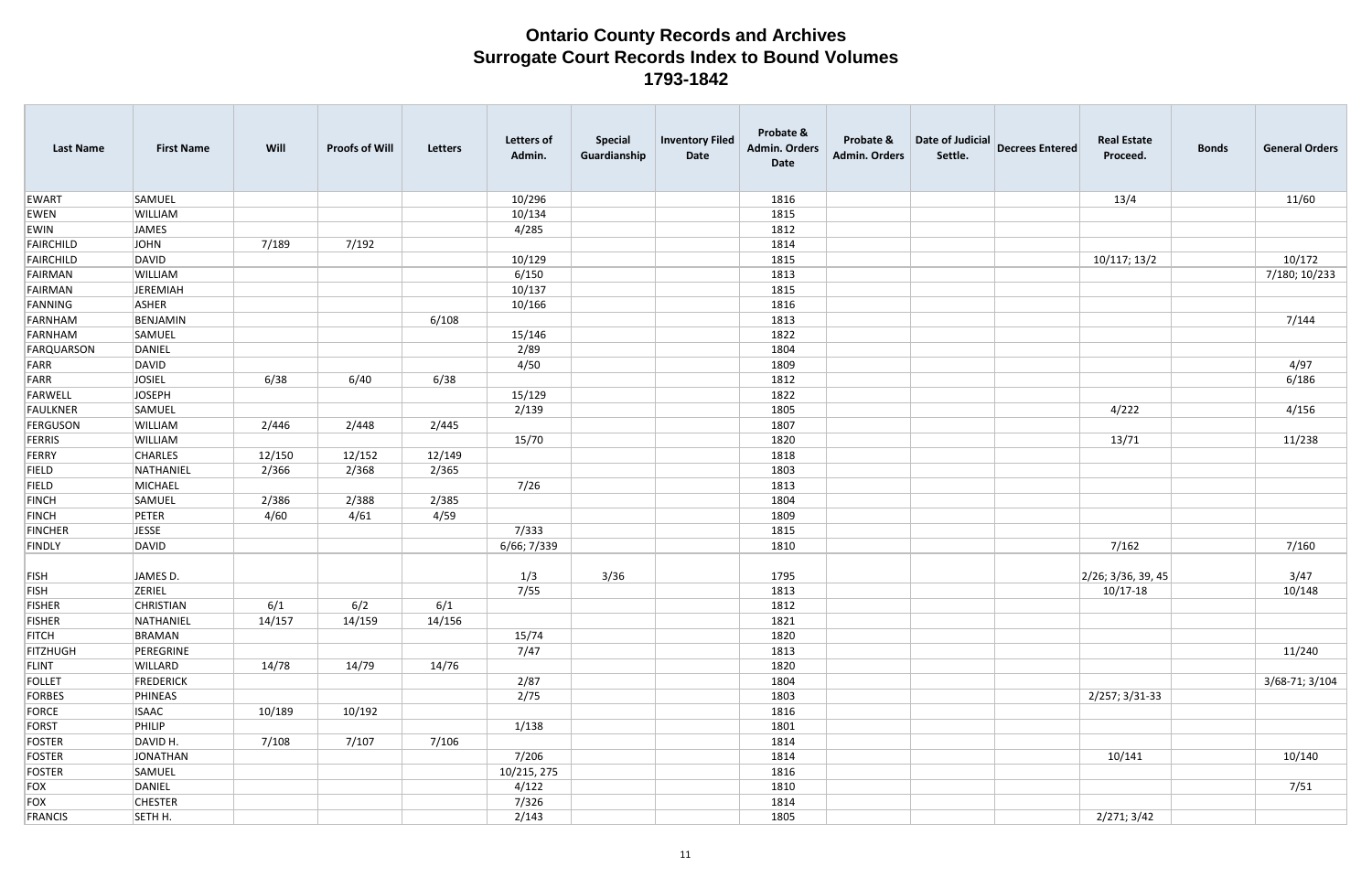| <b>Last Name</b> | <b>First Name</b> | Will   | <b>Proofs of Will</b> | Letters | <b>Letters of</b><br>Admin. | <b>Special</b><br>Guardianship | <b>Inventory Filed</b><br>Date | Probate &<br><b>Admin. Orders</b><br>Date | Probate &<br><b>Admin. Orders</b> | Date of Judicial<br>Settle. | <b>Decrees Entered</b> | <b>Real Estate</b><br>Proceed. | <b>Bonds</b> | <b>General Orders</b> |
|------------------|-------------------|--------|-----------------------|---------|-----------------------------|--------------------------------|--------------------------------|-------------------------------------------|-----------------------------------|-----------------------------|------------------------|--------------------------------|--------------|-----------------------|
| FRANCIS          | <b>WILLIAM</b>    | 4/197  | 4/198                 |         |                             |                                |                                | 1811                                      |                                   |                             |                        |                                |              |                       |
| FRANCIS          | REUBEN            |        |                       |         | 15/50                       |                                |                                | 1820                                      |                                   |                             |                        |                                |              | 11/251                |
| FRANCISCO        | HENRY T.          |        |                       |         | 7/125                       |                                |                                | 1814                                      |                                   |                             |                        |                                |              | 10/150                |
| FRANCISCO        | THOMAS            |        |                       |         | 10/108, 111                 |                                |                                | 1815                                      |                                   |                             |                        |                                |              |                       |
| FRANKIIN         | SOLOMON           |        |                       |         | 4/258                       |                                |                                | 1812                                      |                                   |                             |                        |                                |              |                       |
| FRANKLIN         | <b>JEHIEL</b>     |        |                       |         | 15/81                       |                                |                                | 1821                                      |                                   |                             |                        |                                |              |                       |
| FRARY            | BENJAMIN          |        |                       |         | 12/449                      |                                |                                | 1818                                      |                                   |                             |                        |                                |              |                       |
| <b>FREDERICK</b> | HENRY H.          | 18/19  | 18/21                 | 18/18   |                             |                                |                                | 1823                                      |                                   |                             |                        |                                |              |                       |
| <b>FRELIGH</b>   | JOHN              | 14/303 | 14/309                | 14/302  |                             |                                |                                | 1821                                      |                                   |                             |                        |                                |              |                       |
| <b>FROST</b>     | PHILIP            |        |                       |         | 1/138                       |                                |                                | 1801                                      |                                   |                             |                        |                                |              |                       |
| <b>FROST</b>     | <b>ENOS</b>       |        |                       |         | 4/262                       |                                |                                | 1812                                      |                                   |                             |                        |                                |              | 6/184                 |
| <b>FROST</b>     | JONATHAN          |        |                       |         | 12/398                      |                                |                                | 1817                                      |                                   |                             |                        |                                |              |                       |
| <b>FROST</b>     | HENRY             |        |                       |         | 12/420                      |                                |                                | 1817                                      |                                   |                             |                        |                                |              |                       |
| FULLER           | JONATHAN          |        |                       |         | 10/204                      |                                |                                | 1816                                      |                                   |                             |                        |                                |              |                       |
| GAGE             | MOSES             | 6/17   | 6/17                  |         |                             |                                |                                | 1812                                      |                                   |                             |                        |                                |              |                       |
| GAGE             | ANDREW            |        |                       |         | 10/277                      |                                |                                | 1816                                      |                                   |                             |                        |                                |              |                       |
| GALLOWAY         | JOHN              |        |                       |         | 1/115                       |                                |                                | 1801                                      |                                   |                             |                        |                                |              |                       |
| GAMBER           | <b>WILLIAM</b>    |        |                       |         | 12/437                      |                                |                                | 1817                                      |                                   |                             |                        |                                |              | 11/142, 282           |
| GANNETT          | JONATHAN          | 2/316  | 2/318                 | 2/315   |                             |                                |                                | 1801                                      |                                   |                             |                        |                                |              |                       |
| GARDINER         | <b>CALEB</b>      | 14/61  | 14/63                 | 14/60   |                             |                                |                                | 1819                                      |                                   |                             |                        |                                |              | 11/242                |
| GARDNER          | MATHEW            |        |                       |         | 1/20                        |                                |                                | 1796                                      |                                   |                             |                        |                                |              |                       |
| GARDNER          | MARGARET          |        |                       |         | 7/217                       |                                |                                | 1814                                      |                                   |                             |                        |                                |              |                       |
| GARDNER          | BENJAMIN          |        |                       |         | 7/324                       |                                |                                | 1814                                      |                                   |                             |                        |                                |              |                       |
| GARFIELD         | JOSEPH            |        |                       |         | 7/307                       |                                |                                | 1814                                      |                                   |                             |                        |                                |              | 11/198                |
| GARNSEY          | AMOS              | 1/179  |                       | 1/180   |                             |                                |                                | 1796                                      |                                   |                             |                        |                                |              | 10/303                |
| GATES            | <b>WILLIAM</b>    |        |                       |         | 2/137                       |                                |                                | 1805                                      |                                   |                             |                        |                                |              |                       |
| GATES            | <b>WILLIAM</b>    | 4/1    | 4/2                   | 4/1     |                             |                                |                                | 1809                                      |                                   |                             |                        |                                |              |                       |
| GATES            | DANIEL, JR.       |        |                       |         | 6/56                        |                                |                                | 1813                                      |                                   |                             |                        |                                |              | 7/226; 10/247         |
| GATES            | PEARLY            | 6/207  | 6/209                 | 6/207   | 6/132                       |                                |                                | 1813                                      |                                   |                             |                        |                                |              | 7/259                 |
| GATES            | AMBROSE           |        |                       |         | 10/198                      |                                |                                | 1816                                      |                                   |                             |                        |                                |              |                       |
| GAYLORD          | <b>CHAUNCEY</b>   |        |                       |         | 2/237                       |                                |                                | 1807                                      |                                   |                             |                        |                                |              |                       |
| GAYLORD          | MOSES             |        |                       |         | 6/132                       |                                |                                | 1813                                      |                                   |                             |                        |                                |              | 7/259                 |
| GIBBS            | REMEMBRANCE       |        |                       |         | 12/460                      |                                |                                | 1818                                      |                                   |                             |                        |                                |              |                       |
| GIBBS            | SIMEON            |        |                       |         | 15/138                      |                                |                                | 1822                                      |                                   |                             |                        |                                |              |                       |
| GIFFORD          | HARCULAS          |        |                       |         | 4/114                       |                                |                                | 1810                                      |                                   |                             |                        |                                |              |                       |
| GILBERT          | SALMON            |        |                       |         | 2/183                       |                                |                                | 1806                                      |                                   |                             |                        |                                |              |                       |
| GILBERT          | JOSEPH M.         |        |                       |         | 6/63                        |                                |                                | 1813                                      |                                   |                             |                        |                                |              |                       |
| GILBERT          | SIMEON            |        |                       |         | 7/110                       |                                |                                | 1814                                      |                                   |                             |                        |                                |              | 7? 11/167             |
| GILBERT          | <b>RUFUS</b>      |        |                       |         | 7/316                       |                                |                                | 1814                                      |                                   |                             |                        |                                |              | 11/50                 |
| GILBERT          | RUSSELL           |        |                       |         | 7/316                       |                                |                                | 1814                                      |                                   |                             |                        |                                |              | 11/50                 |
| GILLETT          | <b>ASA</b>        |        |                       |         | 12/434                      |                                |                                | 1817                                      |                                   |                             |                        |                                | 13/3         | 11/96                 |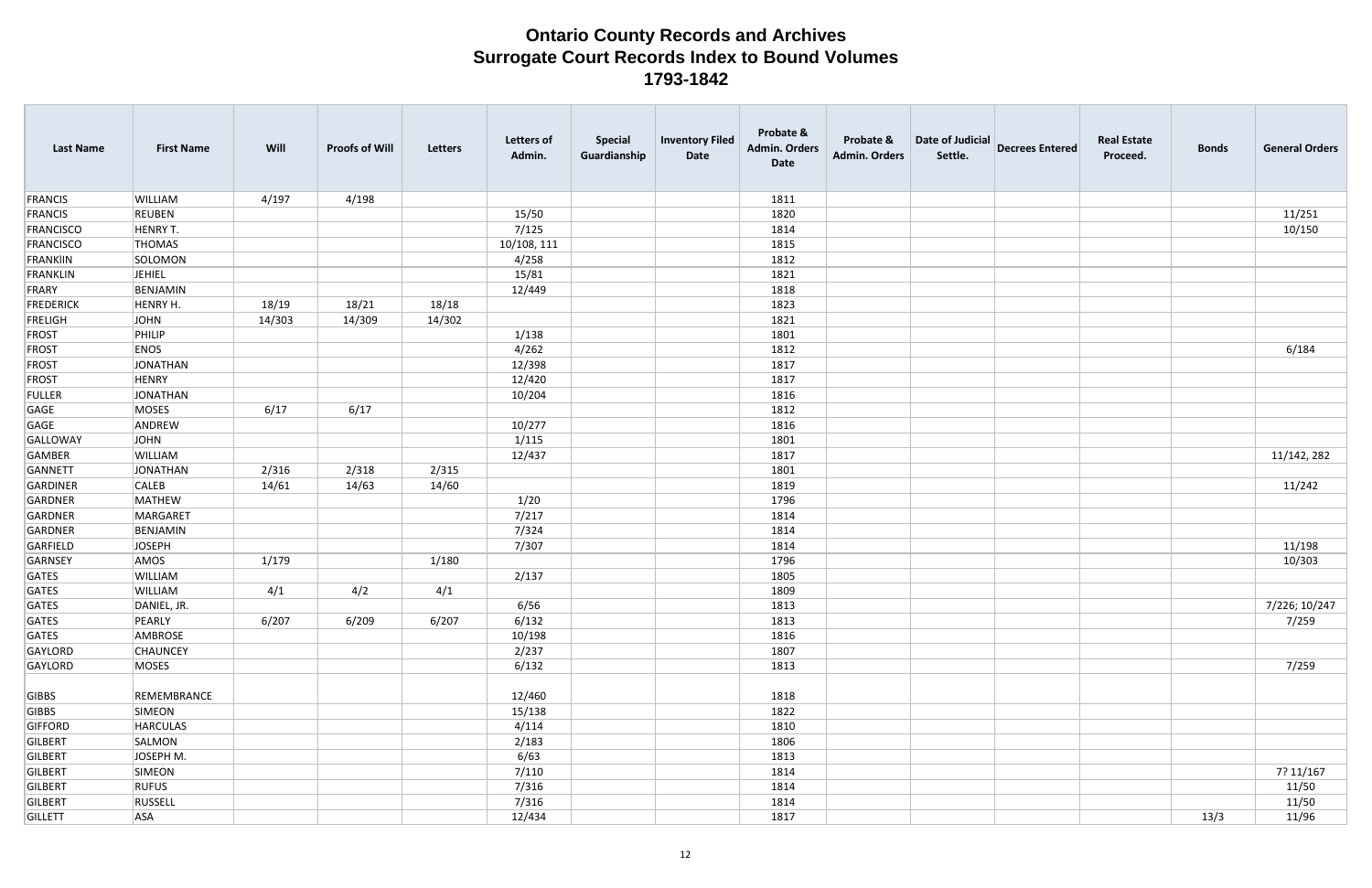| <b>Last Name</b> | <b>First Name</b> | Will   | <b>Proofs of Will</b> | <b>Letters</b> | <b>Letters of</b><br>Admin. | <b>Special</b><br>Guardianship | <b>Inventory Filed</b><br>Date | Probate &<br><b>Admin. Orders</b><br>Date | Probate &<br><b>Admin. Orders</b> | Date of Judicial<br>Settle. | <b>Decrees Entered</b> | <b>Real Estate</b><br>Proceed. | <b>Bonds</b> | <b>General Orders</b> |
|------------------|-------------------|--------|-----------------------|----------------|-----------------------------|--------------------------------|--------------------------------|-------------------------------------------|-----------------------------------|-----------------------------|------------------------|--------------------------------|--------------|-----------------------|
| <b>GILLETT</b>   | ABRAHAM           |        |                       |                | 15/41                       |                                |                                | 1820                                      |                                   |                             |                        |                                |              |                       |
| <b>GILLETT</b>   | SARAH             |        |                       |                | 15/117                      |                                |                                | 1821                                      |                                   |                             |                        |                                |              |                       |
| <b>GILLETT</b>   | JOHAB             | 18/42  | 18/44                 | 18/41          |                             |                                |                                | 1824                                      |                                   |                             |                        |                                |              |                       |
| <b>GILLMAN</b>   | PHILIP            | 12/50  | 12/52                 | 12/49          |                             |                                |                                | 1817                                      |                                   |                             |                        |                                |              |                       |
| GILMAN           | <b>ELIHU</b>      |        |                       |                | 6/317                       |                                |                                | 1813                                      |                                   |                             |                        | 7/245                          |              | 7/195                 |
| <b>GLEASON</b>   | ELEAZER           |        |                       |                | 7/310                       |                                |                                | 1814                                      |                                   |                             |                        |                                |              | 11/104                |
| GLEASON          | BENJAMIN          |        |                       |                | 7/352                       |                                |                                | 1815                                      |                                   |                             |                        |                                |              |                       |
| GOFF             | <b>COMFORT</b>    |        |                       |                | 10/78, 135                  |                                |                                | 1815                                      |                                   |                             |                        |                                |              |                       |
| <b>GOFF</b>      | ROSWELL           |        |                       |                | 15/83                       |                                |                                | 1821                                      |                                   |                             |                        |                                |              |                       |
| <b>GOLDSMITH</b> | <b>THOMAS</b>     |        |                       |                | 4/228                       |                                |                                | 1811                                      |                                   |                             |                        | 4/252; 6/202                   |              |                       |
| <b>GOLDSMITH</b> | <b>ISAAC</b>      |        |                       |                | 6/237                       |                                |                                | 1813                                      |                                   |                             |                        |                                |              |                       |
| <b>GOLDSMITH</b> | <b>FESTUS</b>     |        |                       |                | 7/19                        |                                |                                | 1813                                      |                                   |                             |                        | 13/59                          |              |                       |
| <b>GOODING</b>   | WILLIAM           |        |                       |                | 2/57                        |                                |                                | 1803                                      |                                   |                             |                        |                                |              |                       |
| <b>GOODSELL</b>  | DANIEL H.         | 14/189 | 14/191                | 14/188         |                             |                                |                                | 1822                                      |                                   |                             |                        |                                |              |                       |
| GOULD            | DAVID             |        |                       |                | 6/254, 258                  |                                |                                | 1813                                      |                                   |                             |                        |                                |              |                       |
| GOULD            | JONATHAN          |        |                       |                | 10/203                      |                                |                                | 1816                                      |                                   |                             |                        |                                |              | 11/46                 |
| <b>GRAHAM</b>    | DANIEL            |        |                       |                | 1/51                        |                                |                                | 1798                                      |                                   |                             |                        |                                |              |                       |
| <b>GRANDY</b>    | <b>CHARLES</b>    |        |                       |                | 10/104                      |                                |                                | 1815                                      |                                   |                             |                        |                                |              |                       |
| GRANGER          | <b>ELISHA</b>     |        |                       |                | 6/141                       |                                |                                | 1813                                      |                                   |                             |                        |                                |              |                       |
| GRANGER          | HARMAN            |        |                       |                | 6/142                       |                                |                                | 1813                                      |                                   |                             |                        |                                |              |                       |
| GRANGER          | JOHN              |        |                       |                | 7/338                       |                                |                                | 1815                                      |                                   |                             |                        | 11/23; 13/91                   |              | 10/318                |
| GRANGER          | <b>ELISHA</b>     | 14/296 | 14/301                | 14/294         |                             |                                |                                | 1821                                      |                                   |                             |                        |                                |              |                       |
| GRANGER          | GIDEON            | 14/364 | 14/384                |                |                             |                                |                                | 1823                                      |                                   |                             |                        |                                |              |                       |
| GRANT            | <b>JOHN</b>       |        |                       |                | 10/177                      |                                |                                | 1816                                      |                                   |                             |                        |                                |              |                       |
| GRAY             | ALEXANDER         |        |                       |                |                             |                                |                                | 1820                                      |                                   |                             |                        |                                |              | 11/200                |
| GRAY             | ALFRED            |        |                       |                | 15/64                       |                                |                                | 1820                                      |                                   |                             |                        |                                |              |                       |
| <b>GREEN</b>     | JAMES             |        |                       |                | 1/146                       |                                |                                | 1801                                      |                                   |                             |                        |                                |              |                       |
| GREEN            | THOMAS            |        |                       |                | 3/149                       |                                |                                | 1808                                      |                                   |                             |                        |                                |              |                       |
| GREEN            | HEZEKIAH          |        |                       |                | 6/46                        |                                |                                | 1821                                      |                                   |                             |                        |                                |              | 7/99                  |
| GREEN            | JOSEPH, JR.       |        |                       |                | 7/327                       |                                |                                | 1814                                      |                                   |                             |                        |                                |              | 11/126                |
| GREEN            | JOSIAH, JR.       |        |                       |                | 12/442                      |                                |                                | 1817                                      |                                   |                             |                        |                                |              |                       |
| GREEN            | NATHANIEL         |        |                       |                | 15/178                      |                                |                                | 1823                                      |                                   |                             |                        |                                |              |                       |
| GREGG            | JOHN              |        |                       |                | 6/284                       |                                |                                | 1813                                      |                                   |                             |                        |                                |              | 7/248                 |
| GREGORY          | RALPH             | 2/283  | 2/284                 | 2/281          |                             |                                |                                | 1807                                      |                                   |                             |                        |                                |              |                       |
| GREY             | ALFRED            |        |                       |                | 15/64                       |                                |                                | 1820                                      |                                   |                             |                        |                                |              |                       |
| GRIMES           | JAMES             |        |                       |                | 12/504                      |                                |                                | 1818                                      |                                   |                             |                        |                                |              |                       |
| GRISWELL         | <b>TIMOTHY</b>    | 14/145 | 14/147                | 14/144         |                             |                                |                                | 1821                                      |                                   |                             |                        |                                |              |                       |
| GRISWOLD         | ELIJAH            |        |                       |                | 2189                        |                                |                                | 1806                                      |                                   |                             |                        |                                |              | 4/44                  |
| GROVER           | JOSEPH, JR.       |        |                       |                | 12/458                      |                                |                                | 1818                                      |                                   |                             |                        |                                |              | 11/211                |
| GROVYER          | PETER             |        |                       |                | 10/274                      |                                |                                | 1816                                      |                                   |                             |                        |                                |              |                       |
| HACKET           | GEORGE            | 6/211  | 6/213                 | 6/210          |                             |                                |                                | 1813                                      |                                   |                             |                        | 13/43                          |              | 7/230                 |
| <b>HAIGHT</b>    | STEPHEN           |        |                       |                |                             |                                |                                | 1818                                      |                                   |                             |                        |                                |              | 11/187                |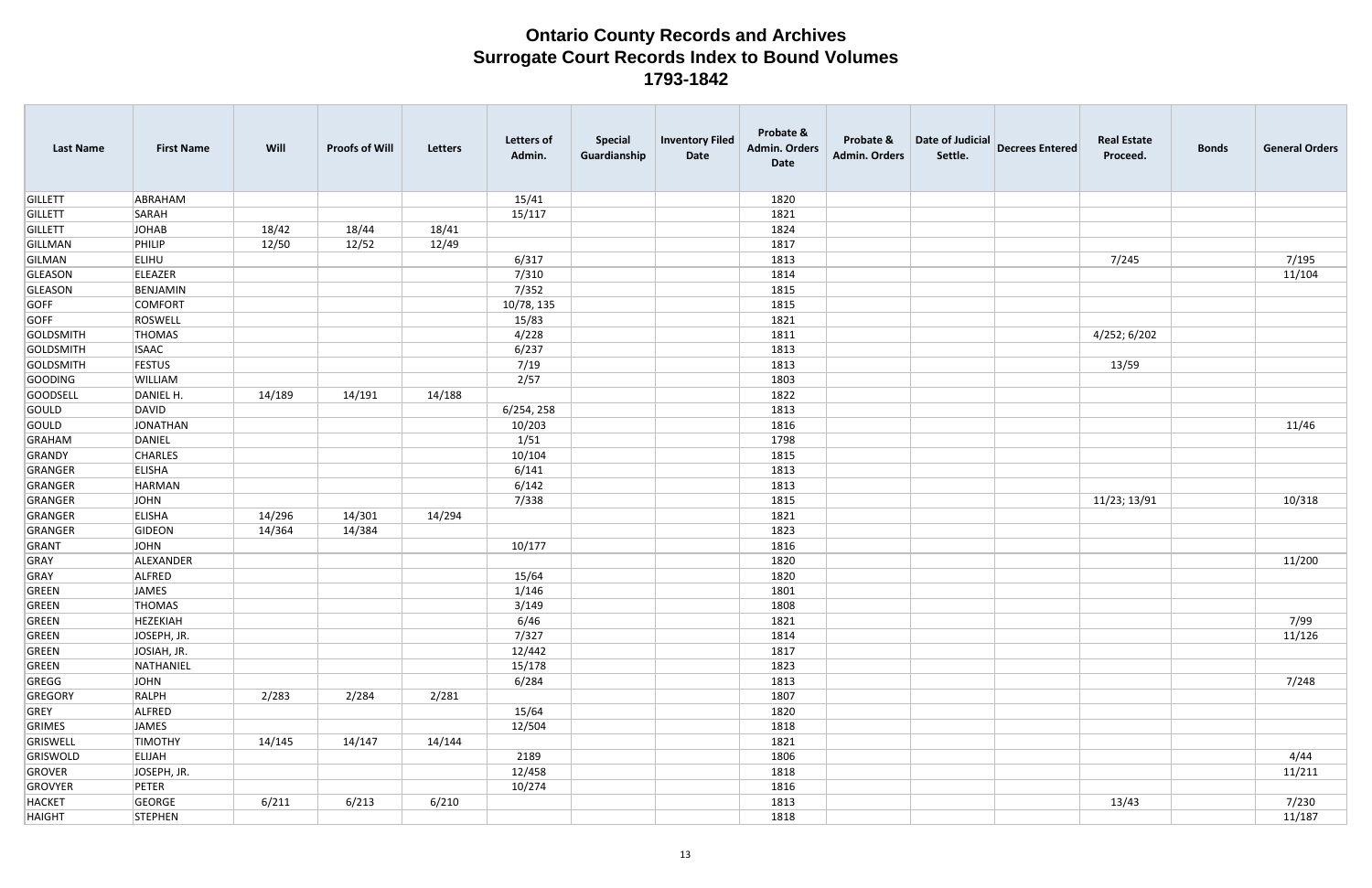| <b>Last Name</b> | <b>First Name</b> | Will   | <b>Proofs of Will</b> | Letters | <b>Letters of</b><br>Admin. | <b>Special</b><br>Guardianship | <b>Inventory Filed</b><br>Date | Probate &<br><b>Admin. Orders</b><br>Date | Probate &<br><b>Admin. Orders</b> | Date of Judicial<br>Settle. | <b>Decrees Entered</b> | <b>Real Estate</b><br>Proceed. | <b>Bonds</b>   | <b>General Orders</b> |
|------------------|-------------------|--------|-----------------------|---------|-----------------------------|--------------------------------|--------------------------------|-------------------------------------------|-----------------------------------|-----------------------------|------------------------|--------------------------------|----------------|-----------------------|
| <b>HAINES</b>    | <b>WAMAN</b>      |        |                       |         | 15/49                       |                                |                                | 1820                                      |                                   |                             |                        |                                |                | 11/270                |
| <b>HAINES</b>    | <b>WYNAN</b>      |        |                       |         | 15/49                       |                                |                                | 1820                                      |                                   |                             |                        |                                |                | 11/270                |
| <b>HALL</b>      | EZRA              |        |                       |         | 2/193                       |                                |                                | 1806                                      |                                   |                             |                        |                                |                | 4/73; 6/88            |
| <b>HALL</b>      | WILLIAM           | 2/430  | 2/432                 | 2/429   | 2/217                       |                                |                                | 1807                                      |                                   |                             |                        |                                |                | 3/72, 95, 45          |
| <b>HALL</b>      | <b>JESSE</b>      |        |                       |         | 2/225                       |                                |                                | 1807                                      |                                   |                             |                        |                                |                | 4/93                  |
| <b>HALL</b>      | <b>ISAAC</b>      |        |                       |         | 6/86                        |                                |                                | 1813                                      |                                   |                             |                        | 7/147                          |                | 7/145                 |
| <b>HALL</b>      | JOANNA            |        |                       |         | 12/480                      |                                |                                | 1818                                      |                                   |                             |                        |                                |                | 11/215                |
| <b>HALL</b>      | WILLIAM           |        |                       |         | 15/36                       |                                |                                | 1820                                      |                                   |                             |                        |                                |                |                       |
| <b>HALL</b>      | <b>JOHN</b>       | 14/319 | 14/325                | 14/318  |                             |                                |                                | 1822                                      |                                   |                             |                        |                                |                |                       |
| <b>HALL</b>      | <b>JOSEPH</b>     | 14/339 | 14/341                | 14/339  |                             |                                |                                | 1822                                      |                                   |                             |                        |                                |                |                       |
| <b>HALL</b>      | JOHN              |        |                       |         | 15/202                      |                                |                                | 1823                                      |                                   |                             |                        |                                |                |                       |
| <b>HALL</b>      | <b>JACOB</b>      | 18/4   | 18/6                  | 18/3    |                             |                                |                                | 1823                                      |                                   |                             |                        |                                |                |                       |
| <b>HALL</b>      | WILLIAM           | 18/25  | 18/26                 | 18/24   |                             |                                |                                | 1823                                      |                                   |                             |                        |                                |                |                       |
| <b>HALL</b>      | ROGER             | 18/92  | 18/93                 | 18/92   |                             |                                |                                | 1825                                      |                                   |                             |                        |                                |                |                       |
| HAM              | ANSEL             |        |                       |         | 7/311                       |                                |                                | 1814                                      |                                   |                             |                        |                                |                |                       |
| <b>HAMILTON</b>  | <b>JOSEPH</b>     |        |                       |         | 6/189                       |                                |                                | 1813                                      |                                   |                             |                        | 13/10                          |                | 10/282                |
| <b>HAMILTON</b>  | JAMES             |        |                       |         | 12/497                      |                                |                                | 1818                                      |                                   |                             |                        |                                |                |                       |
| <b>HAMMON</b>    | <b>LUTHER</b>     |        |                       |         | 15/84                       |                                |                                | 1821                                      |                                   |                             |                        |                                |                |                       |
| HAMMOND          | HANNAH            | 18/12  | 18/13                 | 18/11   |                             |                                |                                | 1823                                      |                                   |                             |                        |                                |                |                       |
| HANFORD          | <b>JESSE</b>      |        |                       |         | 15/191                      |                                |                                | 1832                                      |                                   |                             |                        |                                |                |                       |
| <b>HANNA</b>     | MATTHEW           |        |                       |         | 7/119                       |                                |                                | 1814                                      |                                   |                             |                        |                                |                |                       |
| <b>HANNAY</b>    | WILLIAM, JR.      |        |                       |         | 12/403                      |                                |                                | 1817                                      |                                   |                             |                        | 13/9                           |                |                       |
| <b>HANNAY</b>    | WILLIAM           | 12/134 | 12/136                | 12/133  |                             |                                |                                | 1818                                      |                                   |                             |                        |                                |                | 11/161                |
| HANNUM           | <b>TIMOTHY</b>    |        |                       |         | 12/479                      |                                |                                | 1818                                      |                                   |                             |                        |                                |                |                       |
| HARD             | JANE              |        |                       |         | 15/43                       |                                |                                | 1820                                      |                                   |                             |                        |                                |                |                       |
|                  |                   |        |                       |         |                             |                                |                                |                                           |                                   |                             |                        |                                |                |                       |
| HARDY            | ELI.              |        |                       |         | 2/71                        | 3/37                           |                                | 1803                                      |                                   |                             | 2/263; 3/53            | 3/113                          |                |                       |
| HARKNESS         | <b>BUFFUM</b>     | 10/312 | 10/312                | 10/311  |                             |                                |                                | 1817                                      |                                   |                             |                        |                                |                | 11/83, 157            |
| HARPER           | AVON              |        |                       |         | 10/4                        |                                |                                | 1815                                      |                                   |                             |                        |                                |                |                       |
| HARRIS           | ARTHUR            |        |                       |         | 4/155                       |                                |                                | 1811                                      |                                   |                             |                        |                                |                |                       |
| HARRIS           | THOMAS            |        |                       |         | 6/84                        |                                |                                | 1813                                      |                                   |                             |                        |                                |                |                       |
| <b>HARRIS</b>    | <b>RUFUS</b>      |        |                       |         | 6/199                       |                                |                                | 1813                                      |                                   |                             |                        |                                |                |                       |
| <b>HARRIS</b>    | <b>ISAAC</b>      |        |                       |         | 6/199                       |                                |                                | 1813                                      |                                   |                             |                        |                                |                |                       |
| <b>HARRIS</b>    | PETER             |        |                       |         | 6/285                       |                                |                                | 1813                                      |                                   |                             |                        |                                |                |                       |
| <b>HARRIS</b>    | DANIEL            |        |                       |         | 7/121                       |                                |                                | 1814                                      |                                   |                             |                        |                                | $\overline{7}$ | 7/294                 |
| <b>HARRIS</b>    | PAUL              |        |                       |         | 15/31                       |                                |                                | 1820                                      |                                   |                             |                        |                                | 13             | 11/237                |
| <b>HARRIS</b>    | SETH              |        |                       |         | 15/125                      |                                |                                | 1821                                      |                                   |                             |                        | 13/95; 20/58-61                |                |                       |
| HARRISON         | <b>HUGH</b>       |        |                       |         | 4/190                       |                                |                                | 1811                                      |                                   |                             |                        |                                |                | 4/278                 |
| HART             | WILLIAM           |        |                       |         | 10/80                       |                                |                                | 1815                                      |                                   |                             |                        |                                |                |                       |
| HART             | JONATHAN          |        |                       |         | 12/440                      |                                |                                | 1817                                      |                                   |                             |                        |                                |                | 11/279                |
| HARTFORD         | PETER             |        |                       |         | 2/25                        |                                |                                | 1802                                      |                                   |                             |                        |                                |                |                       |
|                  |                   |        |                       |         |                             |                                |                                |                                           |                                   |                             |                        |                                |                |                       |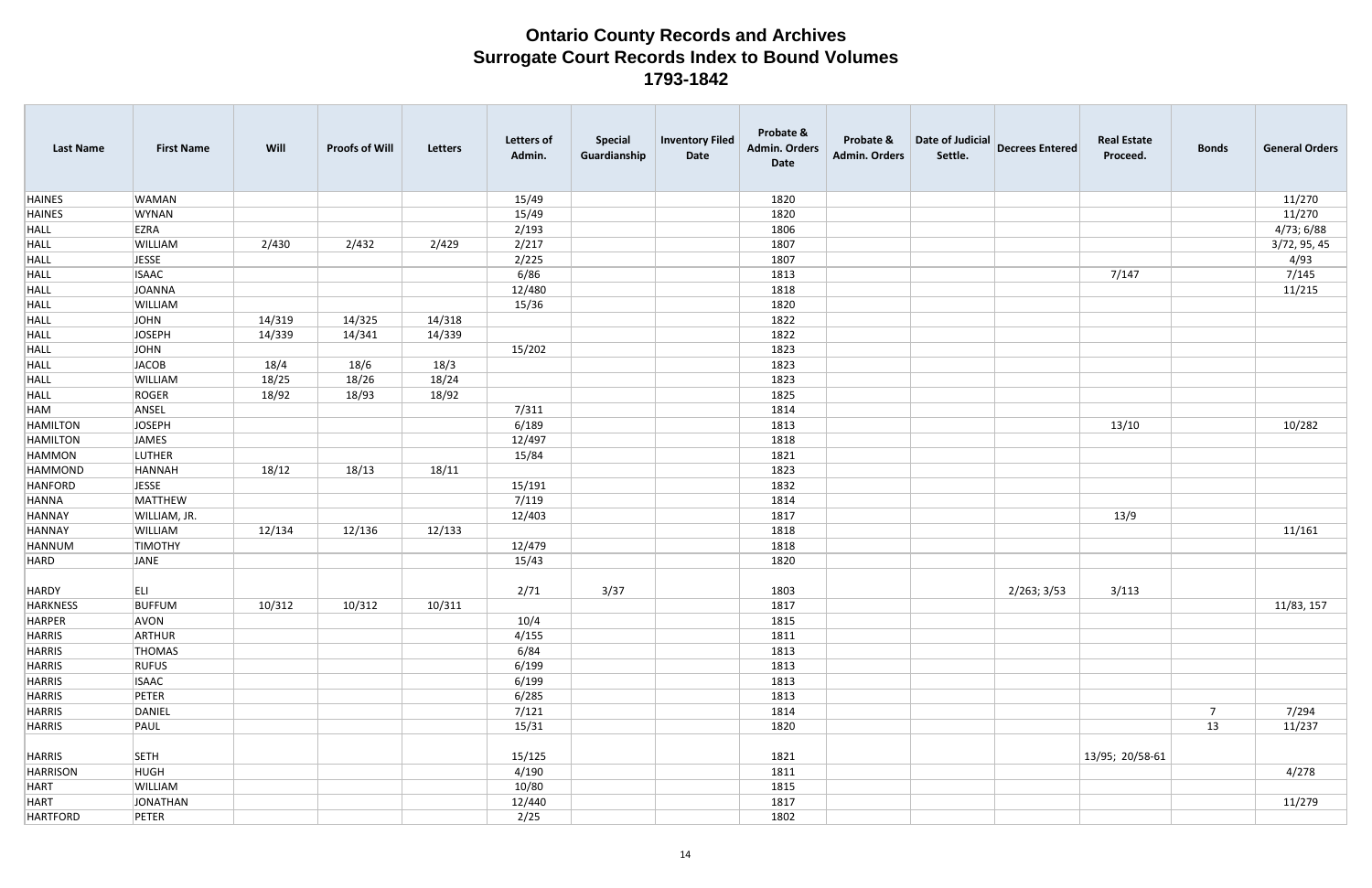| <b>Last Name</b> | <b>First Name</b> | Will   | <b>Proofs of Will</b> | Letters | <b>Letters of</b><br>Admin. | <b>Special</b><br>Guardianship | <b>Inventory Filed</b><br>Date | Probate &<br><b>Admin. Orders</b><br>Date | Probate &<br><b>Admin. Orders</b> | Date of Judicial<br>Settle. | <b>Decrees Entered</b> | <b>Real Estate</b><br>Proceed. | <b>Bonds</b> | <b>General Orders</b> |
|------------------|-------------------|--------|-----------------------|---------|-----------------------------|--------------------------------|--------------------------------|-------------------------------------------|-----------------------------------|-----------------------------|------------------------|--------------------------------|--------------|-----------------------|
| HARTMAN          | JOHN              | 12/114 | 12/116                | 12/113  |                             |                                |                                | 1818                                      |                                   |                             |                        |                                |              |                       |
| HARVEY           | ZACHARIAH         |        |                       |         | 1/17                        |                                |                                | 1795                                      |                                   |                             |                        |                                |              |                       |
| HARVEY           | PETER             |        |                       |         | 15/99                       |                                |                                | 1821                                      |                                   |                             |                        |                                |              |                       |
| HARWOOD          | <b>OLIVER</b>     | 14/21  | 14/219                | 14/216  |                             |                                |                                | 1822                                      |                                   |                             |                        |                                |              | 17/27                 |
| HATCH            | GEORGE            |        |                       |         | 12/416                      |                                |                                | 1817                                      |                                   |                             |                        |                                |              |                       |
| HATHAWAY         | <b>THOMAS</b>     |        |                       |         | 1/16                        |                                |                                | 1795                                      |                                   |                             |                        |                                |              | 3/28                  |
| HATHAWAY         | JAMES             |        |                       |         | 1/32                        |                                |                                | 1796                                      |                                   |                             |                        |                                |              |                       |
| HATHAWAY         | <b>ISAAC</b>      | 18/14  | 18/16                 | 18/14   |                             |                                |                                | 1823                                      |                                   |                             |                        |                                |              |                       |
| HAVENS           | DARLING           | 7/184  | 7/86?                 | 7/184   |                             |                                |                                | 1814                                      |                                   |                             |                        |                                |              |                       |
| HAVENS           | <b>WALTER</b>     |        |                       |         | 12/455                      |                                |                                | 1818                                      |                                   |                             |                        |                                |              |                       |
| HAVENS           | JOSEPH            |        |                       |         | 12/475                      |                                |                                | 1818                                      |                                   |                             |                        |                                |              |                       |
| HAWLEY           | JOHN B.           |        |                       |         | 21/115                      |                                |                                | 1804                                      |                                   |                             |                        |                                |              |                       |
| HAWLEY           | <b>WILLIAM</b>    |        |                       |         | 6/173                       |                                |                                | 1813                                      |                                   |                             |                        |                                |              | 6/266                 |
| HAWLEY           | JAMES             |        |                       |         | 10/79                       |                                |                                | 1815                                      |                                   |                             |                        |                                |              |                       |
| HAY              | NATHANIEL         |        |                       |         | 2/11                        |                                |                                | 1802                                      |                                   |                             |                        |                                |              |                       |
| HAYDEN           | JONATHAN          |        |                       |         | 2/171                       |                                |                                | 1806                                      |                                   |                             |                        |                                |              |                       |
| HAYDEN           | MOSES             | 7/10   | 7/11                  | 7/10    |                             |                                |                                | 1813                                      |                                   |                             |                        |                                |              |                       |
| HAYES            | JOHN              |        |                       |         | 12/496                      |                                |                                | 1818                                      |                                   |                             |                        |                                |              | 11/168                |
| HAYNES           | JONATHAN          |        |                       |         | 1/7                         |                                |                                | 1795                                      |                                   |                             |                        |                                |              |                       |
| HAYS             | JACOB             |        |                       |         | 6/221                       |                                |                                | 1813                                      |                                   |                             |                        |                                |              |                       |
| HAYS             | <b>ELISHA</b>     |        |                       |         | 6/268                       |                                |                                | 1813                                      |                                   |                             |                        |                                |              |                       |
| HAYS             | JOHN T.           | 14/181 | 14/183                | 14/180  |                             |                                |                                | 1822                                      |                                   |                             |                        |                                |              |                       |
| HAYS             | JOHN              |        |                       |         | 12/496                      |                                |                                | 1818                                      |                                   |                             |                        |                                |              | 11/168                |
| HAYWOOD          | PHINEAS           |        |                       |         | 15/37                       |                                |                                | 1820                                      |                                   |                             |                        |                                |              |                       |
| HAZARD           | JONATHAN J.       |        |                       |         | 4/218                       |                                |                                | 1811                                      |                                   |                             |                        |                                |              |                       |
| <b>HEATH</b>     | ROBERT            | 7/296  | 7/297                 | 7/296   |                             |                                |                                | 1815                                      |                                   |                             |                        |                                |              |                       |
| <b>HEDGES</b>    | STEPHEN           |        |                       |         | 4/215                       |                                |                                | 1815                                      |                                   |                             |                        |                                |              |                       |
| <b>HEDGES</b>    | DANIEL            |        |                       |         | 12/487                      |                                |                                | 1818                                      |                                   |                             |                        | 20/76-79                       |              | 11/165, 196           |
| HEMENWAY         | JASON             | 7/241  | 7/241                 | 7/240   |                             |                                |                                | 1814                                      |                                   |                             |                        |                                |              |                       |
| HENDERSON        | JAMES, JR.        |        |                       |         | 6/274                       |                                |                                | 1813                                      |                                   |                             |                        |                                |              |                       |
| <b>HENION</b>    | DAVID J.          |        |                       |         | 15/148                      |                                |                                | 1822                                      |                                   |                             |                        |                                |              |                       |
| HENRY            | JOHN              | 4/281  | 4/282                 | 4/281   |                             |                                |                                | 1812                                      |                                   |                             |                        |                                |              |                       |
| HERENDEEN        | NATHAN            | 2/450  | 2/452                 | 2/449   |                             |                                |                                | 1807                                      |                                   |                             |                        |                                |              |                       |
| <b>HERRICK</b>   | <b>ELIJAH</b>     |        |                       |         | 12/419                      |                                |                                | 1817                                      |                                   |                             |                        | 13/53                          |              |                       |
| <b>HERSEY</b>    | MOSES             |        |                       |         | 1/134                       |                                |                                | 1801                                      |                                   |                             |                        |                                |              |                       |
| <b>HESLOP</b>    | JOHN              | 6/81   | 6/83                  | 6/80    |                             |                                |                                | 1813                                      |                                   |                             |                        |                                |              | 7/76                  |
| <b>HESS</b>      | <b>CHRISTIAN</b>  |        |                       |         | 10/29                       |                                |                                | 1815                                      |                                   |                             |                        |                                |              |                       |
| <b>HEWINS</b>    | AUGUSTINE         |        |                       |         | 1/91                        | 1/70                           |                                | 1800                                      |                                   |                             |                        |                                |              |                       |
| <b>HEWS</b>      | JOSEPH, JR.       |        |                       |         | 10/156                      |                                |                                | 1816                                      |                                   |                             |                        |                                |              |                       |
| <b>HICKOX</b>    | LEVI              |        |                       |         | 4/148                       |                                |                                | 1811                                      |                                   |                             |                        |                                |              |                       |
| <b>HICKOX</b>    | VINE W.           |        |                       |         | 6/36                        |                                |                                | 1812                                      |                                   |                             |                        |                                |              |                       |
| <b>HICKOX</b>    | MARY              | 6/149  | 6/150                 |         | 7/49                        |                                |                                | 1813                                      |                                   |                             |                        | 10/321                         |              | 13/30; 11/116         |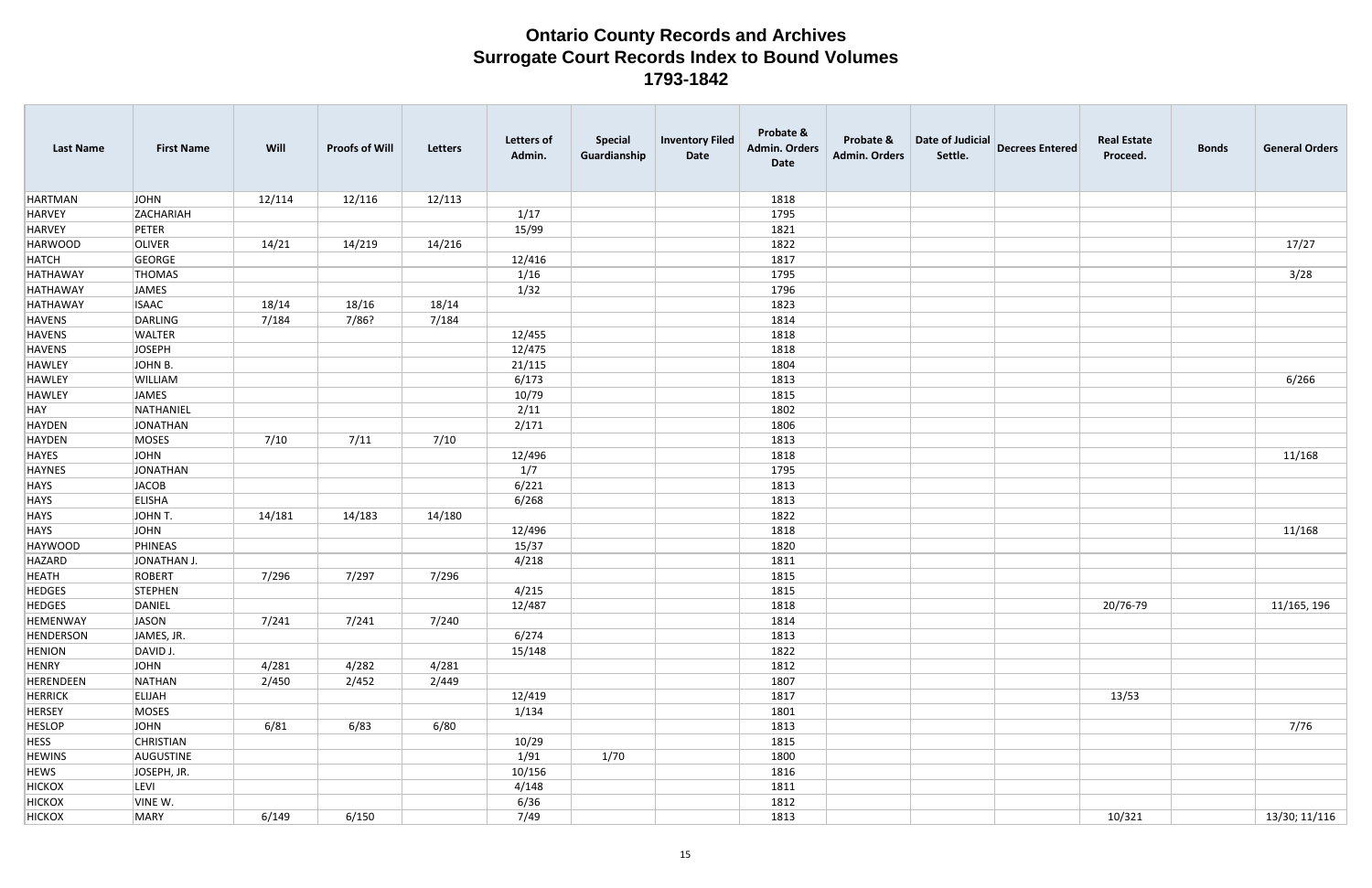| <b>Last Name</b>  | <b>First Name</b> | Will   | <b>Proofs of Will</b> | Letters        | <b>Letters of</b><br>Admin. | <b>Special</b><br>Guardianship | <b>Inventory Filed</b><br>Date | Probate &<br><b>Admin. Orders</b><br>Date | Probate &<br><b>Admin. Orders</b> | Date of Judicial<br>Settle. | <b>Decrees Entered</b> | <b>Real Estate</b><br>Proceed. | <b>Bonds</b> | <b>General Orders</b>     |
|-------------------|-------------------|--------|-----------------------|----------------|-----------------------------|--------------------------------|--------------------------------|-------------------------------------------|-----------------------------------|-----------------------------|------------------------|--------------------------------|--------------|---------------------------|
| <b>HICKOX</b>     | ASA, JR.          |        |                       |                | 12/411                      |                                |                                | 1817                                      |                                   |                             |                        |                                |              |                           |
| <b>HICKS</b>      | <b>CYRUS</b>      |        |                       |                | 4/284                       |                                |                                | 1812                                      |                                   |                             |                        |                                |              | 11/48                     |
| <b>HICKS</b>      | JABEZ             |        |                       |                | 10/115                      |                                |                                | 1815                                      |                                   |                             |                        |                                |              |                           |
| HILL              | JONATHAN          |        |                       |                | 7/340                       |                                |                                | 1815                                      |                                   |                             |                        |                                |              |                           |
| <b>HILLS</b>      | MOSES             |        |                       |                | 2/81                        |                                |                                | 1803                                      |                                   |                             |                        |                                |              |                           |
| <b>HILLS</b>      | ANNA              |        |                       |                | 7/77                        |                                |                                | 1813                                      |                                   |                             |                        |                                |              |                           |
| <b>HILTIBIDAL</b> | GEORGE            |        |                       |                | 4/41                        |                                |                                | 1809                                      |                                   |                             |                        |                                |              |                           |
| <b>HILTON</b>     | ELI               |        |                       |                | 7/168                       |                                |                                | 1814                                      |                                   |                             |                        |                                |              |                           |
| HINCKLEY          | NATHAN            |        |                       |                | 7/215                       |                                |                                | 1814                                      |                                   |                             |                        |                                |              |                           |
| <b>HINDS</b>      | ROBERT            | 4/75   | 4/77                  | 4/74           |                             |                                |                                | 1810                                      |                                   |                             |                        |                                |              |                           |
| <b>HISCOCK</b>    | <b>WILLIAM</b>    |        |                       |                | 7/335                       |                                |                                | 1815                                      |                                   |                             |                        |                                |              |                           |
| <b>HITCHCOCK</b>  | <b>BETHUEL</b>    |        |                       |                | 10/38                       |                                |                                | 1815                                      |                                   |                             |                        |                                |              |                           |
| HIX               | AARON             | 2/286  | 2/288                 | 2/285          |                             |                                |                                | 1808                                      |                                   |                             |                        |                                |              |                           |
| HOAG              | LEVI              | 12/174 | 12/176                | 12/173         |                             |                                |                                | 1818                                      |                                   |                             |                        |                                |              |                           |
| HOBART            | <b>WILLIAM</b>    |        |                       |                | 1/107                       |                                |                                | 1801                                      |                                   |                             |                        | 2/249; 3/26                    |              |                           |
| <b>HOBBS</b>      | JOHN              |        |                       |                | 3/156                       |                                |                                | 1808                                      |                                   |                             |                        |                                |              |                           |
| HOLCOMB           | ELI               |        |                       |                | 1/40                        |                                |                                | 1797                                      |                                   |                             |                        |                                |              |                           |
| HOLCOMB           | SYLVANUS          |        |                       |                | 1/103                       | 1/49                           |                                | 1800                                      |                                   |                             |                        |                                |              |                           |
| HOLCOMB           | <b>ENOS</b>       | 2/309  | 2/310                 | $\overline{2}$ |                             |                                |                                | 1801                                      |                                   |                             |                        |                                |              |                           |
| HOLCOMB           | <b>SETH</b>       |        |                       |                | 4/121                       |                                |                                | 1810                                      |                                   |                             |                        |                                |              | 4/162, 165, 213;<br>6/302 |
| HOLDEN            | GUY J.A.          |        |                       |                | 12/444                      |                                |                                | 1817                                      |                                   |                             |                        |                                |              | 11/250                    |
| HOLIDAY           | <b>ASA</b>        |        |                       |                | 1/109                       |                                |                                | 1801                                      |                                   |                             |                        |                                |              |                           |
| HOLLENBECK        | <b>ISAAC</b>      |        |                       |                |                             |                                |                                | 1807                                      |                                   |                             |                        |                                |              | 3/74                      |
| HOLMES            | JEDEDIAH          | 7/225  | 7/226                 | 7/224          |                             |                                |                                | 1814                                      |                                   |                             |                        |                                |              | 11/248                    |
| HOLMES            | PHILIP M.         | 10/36  | 10/37                 |                |                             |                                |                                | 1815                                      |                                   |                             |                        |                                |              |                           |
| HOOFCOT           | JOHN              |        |                       |                | 7/79                        |                                |                                | 1813                                      |                                   |                             |                        |                                |              |                           |
| HOOKER            | JOHN              |        |                       |                | 1/99                        |                                |                                | 1800                                      |                                   |                             |                        |                                |              |                           |
| HOOKER            | <b>CHARLES</b>    |        |                       |                | 10/89                       |                                |                                | 1815                                      |                                   |                             |                        |                                |              |                           |
| <b>HOPKINS</b>    | JOHN              |        |                       |                | 2/165                       |                                |                                | 1806                                      |                                   |                             |                        |                                |              |                           |
| <b>HOPKINS</b>    | <b>EHUD</b>       |        |                       |                | 4/58                        |                                |                                | 1809                                      |                                   |                             |                        |                                |              |                           |
| <b>HOPKINS</b>    | <b>PITTS</b>      |        |                       |                | 4/176                       |                                |                                | 1811                                      |                                   |                             |                        | 4/247                          |              | 6/153; 10/147             |
| <b>HOPKINS</b>    | STEPHEN, 1st      |        |                       |                | 6/219                       |                                |                                | 1813                                      |                                   |                             |                        |                                |              |                           |
| <b>HOPKINS</b>    | <b>CALEB</b>      | 11/66  | 11/71                 | 11/65          |                             |                                |                                | 1817                                      |                                   |                             |                        |                                |              |                           |
| HOPSON            | LYMAN             |        |                       |                | 2/229                       |                                |                                | 1807                                      |                                   |                             |                        |                                |              |                           |
| HORTON            | JACOB             |        |                       |                | 4/14                        |                                |                                | 1809                                      |                                   |                             |                        |                                |              |                           |
| HORTON            | JONATHAN          | 6/242  | 6/243                 | 6/241          |                             |                                |                                | 1813                                      |                                   |                             |                        |                                |              |                           |
| HORTON            | BARNABAS          | 14/265 | 14/269                | 14/264         |                             |                                |                                | 1820                                      |                                   |                             |                        |                                |              |                           |
| HOUGH             | RICHARD           | 14/169 | 14/171                | 14/168         |                             |                                |                                | 1821                                      |                                   |                             |                        |                                |              |                           |
| HOVEY             | SOLOMON           |        |                       |                | 2/85                        |                                |                                | 1804                                      |                                   |                             |                        |                                |              |                           |
| HOWES             | WILLIAM           | 10/182 | 10/183                | 10/181         |                             |                                |                                | 1816                                      |                                   |                             |                        | 10/237                         |              | 10/235; 11/89             |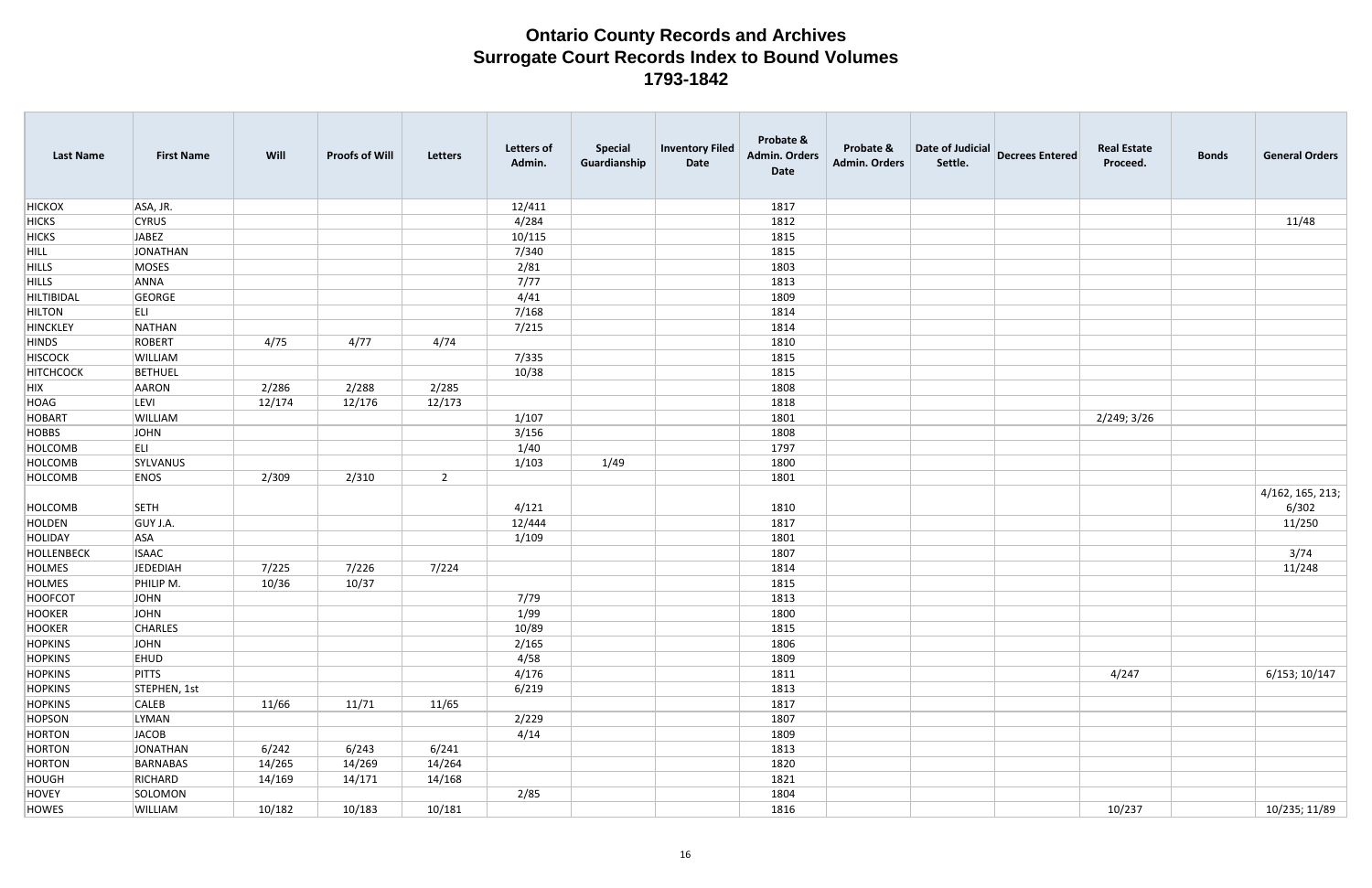| <b>Last Name</b> | <b>First Name</b> | Will     | <b>Proofs of Will</b> | <b>Letters</b> | <b>Letters of</b><br>Admin. | <b>Special</b><br>Guardianship | <b>Inventory Filed</b><br>Date | Probate &<br>Admin. Orders<br><b>Date</b> | Probate &<br><b>Admin. Orders</b> | Date of Judicial<br>Settle. | <b>Decrees Entered</b> | <b>Real Estate</b><br>Proceed. | <b>Bonds</b> | <b>General Orders</b> |
|------------------|-------------------|----------|-----------------------|----------------|-----------------------------|--------------------------------|--------------------------------|-------------------------------------------|-----------------------------------|-----------------------------|------------------------|--------------------------------|--------------|-----------------------|
|                  |                   |          |                       |                | 76; 6 and                   |                                |                                |                                           |                                   | 1850, January?,             |                        |                                |              |                       |
| HOWLAND          | JOB               |          |                       |                | 130/51                      |                                | 1850, June, 19                 | 1850; 1812                                |                                   | 26                          | $P./53-55$             |                                |              | G./2                  |
| HOYT             | <b>ZEBEDEE</b>    |          |                       |                | 7/210                       |                                |                                | 1814                                      |                                   |                             |                        |                                |              |                       |
| HOYT             | EBENEZER          | 12/46    | 12/48                 | 12/45          |                             |                                |                                | 1817                                      |                                   |                             |                        |                                |              |                       |
| HUBBARD          | GILES             | 6/264    | 6/265                 | 6/263          |                             |                                |                                | 1813                                      |                                   |                             |                        |                                |              |                       |
| HUBBARD          | JOSEPH C.         |          |                       |                | 12/490                      |                                |                                | 1818                                      |                                   |                             |                        | 13/87                          |              | 11/266                |
| <b>HUDSON</b>    | HENRY             |          |                       |                | 4/280                       |                                |                                | 1812                                      |                                   |                             |                        |                                |              |                       |
| <b>HUFF</b>      | JOHN              |          |                       |                | 15/220                      |                                |                                | 1824                                      |                                   |                             |                        |                                |              |                       |
| HUFF             | RICHARD           | 14/164   | 14/171                | 14/168         |                             |                                |                                | 1821                                      |                                   |                             |                        |                                |              |                       |
| <b>HUFF</b>      | ANTHONY           |          |                       |                | 15/241                      |                                |                                | 1825                                      |                                   |                             |                        |                                |              |                       |
| HUGGINS          | ZADOC             |          |                       |                | 4/230                       |                                |                                | 1811                                      |                                   |                             |                        |                                |              |                       |
| HULL             | JOSEPH            |          |                       |                | 7/120                       |                                |                                | 1814                                      |                                   |                             |                        |                                |              |                       |
| <b>HULSE</b>     | <b>ELISHA</b>     |          |                       |                | 15/28                       |                                |                                | 1820                                      |                                   |                             |                        |                                |              | 11/184                |
| HULSEY           | ELISHA            |          |                       |                | 12/456                      |                                |                                | 1818                                      |                                   |                             |                        |                                |              |                       |
| HUMPHREY         | WILLIARD          |          |                       |                | 2/83                        |                                |                                | 1804                                      |                                   |                             |                        |                                |              |                       |
| HUN              | <b>ZADOK</b>      |          |                       |                | 2/17                        |                                |                                | 1802                                      |                                   |                             |                        |                                |              |                       |
| HUNN             | THOMAS M.         | 6/270    | 6/271                 | 6/269          |                             |                                |                                | 1813                                      |                                   |                             |                        |                                |              |                       |
| HUNTLEY          | EPHRAIM R.        |          |                       |                | 15/128                      |                                |                                | 1822                                      |                                   |                             |                        |                                |              |                       |
| HURLBURT         | JOHN              |          |                       |                | 6/238                       |                                |                                | 1813                                      |                                   |                             |                        |                                |              |                       |
| HUSBANDS         | JESSE             |          |                       |                | 12/476                      |                                |                                | 1818                                      |                                   |                             |                        |                                |              |                       |
| HUTCHESON        | AMASA             |          |                       |                | 6/278                       |                                |                                | 1813                                      |                                   |                             |                        |                                |              |                       |
| HYDE             | <b>TIMOTHY</b>    |          |                       |                | 15/16                       |                                |                                | 1819                                      |                                   |                             |                        |                                |              |                       |
| <b>INGERSOL</b>  | JONATHAN          |          |                       |                | 7/203, 207                  |                                |                                | 1814                                      |                                   |                             |                        |                                |              |                       |
| <b>INGLASBE</b>  | AZEL              |          |                       |                | 7/211                       |                                |                                | 1814                                      |                                   |                             |                        |                                |              |                       |
| <b>INMAN</b>     | <b>ISRAEL</b>     |          |                       |                | 3; 4 and 92; 146            |                                |                                | 1808; 1811                                |                                   |                             |                        |                                |              |                       |
| <b>IRVING</b>    | JANE              |          |                       |                |                             |                                |                                | 1822                                      |                                   |                             |                        |                                |              | 17/16                 |
| <b>ISENHOUR</b>  | LEONARD           |          |                       |                | 10/71                       |                                |                                | 1815                                      |                                   |                             |                        |                                |              | 11/111                |
| <b>JACKSON</b>   | URI               |          |                       |                | 2/61                        |                                |                                | 1803                                      |                                   |                             |                        |                                |              |                       |
| <b>JACKSON</b>   | DANIEL            | 2/370    | 2/372                 | 2/369          |                             |                                |                                | 1803                                      |                                   |                             |                        |                                |              |                       |
| <b>JACKSON</b>   | GILES             | 14/93    | 14/95                 | 14/92          |                             |                                |                                | 1820                                      |                                   |                             |                        |                                |              | 17/17                 |
| <b>JACOB</b>     | WILLIAM           |          |                       |                | 7/309                       |                                |                                | 1814                                      |                                   |                             |                        |                                |              |                       |
| <b>JAMESON</b>   | HUGH              | 7/3571-2 | 7/358                 | 7/357          |                             |                                |                                | 1815                                      |                                   |                             |                        |                                |              |                       |
| JEFFERDS         | NATHAN            | 14/49    | 14/51                 | 14/48          |                             |                                |                                | 1819                                      |                                   |                             |                        |                                |              | 11/192, 252           |
| <b>JEFFERS</b>   | JAMES             |          |                       |                | 6/147                       |                                |                                | 1813                                      |                                   |                             |                        |                                |              | 7/124                 |
| JENKS            | THOMAS            |          |                       |                | 4/109                       |                                |                                | 1810                                      |                                   |                             |                        | 4/178                          |              | 4/177                 |
| JENKS            | GEORGE            |          |                       |                | 15/86, 78                   |                                |                                | 1821                                      |                                   |                             |                        |                                | Dower----    | 8/24, 25              |
| <b>JERROMS</b>   | <b>TIMOTHY</b>    |          |                       |                | 12/500                      |                                |                                | 1818                                      |                                   |                             |                        |                                |              |                       |
| <b>JESSUP</b>    | LOUIS             |          |                       |                | 15/4                        |                                |                                | 1819                                      |                                   |                             |                        | 13/51                          |              | 11/177                |
| JINKS            | THOMAS            |          |                       |                | 4/109                       |                                |                                | 1810                                      |                                   |                             |                        | 4/178                          |              | 4/177                 |
| JINKS            | GEORGE            |          |                       |                | 15/86, 78                   |                                |                                | 1821                                      |                                   |                             |                        |                                | Dower----    | 8/24, 25              |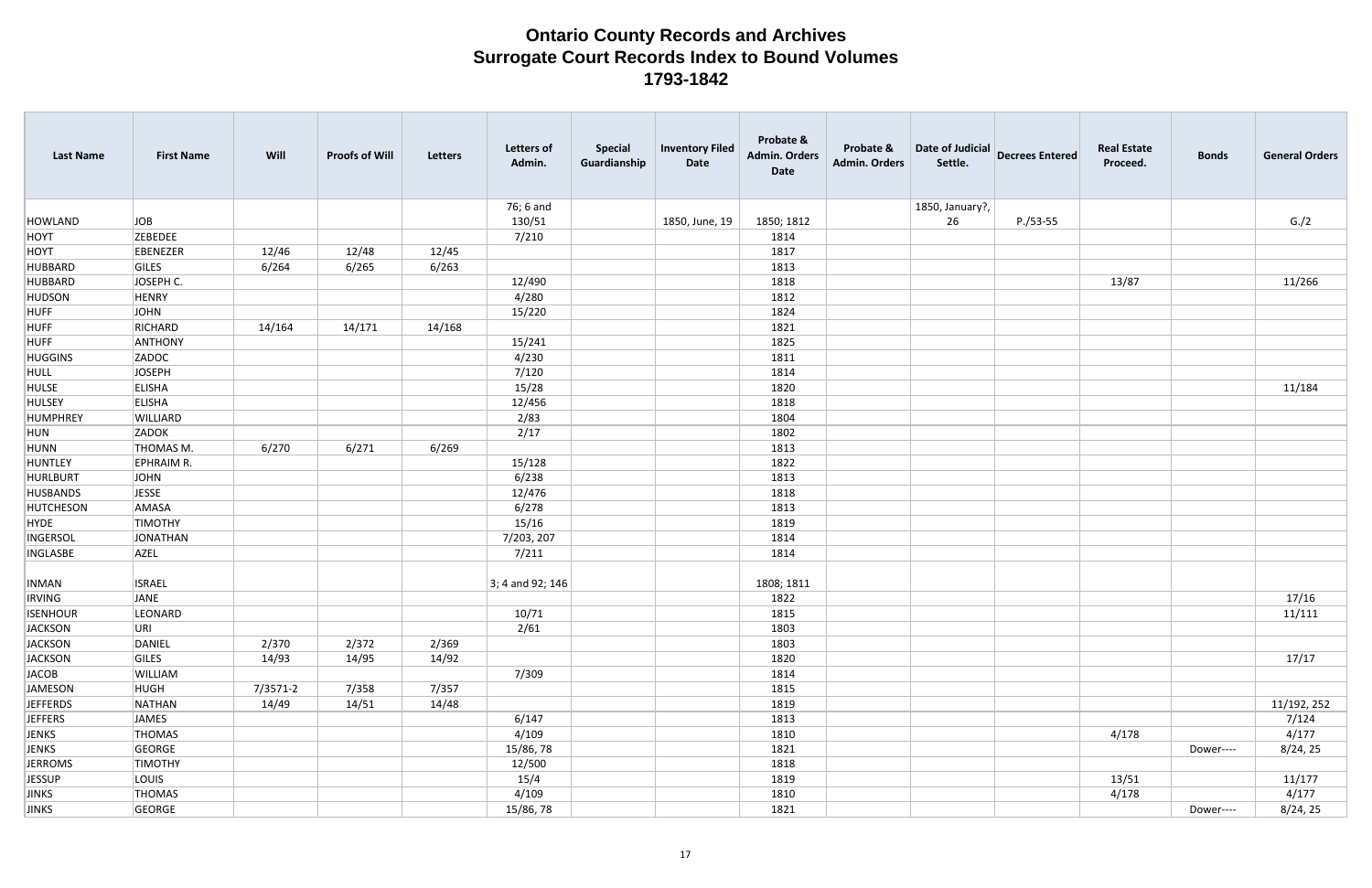| <b>Last Name</b>       | <b>First Name</b> | Will   | <b>Proofs of Will</b> | Letters | <b>Letters of</b><br>Admin. | <b>Special</b><br>Guardianship | <b>Inventory Filed</b><br>Date | Probate &<br><b>Admin. Orders</b><br>Date | Probate &<br>Admin. Orders | Date of Judicial<br>Settle. | <b>Decrees Entered</b> | <b>Real Estate</b><br>Proceed. | <b>Bonds</b> | <b>General Orders</b> |
|------------------------|-------------------|--------|-----------------------|---------|-----------------------------|--------------------------------|--------------------------------|-------------------------------------------|----------------------------|-----------------------------|------------------------|--------------------------------|--------------|-----------------------|
| <b>JOHNSON</b>         | <b>ASA</b>        | 1/126  | 1/127                 |         | 1/126                       |                                |                                | 1801                                      |                            |                             |                        | 1/88; 2/251; 3/7               |              |                       |
| <b>JOHNSON</b>         | EBENEZER          |        |                       |         | 1/142                       |                                |                                | 1801                                      |                            |                             |                        |                                |              |                       |
| <b>JOHNSON</b>         | DANIEL            | 6/114  | 6/115                 | 6/114   |                             |                                |                                | 1813                                      |                            |                             |                        |                                |              |                       |
| <b>JOHNSON</b>         | DANIEL            |        |                       |         | 6/116                       |                                |                                | 1813                                      |                            |                             |                        |                                |              |                       |
| <b>JOHNSON</b>         | THOMAS            |        |                       |         | 7/22                        |                                |                                | 1813                                      |                            |                             |                        |                                |              |                       |
| <b>JOHNSON</b>         | JOHN              |        |                       |         | 12/410                      |                                |                                | 1817                                      |                            |                             |                        |                                |              |                       |
| <b>JOHNSON</b>         | <b>WILLIAM</b>    |        |                       |         | 15/7                        |                                |                                | 1819                                      |                            |                             |                        |                                |              |                       |
|                        |                   |        |                       |         |                             |                                |                                |                                           |                            | 1835, October,              |                        |                                |              |                       |
| JORALEMON              | <b>TUNIS</b>      |        |                       |         | 15/160                      |                                |                                | 1822                                      |                            | 5                           | 24/37                  | 20/113, 116                    |              |                       |
| JOY                    | MARTIN            |        |                       |         | 10/52                       |                                |                                | 1815                                      |                            |                             |                        |                                |              |                       |
| JUDSON                 | EPHRAIM           | 12/110 | 12/112                | 12/109  |                             |                                |                                | 1818                                      |                            |                             |                        |                                |              |                       |
|                        |                   |        |                       |         |                             |                                |                                |                                           |                            |                             |                        |                                |              |                       |
| KELLOGG                | HORACE            |        |                       |         | 15/59                       |                                | 1822, May, 23                  | 1820                                      |                            |                             |                        |                                |              |                       |
| KELSEY                 | <b>ELIJAH</b>     | 10/168 | 10/170                | 10/168  |                             |                                |                                | 1816                                      |                            |                             |                        |                                |              |                       |
| KENNEDY                | JAMES             | 1/170  | 1/169                 | 1/168   |                             |                                |                                | 1798                                      |                            |                             |                        |                                |              |                       |
| KENNEDY                | ANGUS             |        |                       |         | 7/327                       |                                |                                | 1814                                      |                            |                             |                        |                                |              |                       |
| KENNEDY                | <b>THOMAS</b>     |        |                       |         | 12/493                      |                                |                                | 1818                                      |                            |                             |                        |                                |              |                       |
| KENT                   | <b>ELIJAH</b>     |        |                       |         | 2/41                        |                                |                                | 1803                                      |                            |                             |                        |                                |              |                       |
| KERR                   | <b>WILLIAM</b>    |        |                       |         | 7/306                       |                                |                                | 1814                                      |                            |                             |                        |                                |              |                       |
| KERR                   | <b>WILLIAM</b>    |        |                       |         | 15/25                       |                                |                                | 1820                                      |                            |                             |                        |                                |              |                       |
| KETCHUM                | JARED             |        |                       |         | 12/414                      |                                |                                | 1817                                      |                            |                             |                        | 13/1                           |              |                       |
| KEYES                  | BENJAMIN          |        |                       |         | 2/39                        |                                |                                | 1803                                      |                            |                             |                        |                                |              |                       |
| KEYES                  | HENRY             |        |                       |         | 7/325                       |                                |                                | 1814                                      |                            |                             |                        |                                |              |                       |
| KIBBE                  | JAMES             |        |                       |         | 4/170                       |                                |                                | 1811                                      |                            |                             |                        |                                |              |                       |
| KILBOURNE              | RHODA             | 14/197 | 14/199                | 14/196  |                             |                                |                                | 1822                                      |                            |                             |                        |                                |              |                       |
| KING                   | GIDEON            |        |                       |         | 1/52                        |                                |                                | 1798                                      |                            |                             |                        |                                |              |                       |
| KING                   | WILLIAM           |        |                       |         | 2/5                         |                                |                                | 1802                                      |                            |                             |                        |                                |              |                       |
| KING                   | JOSEPH            |        |                       |         | 6/220                       |                                |                                | 1813                                      |                            |                             |                        |                                |              |                       |
| KING                   | JOHN A.           |        |                       |         | 6/283                       |                                |                                | 1813                                      |                            |                             |                        |                                |              |                       |
| KINGSLEY               | DAVID             |        |                       |         | 2/65                        |                                |                                | 1803                                      |                            |                             |                        |                                |              |                       |
| KITTERIDGE             | JOHN              |        |                       |         | 2/103                       | 3/44                           |                                | 1804                                      |                            |                             |                        | 2/269, 273                     |              |                       |
| KNAPP                  | GEORGE            |        |                       |         | 1/62                        |                                |                                | 1799                                      |                            |                             |                        |                                |              |                       |
| KNAPP<br>KNICKERBOCKER | <b>IRA</b>        | 7/238  | 7/239                 | 7/237   | 10/110                      |                                |                                | 1815<br>1814                              |                            |                             |                        |                                |              |                       |
|                        | LAURENCE          |        |                       |         |                             |                                |                                |                                           |                            |                             |                        |                                |              |                       |
| KNICKERBOCKER Jr.      | LAURENCE          |        |                       |         | 7/243                       |                                |                                | 1814                                      |                            |                             |                        |                                |              |                       |
| KNIGHT                 | GEORGE            |        |                       |         | 10/68                       |                                |                                | 1815                                      |                            |                             |                        |                                |              |                       |
| LACEY                  | MARY              | 18/48  | 18/48                 | 18/47   |                             |                                |                                | 1824                                      |                            |                             |                        |                                |              |                       |
| LACHOR                 | JOHN A.           |        |                       |         | 10/50                       |                                |                                | 1815                                      |                            |                             |                        |                                |              |                       |
| LACY                   | EZRA              |        |                       |         | 10/213                      |                                |                                | 1816                                      |                            |                             |                        |                                |              |                       |
| LAIN                   | <b>ISAAC</b>      |        |                       |         |                             |                                |                                | 1812                                      |                            |                             |                        |                                |              | 4/251                 |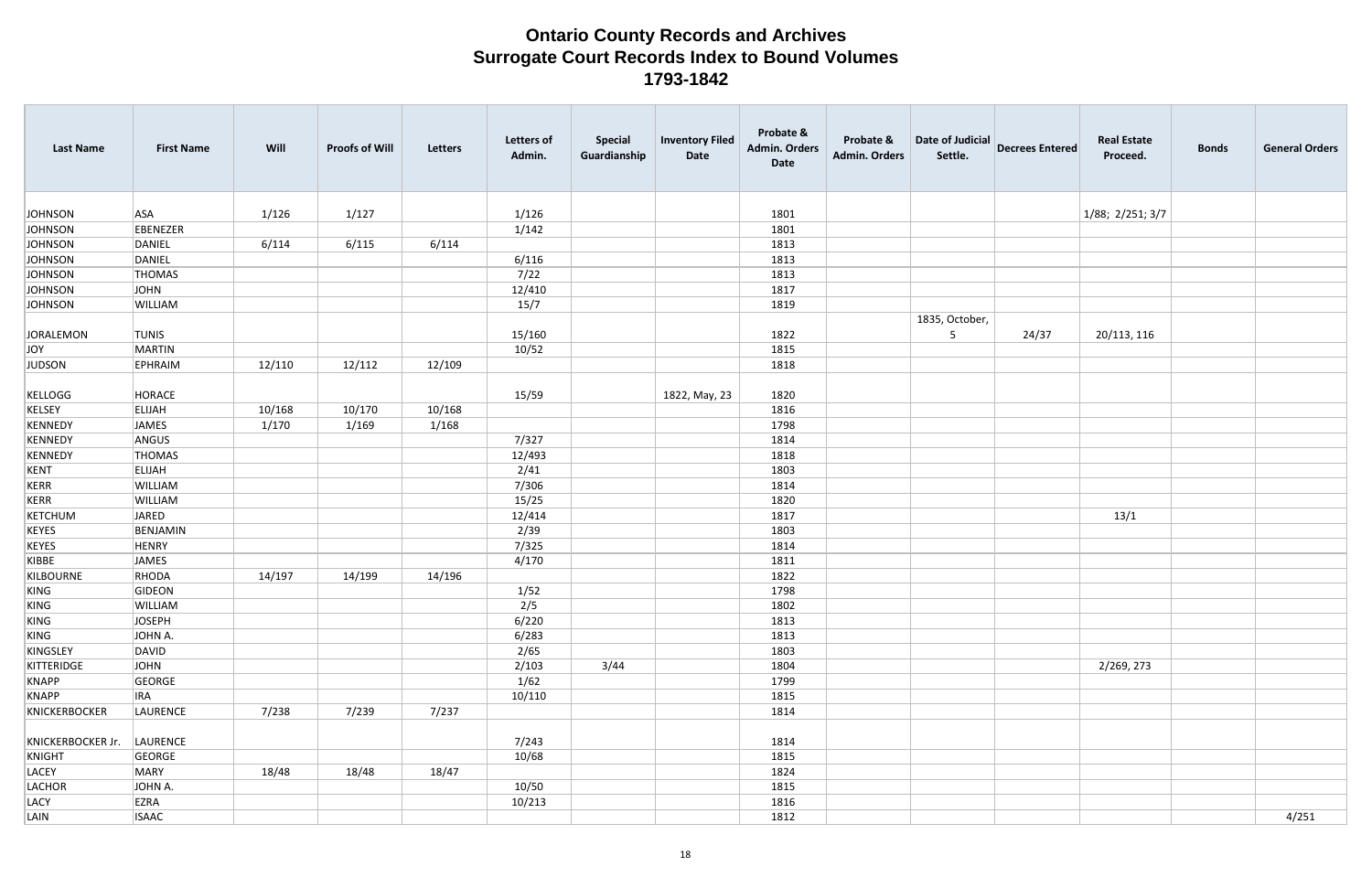| <b>Last Name</b> | <b>First Name</b> | Will   | <b>Proofs of Will</b> | Letters | <b>Letters of</b><br>Admin. | <b>Special</b><br>Guardianship | <b>Inventory Filed</b><br>Date | Probate &<br><b>Admin. Orders</b><br>Date | Probate &<br><b>Admin. Orders</b> | Date of Judicial<br>Settle. | <b>Decrees Entered</b> | <b>Real Estate</b><br>Proceed. | <b>Bonds</b> | <b>General Orders</b> |
|------------------|-------------------|--------|-----------------------|---------|-----------------------------|--------------------------------|--------------------------------|-------------------------------------------|-----------------------------------|-----------------------------|------------------------|--------------------------------|--------------|-----------------------|
| LAIN             | ABRAHAM           |        |                       |         | 10/158                      |                                |                                | 1816                                      |                                   |                             |                        |                                |              | 10/174                |
| LAKE             | <b>JOHN</b>       |        |                       |         | 2/69                        |                                |                                | 1803                                      |                                   |                             |                        |                                |              |                       |
| <b>LAMBRIGHT</b> | <b>HENRY</b>      | 14/38  | 14/39                 | 14/36   |                             |                                |                                | 1819                                      |                                   |                             |                        |                                |              |                       |
| LANE             | SAMUEL            | 7/199  | 7/200                 | 7/197   |                             |                                |                                | 1814                                      |                                   |                             |                        |                                |              |                       |
| LANE             | SAMUEL            | 12/42  | 12/44                 | 12/41   |                             |                                |                                | 1817                                      |                                   |                             |                        |                                |              | 11/95                 |
| LAPHAM           | <b>DAVID</b>      | 4/275  | 4/276                 | 4/275   |                             |                                |                                | 1812                                      |                                   |                             |                        |                                |              |                       |
| LARNED           | BENJAMIN          |        |                       |         | 7/349                       |                                |                                | 1815                                      |                                   |                             |                        |                                |              |                       |
| LARNED           | <b>THEOPHILUS</b> |        |                       |         | 10/1                        |                                |                                | 1815                                      |                                   |                             |                        |                                |              |                       |
| LARZELERE        | RICHARD           |        |                       |         | 4/90                        |                                |                                | 1810                                      |                                   |                             |                        | 4/21                           |              | 4/208                 |
| LATTA            | SAMUEL            | 14/271 | 14/277                | 14/270  |                             |                                |                                | 1820                                      |                                   |                             |                        |                                |              |                       |
| LAWSON           | GAVIN             |        |                       |         | 2/131                       |                                |                                | 1805                                      |                                   |                             |                        |                                |              |                       |
| LE VAUGHN        | JAMES             |        |                       |         | 2/97                        |                                |                                | 1804                                      |                                   |                             |                        |                                |              | 4/11                  |
| LEE              | JAMES             |        |                       |         | 2/135                       |                                |                                | 1805                                      |                                   |                             |                        |                                |              |                       |
| LEE              | JONATHAN          |        |                       |         | 4/262                       |                                |                                | 1812                                      |                                   |                             |                        |                                |              |                       |
| LEE              | SOLOMON A.        |        |                       |         | 7/27                        |                                |                                | 1813                                      |                                   |                             |                        |                                |              |                       |
| LEE              | <b>ROBERT W.</b>  |        |                       |         | 15/66                       |                                |                                | 1820                                      |                                   |                             |                        |                                |              |                       |
| LEGG             | JOSHUA            |        |                       |         | 10/185                      |                                |                                | 1816                                      |                                   |                             |                        |                                |              |                       |
| LELAND           | JAMES             | 2/328  | 2/830                 | 2/327   |                             |                                |                                | 1801                                      |                                   |                             |                        |                                |              |                       |
| LELAND           | JAMES             | 2/418  | 2/420                 | 2/417   |                             |                                |                                | 1807                                      |                                   |                             |                        |                                |              |                       |
| <b>LESTER</b>    | JOHN              |        |                       |         | 15/135                      |                                |                                | 1822                                      |                                   |                             |                        |                                |              |                       |
| <b>LEWIS</b>     | JOHN              |        |                       |         | 1/124                       |                                |                                | 1801                                      |                                   |                             |                        |                                |              |                       |
| LEWIS            | WILLIAM           |        |                       |         | 6/64                        |                                |                                | 1813                                      |                                   |                             |                        |                                |              | 10/139                |
| <b>LEWIS</b>     | SOLOMON           | 7/61   | 7/61                  | 7/60    |                             |                                |                                | 1813                                      |                                   |                             |                        |                                |              |                       |
| LINDSLEY         | ELEAZER           |        |                       |         | 1/12                        |                                |                                | 1795                                      |                                   |                             |                        |                                |              |                       |
| LINSLEY          | SAMUEL            |        |                       |         | 12/509                      |                                |                                | 1819                                      |                                   |                             |                        |                                |              |                       |
| LLOYD            | WILLIAM           |        |                       |         | 7/164-165                   |                                |                                | 1814                                      |                                   |                             |                        |                                |              |                       |
| LOCKWOOD         | PETER             |        |                       |         | 12/422                      |                                |                                | 1817                                      |                                   |                             |                        |                                |              |                       |
| LOOMIS           | JEROME            | 8/291  | 8/293                 | G/105   |                             |                                |                                | 1840                                      | 23/32                             |                             |                        |                                |              |                       |
| LOOMIS           | BENJAMIN          |        |                       |         | 4/8                         |                                |                                | 1809                                      |                                   |                             |                        |                                |              |                       |
| LOPER            | JAMES             |        |                       |         | 3/89                        |                                |                                | 1808                                      |                                   |                             |                        |                                |              |                       |
| LOW              | EDWARD            |        |                       |         | 2/175                       |                                |                                | 1806                                      |                                   |                             |                        |                                |              |                       |
| LOW              | GEORGE            |        |                       |         | 12/573                      |                                |                                | 1819                                      |                                   |                             |                        |                                |              | 11/280                |
| LOWELL           | <b>JOHN</b>       |        |                       |         | 12/485                      |                                |                                | 1818                                      |                                   |                             |                        |                                |              |                       |
| LOYD             | WILLIAM           |        |                       |         | 7/164, 165                  |                                |                                | 1814                                      |                                   |                             |                        |                                |              |                       |
| LUCE             | BENJAMIN          |        |                       |         | 2/177                       |                                |                                | 1806                                      |                                   |                             |                        |                                |              |                       |
| LUNT             | <b>JOSEPH</b>     |        |                       |         | 10/91                       |                                |                                | 1815                                      |                                   |                             |                        |                                |              | 10/266; 11/1          |
| LUSK             | RODNEY            |        |                       |         | 10/81                       |                                |                                | 1815                                      |                                   |                             |                        |                                |              |                       |
| LYON             | RUSKE             |        |                       |         | 6/72                        |                                |                                | 1813                                      |                                   |                             |                        |                                |              | $\mathbf{1}$          |
| <b>LYON</b>      | WAKEMAN           |        |                       |         | 10/103                      |                                |                                | 1815                                      |                                   |                             |                        |                                |              | 11/73                 |
| LYON             | OLIVER            |        |                       |         | 12/402                      |                                |                                | 1817                                      |                                   |                             |                        |                                |              | 11/30 and 105         |
| MACOMBER         | JAMES             | 14/17  | 14/19                 | 14/16   |                             |                                |                                | 1819                                      |                                   |                             |                        |                                |              |                       |
| MACOMBER         | JONATHAN          |        |                       |         | 15/106                      |                                |                                | 1821                                      |                                   |                             |                        |                                |              |                       |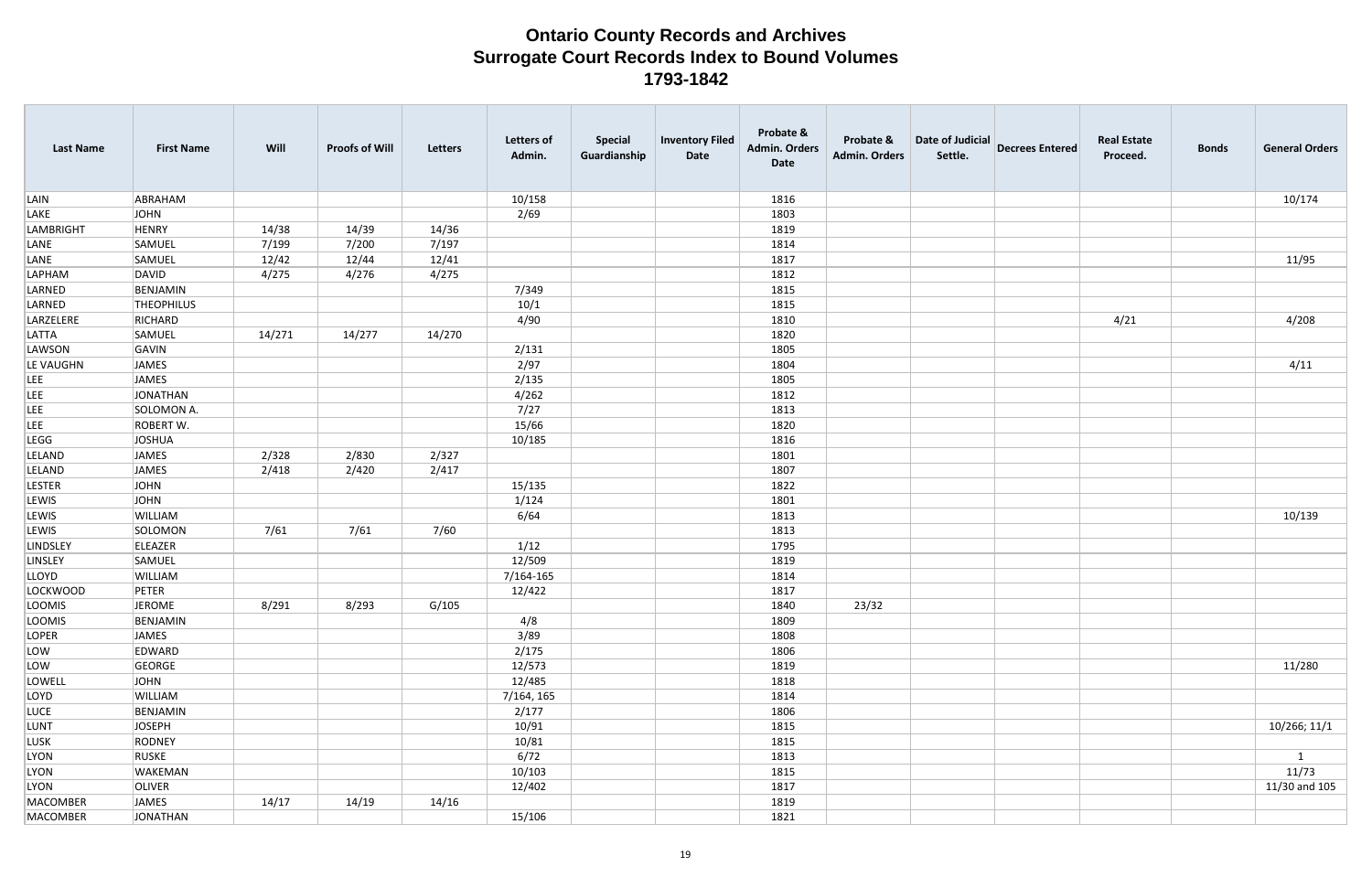| <b>Last Name</b>  | <b>First Name</b> | Will   | <b>Proofs of Will</b> | <b>Letters</b> | <b>Letters of</b><br>Admin. | <b>Special</b><br>Guardianship | <b>Inventory Filed</b><br>Date | Probate &<br><b>Admin. Orders</b><br>Date | Probate &<br><b>Admin. Orders</b> | Date of Judicial<br>Settle. | <b>Decrees Entered</b> | <b>Real Estate</b><br>Proceed. | <b>Bonds</b> | <b>General Orders</b> |
|-------------------|-------------------|--------|-----------------------|----------------|-----------------------------|--------------------------------|--------------------------------|-------------------------------------------|-----------------------------------|-----------------------------|------------------------|--------------------------------|--------------|-----------------------|
| <b>MALEY</b>      | JOHN              |        |                       |                | 6/96                        |                                |                                | 1813                                      |                                   |                             |                        |                                |              |                       |
| <b>MALTBY</b>     | <b>EPHRAIM</b>    |        |                       |                | 7/156                       |                                |                                | 1814                                      |                                   |                             |                        |                                |              |                       |
| <b>MANN</b>       | ANN               |        |                       |                | 6/322                       |                                |                                | 1813                                      |                                   |                             |                        |                                |              |                       |
| <b>MARKHAM</b>    | DAVID             |        |                       |                | 1/140                       |                                |                                | 1801                                      |                                   |                             |                        |                                |              |                       |
| <b>MARSH</b>      | <b>AZEL</b>       |        |                       |                | 12/452                      |                                |                                | 1818                                      |                                   |                             |                        |                                |              |                       |
| MARSHALL          | MARY              | 14/185 | 14/187                | 14/184         |                             |                                |                                | 1822                                      |                                   |                             |                        |                                |              | 11/288                |
| <b>MARTIN</b>     | <b>ISAAC</b>      |        |                       |                | 12/446                      |                                |                                | 1818                                      |                                   |                             |                        | 13/16                          |              | 11/231                |
| <b>MARVIN</b>     | JASPER            |        |                       |                | 1/44                        |                                |                                | 1797                                      |                                   |                             |                        | 2/253; 3/29                    |              |                       |
| MATHER            | <b>TIMOTHY</b>    |        |                       |                | 2/149                       |                                |                                | 1805                                      |                                   |                             |                        |                                |              |                       |
| MATHER            | DAN               | 2/324  | 2/326                 | 2/323          |                             |                                |                                | 1801                                      |                                   |                             |                        |                                |              |                       |
| <b>MATTHEWS</b>   | <b>HENRY</b>      | 12/58  | 12/60                 | 12/57          |                             |                                |                                | 1817                                      |                                   |                             |                        |                                |              |                       |
| MAXWELL           | <b>HUGH</b>       |        |                       |                | 6/307                       |                                |                                | 1813                                      |                                   |                             |                        |                                |              |                       |
| MAYNARD           | JOSEPH            |        |                       |                | 10/107                      |                                |                                | 1815                                      |                                   |                             |                        |                                |              | 11/262                |
| MC CROSSEN        | JAMES             |        |                       |                | 15/48                       |                                |                                | 1820                                      |                                   |                             |                        |                                |              | 17/9                  |
| <b>MC CARTNEY</b> | JOHN              |        |                       |                | 12/461                      |                                |                                | 1818                                      |                                   |                             |                        |                                |              |                       |
| MC CLEOD          | ANGUS             |        |                       |                | 3/160                       |                                |                                | 1808                                      |                                   |                             |                        |                                |              |                       |
| MC CLURE          | <b>WALTER</b>     |        |                       |                | 1/34                        |                                |                                | 1796                                      |                                   |                             |                        |                                |              |                       |
| <b>MC CORMICK</b> | <b>JAMES</b>      | 14/73  | 14/75                 | 14/72          |                             |                                |                                | 1819                                      |                                   |                             |                        |                                |              |                       |
|                   |                   |        |                       |                | 7/313;                      |                                |                                |                                           |                                   |                             |                        |                                |              |                       |
| MC CRUM           | GEORGE            |        |                       |                | 10/119??                    |                                |                                | 1814; 1815                                |                                   |                             |                        | 13/88                          |              | 10/189, 224           |
| MC CUMBER         | DAVID             |        |                       |                | 10/121                      |                                |                                | 1815                                      |                                   |                             |                        |                                |              |                       |
| MC DOW            | JOHN              |        |                       |                | 7/337                       |                                |                                | 1815                                      |                                   |                             |                        |                                |              |                       |
| <b>MC ELHANEY</b> | WILLIAM           |        |                       |                | 7/332                       |                                |                                | 1814                                      |                                   |                             |                        |                                |              |                       |
| MC FARLIN         | JOHN              |        |                       |                | 12/478                      |                                |                                | 1818                                      |                                   |                             |                        |                                |              |                       |
| MC FIDY           | MANUEL            |        |                       |                | 6/87, 93                    |                                |                                | 1813                                      |                                   |                             |                        |                                |              |                       |
| MC GEE            | WILLIAM           |        |                       |                | 6/77                        |                                |                                | 1813                                      |                                   |                             |                        |                                |              |                       |
| MC GUIRE          | <b>JOHN</b>       |        |                       |                | 6/54                        |                                |                                | 1813                                      |                                   |                             |                        |                                |              |                       |
| MC KAY            | SAMUEL            | 14/101 | 14/102                | 14/100         |                             |                                |                                | 1819                                      |                                   |                             |                        |                                |              |                       |
| <b>MC KILLIT</b>  | DANIEL            | 7/299  | 7/301                 | 7/299          |                             |                                |                                | 1815                                      |                                   |                             |                        |                                |              |                       |
| MC LAWREN         | MALCOM            |        |                       |                | 1/81                        |                                |                                | 1800                                      |                                   |                             |                        |                                |              |                       |
| MC LELLAN         | JAMES             | 10/257 | 10/259                | 10/257         |                             |                                |                                | 1816                                      |                                   |                             |                        |                                |              |                       |
| MC LOUTH          | LAWRENCE          | 4/137  | 4/138                 | 4/137          |                             |                                |                                | 1810                                      |                                   |                             |                        |                                |              |                       |
| MC LOUTH          | AZARIAH           |        |                       |                | 7/169                       |                                |                                | 1814                                      |                                   |                             |                        |                                |              |                       |
| <b>MC MASTER</b>  | ROBERT            |        |                       |                | 1/97                        |                                |                                | 1800                                      |                                   |                             | 3/33                   | 1/86; 3/4                      |              |                       |
| <b>MC MASTER</b>  | JOHN              |        |                       |                | 2/185                       |                                |                                | 1806                                      |                                   |                             |                        |                                |              |                       |
| MC NAIR           | WILLIAM W.        | 7/126  | 7/127                 |                |                             |                                |                                | 1814                                      |                                   |                             |                        |                                |              |                       |
| MC NAIR           | DAVID             |        |                       |                | 12/423                      |                                |                                | 1817                                      |                                   |                             |                        |                                |              |                       |
| MC NAIR           | JOHN              | 11/107 |                       |                |                             |                                |                                | 1818                                      |                                   |                             |                        |                                |              |                       |
| MC NALL           | JAMES             |        |                       |                | 7/329                       |                                |                                | 1814                                      |                                   |                             |                        |                                |              |                       |
| <b>MC NEAL</b>    | ROBERT            | 12/182 | 12/184                | 12/181         |                             |                                |                                | 1818                                      |                                   |                             |                        |                                |              |                       |
| <b>MC PHERSON</b> | ROBERT            |        |                       |                | 1/89                        |                                |                                | 1800                                      |                                   |                             |                        |                                |              |                       |
| <b>MC PHERSON</b> | JOHN              |        |                       |                | 6/18                        |                                |                                | 1812                                      |                                   |                             |                        |                                |              |                       |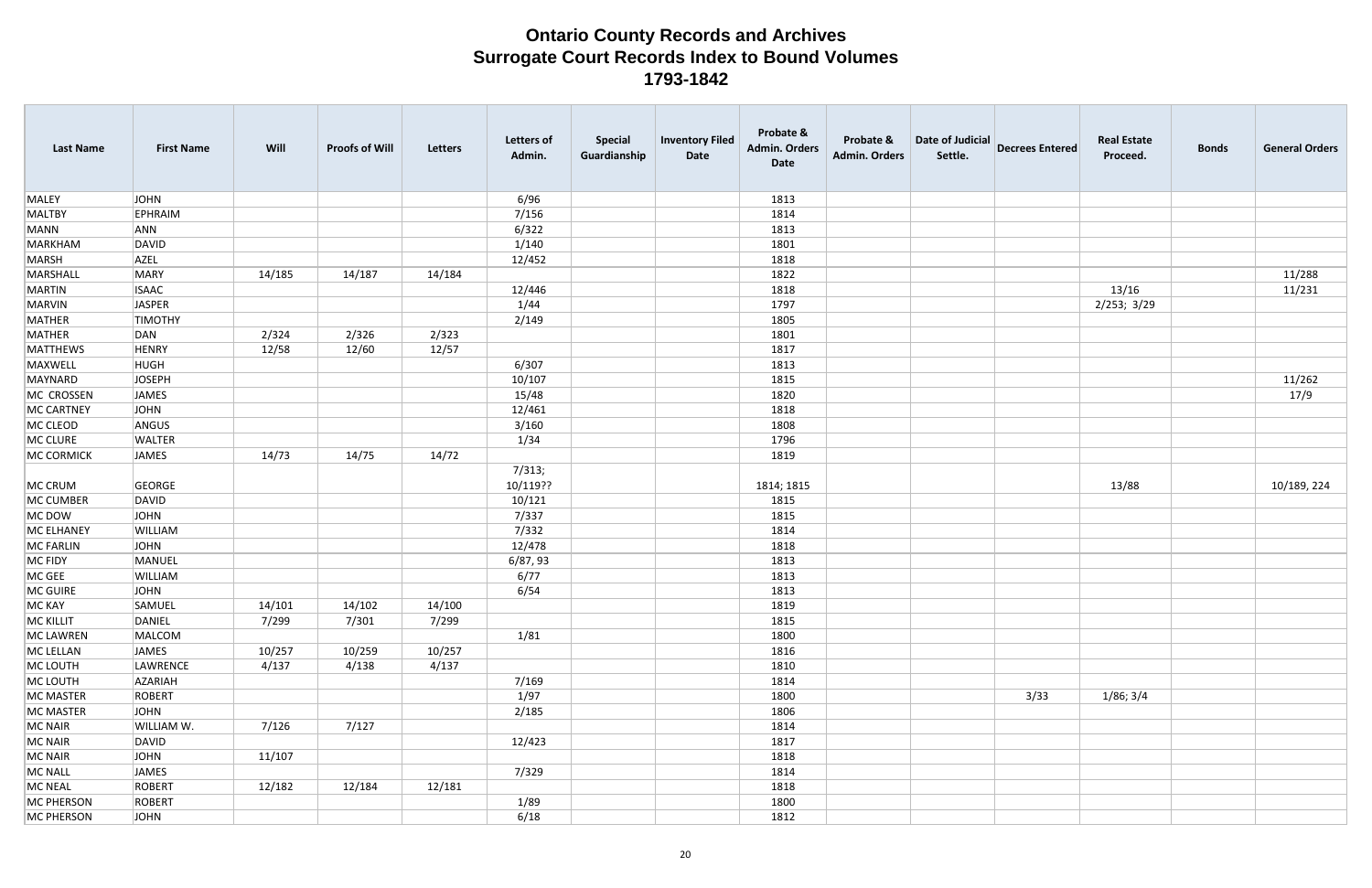| <b>Last Name</b> | <b>First Name</b> | Will   | <b>Proofs of Will</b> | Letters | <b>Letters of</b><br>Admin. | <b>Special</b><br>Guardianship | <b>Inventory Filed</b><br>Date | Probate &<br><b>Admin. Orders</b><br>Date | Probate &<br><b>Admin. Orders</b> | Date of Judicial<br>Settle. | <b>Decrees Entered</b> | <b>Real Estate</b><br>Proceed. | <b>Bonds</b> | <b>General Orders</b> |
|------------------|-------------------|--------|-----------------------|---------|-----------------------------|--------------------------------|--------------------------------|-------------------------------------------|-----------------------------------|-----------------------------|------------------------|--------------------------------|--------------|-----------------------|
| MC QUILLAN       | EDWARD            | 12/154 | 12/156                | 12/153  |                             |                                |                                | 1818                                      |                                   |                             |                        |                                |              |                       |
| MEACHAM          | SAMUEL            | 10/105 | 10/106                | 10/105  |                             |                                |                                | 1815                                      |                                   |                             |                        | 10/240                         |              | 10/197                |
| MEACHAM          | <b>SETH</b>       |        |                       |         | 10/239                      |                                |                                | 1816                                      |                                   |                             |                        |                                |              |                       |
| MEAD             | FREEMAN           |        |                       |         | 15/159                      |                                |                                | 1822                                      |                                   |                             |                        |                                |              |                       |
| <b>MEADS</b>     | <b>ISRAEL</b>     | 4/199  | 4/100                 |         |                             |                                |                                | 1811                                      |                                   |                             |                        |                                |              |                       |
| MEANS            | <b>JAMES</b>      | 18/264 | 18/265                | 18/263  |                             |                                |                                | 1828                                      |                                   |                             |                        |                                |              |                       |
| MELTON           | AMOS              |        |                       |         | 15/180                      |                                |                                | 1823                                      |                                   |                             |                        |                                |              |                       |
| MENK             | JOSEPH            | 4/12   | 4/13                  | 4/11    |                             |                                |                                | 1809                                      |                                   |                             |                        |                                |              |                       |
| MENK             | JOSEPH            | 4/12   | 4/13                  | 4/11    |                             |                                |                                | 1809                                      |                                   |                             |                        |                                |              |                       |
| <b>MENTON</b>    | <b>REUBEN</b>     |        |                       |         | 6/168                       |                                |                                | 1813                                      |                                   |                             |                        | 15/27; 7/250                   |              | 7/249                 |
| MENTON           | ROBERT            |        |                       |         | 6/168                       |                                |                                | 1813                                      |                                   |                             |                        | 15/27; 7/250                   |              | 7/249                 |
| MERRILL          | ASHER             |        |                       |         | 15/13                       |                                |                                | 1819                                      |                                   |                             |                        |                                |              | 11/183                |
| MERRILL          | NATHANIEL         |        |                       |         | 15/133                      |                                |                                | 1822                                      |                                   |                             |                        |                                |              |                       |
| MERRITT          | <b>LUKE</b>       |        |                       |         | 4/277                       |                                |                                | 1811                                      |                                   |                             |                        |                                |              |                       |
| MERRY            | EBENEZER          |        |                       |         | 4/78                        |                                |                                | 1810                                      |                                   |                             |                        |                                |              |                       |
| METCALF          | FISHER            |        |                       |         | 10/6                        |                                |                                | 1815                                      |                                   |                             |                        |                                |              |                       |
| MIGHELLS         | <b>THOMAS</b>     |        |                       |         | 1/5                         |                                |                                | 1795                                      |                                   |                             |                        |                                |              |                       |
| MILER            | SAMUEL            |        |                       |         | 2/3                         |                                |                                | 1802                                      |                                   |                             |                        | 3/11, 24                       |              |                       |
| MILLER           | JAMES             |        |                       |         | 1/26                        |                                |                                | 1796                                      |                                   |                             |                        |                                |              |                       |
| MILLER           | LUMAN             |        |                       |         | 4/232                       |                                |                                | 1811                                      |                                   |                             |                        |                                |              | 4/251                 |
| MILLER           | ANDREW            | 6/180  | 6/181                 | 6/179   | 6/65                        |                                |                                | 1813                                      |                                   |                             |                        |                                |              | 11/22                 |
| MILLER           | DANIEL            |        |                       |         | 10/83                       |                                |                                | 1815                                      |                                   |                             |                        |                                |              |                       |
| MILLER           | JOHN              | 12/70  | 12/72                 | 12/69   |                             |                                |                                | 1818                                      |                                   |                             |                        |                                |              | 11/201                |
| MILLER           | JONATHAN          | 12/118 | 12/120                | 12/117  |                             |                                |                                | 1818                                      |                                   |                             |                        |                                |              |                       |
| MILLER           | JONATHAN          |        |                       |         | 15/19                       |                                |                                | 1819                                      |                                   |                             |                        |                                |              |                       |
| MILLET           | JONATHAN          | 1/172  | 1/172                 | 1/171   |                             |                                |                                | 1798                                      |                                   |                             |                        |                                |              |                       |
| MILLIMAN         | EZEKIEL           | 7/71   | 7/73                  | 7/70    |                             |                                |                                | 1813                                      |                                   |                             |                        |                                |              |                       |
| MILLS            | SAMUEL            |        |                       |         | 2/191                       |                                |                                | 1806                                      |                                   |                             |                        |                                |              |                       |
| MILSPAUGH        | FREDERIC          |        |                       |         | 4/159                       |                                |                                | 1811                                      |                                   |                             |                        |                                |              |                       |
| MINOR            | MARVIN            |        |                       |         | 1/22                        |                                |                                | 1801                                      |                                   |                             |                        |                                |              |                       |
| MINOR            | AVERY D.          |        |                       |         | 7/87                        |                                |                                | 1813                                      |                                   |                             |                        |                                |              |                       |
| MISNER           | SARAH             |        |                       |         | 15/42                       |                                |                                | 1820                                      |                                   |                             |                        | 13/78                          |              |                       |
| MONTGOMERY       | ROBERT            |        |                       |         | 4/254                       |                                |                                | 1812                                      |                                   |                             |                        |                                |              |                       |
| MOON             | JOHN              |        |                       |         | 1/132                       |                                |                                | 1801                                      |                                   |                             |                        |                                |              |                       |
| MOON             | BENONI            |        |                       |         | 4/279                       |                                |                                | 1812                                      |                                   |                             |                        |                                |              |                       |
| MOOR             | CHARLES P.        |        |                       |         | 7/331                       |                                |                                | 1814                                      |                                   |                             |                        |                                |              |                       |
| MOORE            | THOMAS            |        |                       |         | 6/324                       |                                |                                | 1813                                      |                                   |                             |                        |                                |              |                       |
|                  |                   |        |                       |         |                             |                                |                                |                                           |                                   |                             |                        |                                |              |                       |
| MOORE            | JOEL              |        |                       |         | 15/98; 19/42                |                                | 1820, June, 25                 | 1821; 1829                                |                                   |                             |                        |                                |              |                       |
| MOREHOUSE        | <b>CHARLES</b>    |        |                       |         | 12/445                      |                                |                                | 1818                                      |                                   |                             |                        |                                |              |                       |
| MOREY            | SILAS, JR.        |        |                       |         |                             |                                |                                | 1809                                      |                                   |                             |                        |                                |              | 4/63                  |
| MORGAN           | LEWIS             |        |                       |         | 4/250                       |                                |                                | 1812                                      |                                   |                             |                        | 6/192                          |              |                       |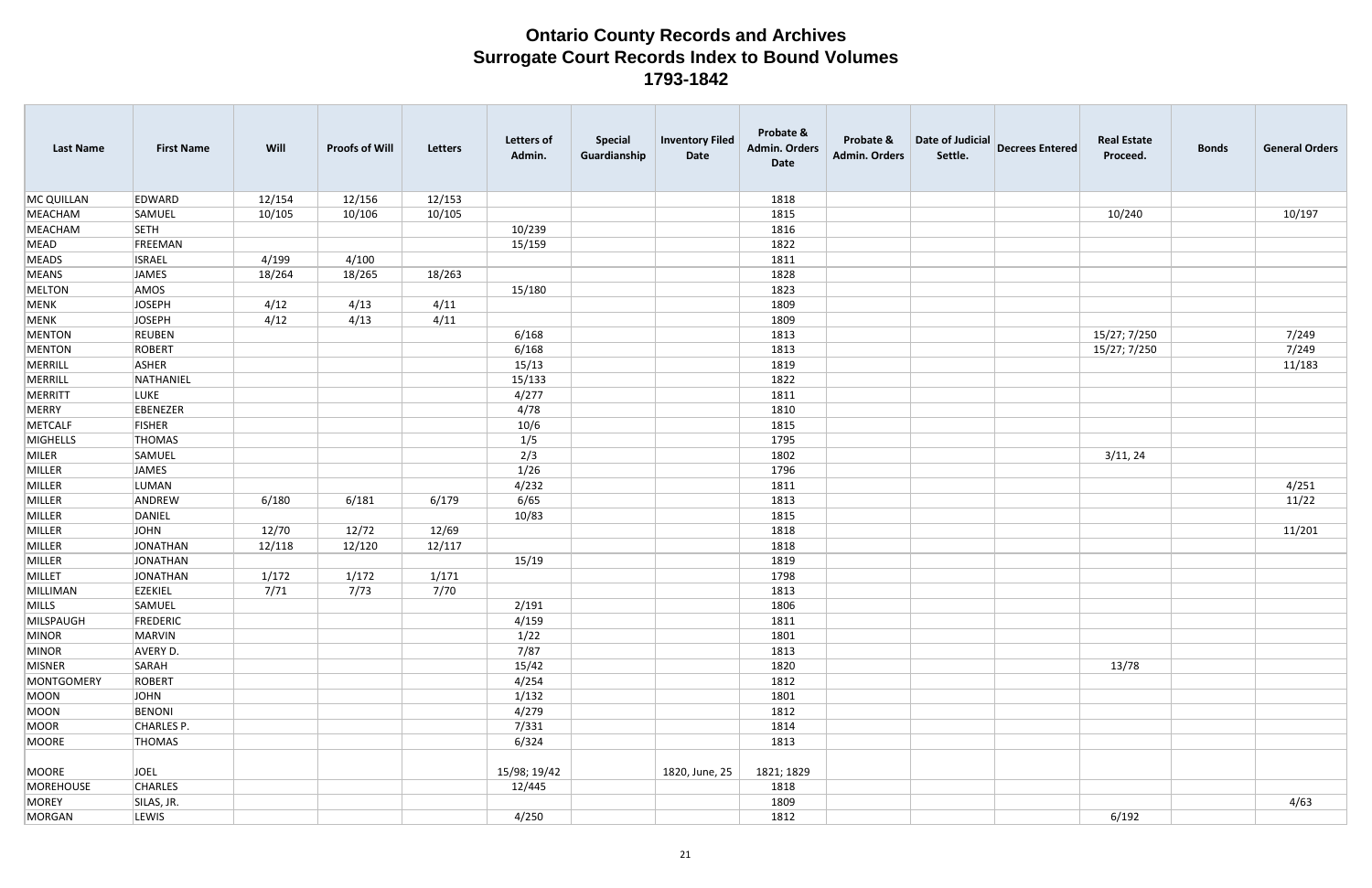| <b>Last Name</b> | <b>First Name</b> | Will   | <b>Proofs of Will</b> | Letters | <b>Letters of</b><br>Admin. | <b>Special</b><br>Guardianship | <b>Inventory Filed</b><br>Date | Probate &<br><b>Admin. Orders</b><br>Date | Probate &<br><b>Admin. Orders</b> | Date of Judicial<br>Settle. | <b>Decrees Entered</b> | <b>Real Estate</b><br>Proceed. | <b>Bonds</b> | <b>General Orders</b> |
|------------------|-------------------|--------|-----------------------|---------|-----------------------------|--------------------------------|--------------------------------|-------------------------------------------|-----------------------------------|-----------------------------|------------------------|--------------------------------|--------------|-----------------------|
| <b>MORLEY</b>    | <b>TIMOTHY</b>    |        |                       |         | 12/401                      |                                |                                | 1817                                      |                                   |                             |                        |                                |              |                       |
| MORLIN           | WILLIAM           | 2/300  | 2/302                 | 2/299   |                             |                                |                                | 1800                                      |                                   |                             |                        |                                |              |                       |
| MORRISON         | SAMUEL            |        |                       |         | 15/79                       |                                |                                | 1821                                      |                                   |                             |                        |                                |              |                       |
| MORSE            | DANIEL            |        |                       |         | 12/468                      |                                |                                | 1818                                      |                                   |                             |                        |                                |              | 11/273                |
| MORY             | BENJAMIN          |        |                       |         | 15/52                       |                                |                                | 1820                                      |                                   |                             |                        | 13/98                          |              | 11/246                |
| MORY             | BENJAMIN          |        |                       |         | 15/105                      |                                |                                | 1821                                      |                                   |                             |                        |                                |              |                       |
| MOSELY           | <b>ELIJAH</b>     |        |                       |         | 2/235                       |                                |                                | 1807                                      |                                   |                             |                        |                                |              |                       |
| MOSES            | <b>ZEBULON</b>    |        |                       |         | 4/6                         |                                |                                | 1809                                      |                                   |                             |                        | 4/61                           |              |                       |
| MOSES            | BARNABAS          |        |                       |         | 15/45                       |                                |                                | 1820                                      |                                   |                             |                        |                                |              |                       |
| MOSLEY           | HENRY             |        |                       |         | 15/60                       |                                |                                | 1820                                      |                                   |                             |                        |                                |              |                       |
| MUCH             | JOSEPH            | 4/12   | 4/13                  | 4/11    |                             |                                |                                | 1809                                      |                                   |                             |                        |                                |              |                       |
| MUNSON           | <b>TITUS</b>      | 4/53   | 4/53                  | 4/52    |                             |                                |                                | 1809                                      |                                   |                             |                        |                                |              |                       |
| MURRAY           | <b>ELIJAH</b>     |        |                       |         | 10/217                      |                                |                                | 1816                                      |                                   |                             |                        |                                |              | 11/59                 |
| NAGLEE           | DAVID             |        |                       |         | 10/265                      |                                |                                | 1816                                      |                                   |                             |                        | 13/45                          |              |                       |
| NARAMORE         | NATHANIEL         |        |                       |         | 4/69                        |                                |                                | 1810                                      |                                   |                             |                        |                                |              |                       |
| NELSON           | JOHN              |        |                       |         | 2/181                       |                                |                                | 1806                                      |                                   |                             |                        |                                |              | 3/81, 82              |
| NELSON           | JOHN              |        |                       |         | 7/134                       |                                |                                | 1814                                      |                                   |                             |                        |                                |              |                       |
| NETTLETON        | <b>WILLIAM</b>    |        |                       |         | 10/40                       |                                |                                | 1815                                      |                                   |                             |                        |                                |              |                       |
| NEWCOMB          | <b>SILAS</b>      |        |                       |         | 4/111, 112                  |                                |                                | 1810                                      |                                   |                             |                        |                                |              | 7/149                 |
| NEWHALL          | JOHN              |        |                       |         | 4/120                       |                                |                                | 1810                                      |                                   |                             |                        |                                |              |                       |
| NEWMAN           | ASEL              |        |                       |         | 2/145                       |                                |                                | 1805                                      |                                   |                             |                        |                                |              | 4/144; 213            |
| NEWMAN           | JOHN              |        |                       |         | 6/247                       |                                |                                | 1813                                      |                                   |                             |                        |                                |              | 11/136                |
| NEWMAN           | <b>EZEKIEL</b>    |        |                       |         | 12/471                      |                                |                                | 1818                                      |                                   |                             |                        |                                |              | 11/264                |
| NEWMAN??         | NEHEMIAH          | 14/121 | 14/123                | 17/120  | 15/82                       |                                |                                | 1821                                      |                                   |                             |                        |                                |              |                       |
| NEWTON           | JEREMIAH P.       |        |                       |         | 4/43                        |                                |                                | 1809                                      |                                   |                             |                        |                                |              |                       |
| NEWTON           | "unknown"         |        |                       |         | 10/13                       |                                |                                | 1815                                      |                                   |                             |                        |                                |              |                       |
| NICHOLSON        | DANIEL            | 2/426  | 2/428                 | 2/425   |                             |                                |                                | 1807                                      |                                   |                             |                        |                                |              |                       |
| NIECE            | LYMAN             |        |                       |         | 15/21                       |                                |                                | 1820                                      |                                   |                             |                        |                                |              |                       |
| NOBLE            | ENOCH             |        |                       |         | 2/243                       |                                |                                | 1807                                      |                                   |                             |                        |                                |              | 4/21                  |
| NOBLE            | LAWRENCE          |        |                       |         | 4/187                       |                                |                                | 1811                                      |                                   |                             |                        |                                |              |                       |
| NOBLE            | SILAS             |        |                       |         | 7/139                       |                                |                                | 1814                                      |                                   |                             |                        | 10/15                          |              | 7/344                 |
| NOBLE            | HARVEY            |        |                       |         | 10/188                      |                                |                                | 1816                                      |                                   |                             |                        |                                |              |                       |
| NOBLE            | <b>CALEB</b>      |        |                       |         | 10/319                      |                                |                                | 1817                                      |                                   |                             |                        |                                |              | 11/56                 |
| NOBLE            | <b>EZEKIEL</b>    |        |                       |         | 12/417                      |                                |                                | 1817                                      |                                   |                             |                        |                                |              |                       |
| NORTHROP         | <b>ISAIAH</b>     |        |                       |         | 15/20                       |                                |                                | 1820                                      |                                   |                             |                        |                                |              |                       |
| NORTHRUP         | JOEL              | 2/402  | 2/404                 | 2/401   |                             |                                |                                | 1805                                      |                                   |                             |                        |                                |              |                       |
| NORTHRUP         | ABLE G.           |        |                       |         | 6/79                        |                                |                                | 1813                                      |                                   |                             |                        |                                |              |                       |
| NORTON           | JOSEPH            |        |                       |         | 1/71                        |                                |                                | 1799                                      |                                   |                             |                        | 1/80; 3/16                     |              |                       |
| NORTON           | ABIJAH            |        |                       |         | 2/153                       |                                |                                | 1805                                      |                                   |                             |                        |                                |              |                       |
| NORTON           | NATHANIEL         |        |                       |         | 2/211                       |                                |                                | 1807                                      |                                   |                             |                        |                                |              |                       |
| NORTON           | BIRDSEY           | 6/6    | 6/8                   | 6/5     |                             |                                |                                | 1812                                      |                                   |                             |                        |                                |              |                       |
| NORTON           | BENJAMIN          |        |                       |         | 6/27                        |                                |                                | 1812                                      |                                   |                             |                        |                                |              |                       |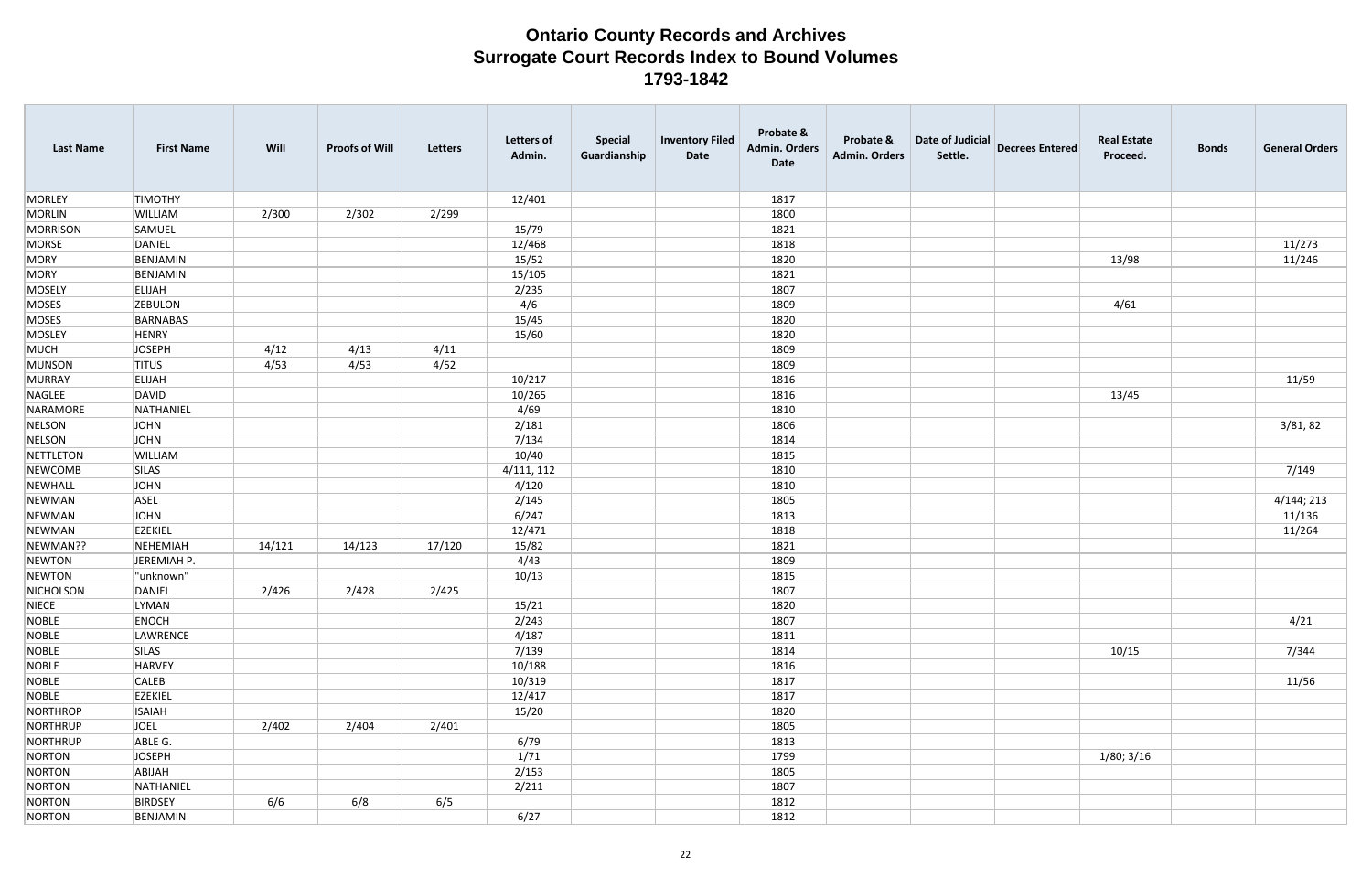| <b>Last Name</b> | <b>First Name</b>  | Will   | <b>Proofs of Will</b> | Letters | <b>Letters of</b><br>Admin. | <b>Special</b><br>Guardianship | <b>Inventory Filed</b><br>Date | Probate &<br><b>Admin. Orders</b><br>Date | Probate &<br><b>Admin. Orders</b> | Date of Judicial<br>Settle. | <b>Decrees Entered</b> | <b>Real Estate</b><br>Proceed. | <b>Bonds</b> | <b>General Orders</b> |
|------------------|--------------------|--------|-----------------------|---------|-----------------------------|--------------------------------|--------------------------------|-------------------------------------------|-----------------------------------|-----------------------------|------------------------|--------------------------------|--------------|-----------------------|
| NORTON           | WILLIAM            |        |                       |         | 6/58                        |                                |                                | 1813                                      |                                   |                             |                        |                                |              | 7/104                 |
| NORTON           | <b>ZEBULON</b>     | 10/31  | 10/31                 |         | 10/32                       |                                |                                | 1815                                      |                                   |                             |                        |                                |              |                       |
| NORTON           | EZRA               |        |                       |         | 10/34                       |                                |                                | 1815                                      |                                   |                             |                        |                                |              |                       |
| NOWLEN           | <b>ASA</b>         |        |                       |         | 6/69                        |                                |                                | 1813                                      |                                   |                             |                        |                                |              |                       |
| NUE              | JOHN B.            |        |                       |         | 15/18                       |                                |                                | 1819                                      |                                   |                             |                        |                                |              | 11/188                |
| NUR              | JOHN B.            |        |                       |         | 15/18                       |                                |                                | 1819                                      |                                   |                             |                        |                                |              | 11/188                |
| NYE              | <b>SILAS</b>       |        |                       |         | 7/24                        |                                |                                | 1813                                      |                                   |                             |                        |                                |              |                       |
| <b>OAKS</b>      | SAMUEL             |        |                       |         | 2/241                       |                                |                                | 1807                                      |                                   |                             |                        |                                |              |                       |
| <b>OAT</b>       | BERNARD            | 2/362  | 2/364                 | 2/361   |                             |                                |                                | 1803                                      |                                   |                             |                        |                                |              |                       |
| <b>OCTOBY</b>    | ROBERT             |        |                       |         | 15/6                        |                                |                                | 1819                                      |                                   |                             |                        |                                |              |                       |
| <b>OLDFIELD</b>  | GEORGE             | 2/390  | 2/392                 | 2/389   |                             |                                |                                | 1805                                      |                                   |                             |                        |                                |              |                       |
| <b>OLDFIELD</b>  | ABRAHAM            |        |                       |         | 12/467                      |                                |                                | 1818                                      |                                   |                             |                        | 13/63, 75                      |              |                       |
| OLMSTEAD         | <b>JEDEDIAH</b>    |        |                       |         | 4/28                        |                                |                                | 1809                                      |                                   |                             |                        |                                |              |                       |
| ORM              | PRISCILLA          | 4/257  | 4/258                 |         |                             |                                |                                | 1812                                      |                                   |                             |                        |                                |              |                       |
| <b>ORTON</b>     | <b>TIMOTHY</b>     |        |                       |         | 7/214; 262                  |                                |                                | 1814                                      |                                   |                             |                        |                                |              |                       |
| <b>ORTON</b>     | ROGER              | 7/264  | 7/266                 | 7/264   |                             |                                |                                | 1814                                      |                                   |                             |                        |                                |              |                       |
| <b>OSBORN</b>    | JONATHAN           |        |                       |         | 7/228                       |                                |                                | 1814                                      |                                   |                             |                        |                                |              |                       |
| <b>OTTLEY</b>    | WILLIAM            | 10/49  | 10/49                 | 10/45   |                             |                                |                                | 1815                                      |                                   |                             |                        |                                |              |                       |
| OWEN             | <b>JOHN</b>        |        |                       |         | 6/3                         |                                |                                | 1812                                      |                                   |                             |                        |                                |              |                       |
| OWEN             | <b>TERRY</b>       | 14/355 | 14/360                | 14/354  |                             |                                |                                | 1822                                      |                                   |                             |                        |                                |              |                       |
| PAINE            | SAMUEL H.          |        |                       |         | 7/1                         |                                |                                | 1813                                      |                                   |                             |                        | 7/153                          |              | 7/152                 |
| PALMER           | BENJAMIN           |        |                       |         | 1/30                        |                                |                                | 1796                                      |                                   |                             |                        |                                |              |                       |
| PALMER           | SYLVANUS           |        |                       |         | 12/462                      |                                |                                | 1818                                      |                                   |                             |                        | 13/57                          | 10           | 11/181                |
| PARISH           | SAMUEL             |        |                       |         | 2/51                        |                                |                                | 1807                                      |                                   |                             |                        |                                |              |                       |
| PARISH           | SOLOMON            |        |                       |         | 6/154                       |                                |                                | 1813                                      |                                   |                             |                        |                                |              |                       |
| PARK             | <b>CHRISTOPHER</b> | 1/160  | 1/159                 | 1/161   |                             |                                |                                | 1799                                      |                                   |                             |                        |                                |              |                       |
| PARK             | <b>JOHN</b>        |        |                       |         | 2/159                       |                                |                                | 1803                                      |                                   |                             |                        |                                |              |                       |
| PARK             | BENJAMIN           |        |                       |         | 4/66                        |                                |                                | 1810                                      |                                   |                             |                        |                                |              |                       |
| PARK             | SARAH              |        |                       |         | 15/181                      |                                |                                | 1823                                      |                                   |                             |                        |                                |              |                       |
| PARKER           | <b>CORNELIUS</b>   | 6/164  | 6/166                 | 6/164   |                             |                                |                                | 1813                                      |                                   |                             |                        |                                |              | 11/170                |
| PARKER           | WILLIAM            | 12/190 | 12/192                | 12/189  |                             |                                |                                | 1818                                      |                                   |                             |                        |                                |              |                       |
| PARKER           | EDWARD             | 14/253 | 14/263                | 14/252  |                             |                                |                                | 1820                                      |                                   |                             |                        |                                |              |                       |
| PARKER           | PHINEAS            | 14/153 | 14/155                | 14/152  |                             |                                |                                | 1827?                                     |                                   |                             |                        |                                |              |                       |
| PARKER           | EPHRAIM            | 14/201 | 14/203                | 14/200  |                             |                                |                                | 1822                                      |                                   |                             |                        |                                |              |                       |
| PARKHURST        | JOEL               |        |                       |         | 6/158                       |                                |                                | 1813                                      |                                   |                             |                        |                                |              |                       |
| PARKHURST        | LEMUEL             |        |                       |         | 12/503                      |                                |                                | 1818                                      |                                   |                             |                        |                                |              |                       |
| PARMELE          | <b>REUBEN</b>      | 4/127  | 4/128                 | 4/127   |                             |                                |                                | 1810                                      |                                   |                             |                        |                                |              |                       |
| PARMELE          | BELA               |        |                       |         | 12/510                      |                                |                                | 1819                                      |                                   |                             |                        |                                |              | 11/285                |
|                  |                    |        |                       |         |                             |                                |                                |                                           |                                   |                             |                        |                                |              | 10/247, 250;          |
| PARRISH          | LEVI               |        |                       |         | 7/219                       |                                |                                | 1814                                      |                                   |                             |                        |                                |              | 11/76                 |
| PARROTT          | GEORGE             | 12/82  | 12/84                 | 12/81   |                             |                                |                                | 1818                                      |                                   |                             |                        |                                |              |                       |
| PARSELS          | JOHN               |        |                       |         | 7/365                       |                                |                                | 1815                                      |                                   |                             |                        |                                |              | 21/33-37              |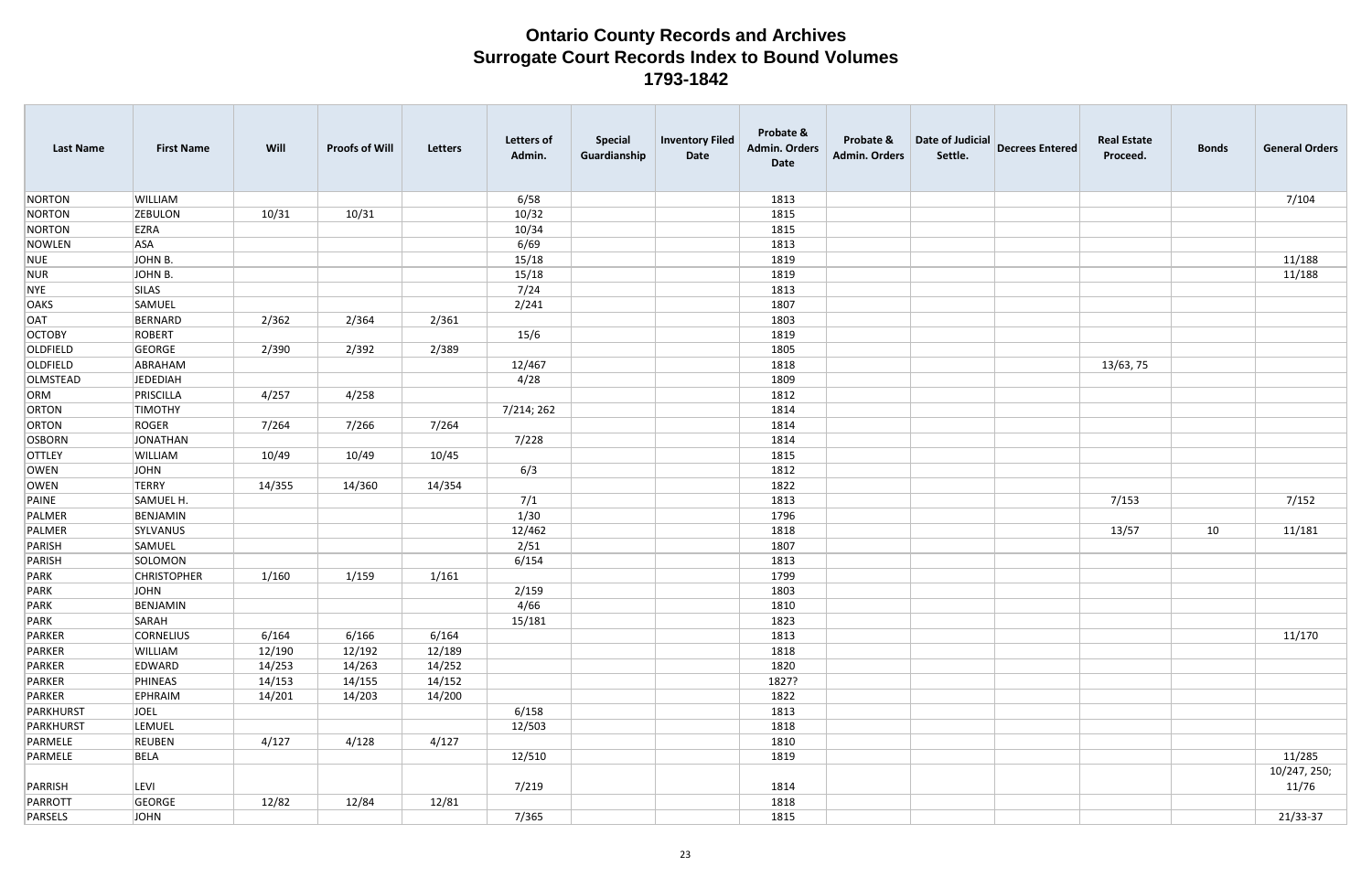| <b>Last Name</b>     | <b>First Name</b>       | Will   | <b>Proofs of Will</b> | Letters | <b>Letters of</b><br>Admin. | <b>Special</b><br>Guardianship | <b>Inventory Filed</b><br>Date | Probate &<br>Admin. Orders<br><b>Date</b> | Probate &<br><b>Admin. Orders</b> | Date of Judicial<br>Settle. | <b>Decrees Entered</b> | <b>Real Estate</b><br>Proceed. | <b>Bonds</b> | <b>General Orders</b>  |
|----------------------|-------------------------|--------|-----------------------|---------|-----------------------------|--------------------------------|--------------------------------|-------------------------------------------|-----------------------------------|-----------------------------|------------------------|--------------------------------|--------------|------------------------|
| PARSONS              | <b>ELIPHAZ</b>          | 7/284  | 7/284                 |         |                             |                                |                                | 1814                                      |                                   |                             |                        |                                |              |                        |
| PARTRIDGE            | <b>DWIGHT</b>           |        |                       |         | 12/448                      |                                |                                | 1818                                      |                                   |                             |                        |                                |              |                        |
| PATTEN               | JAMES                   |        |                       |         | 7/46                        |                                |                                | 1813                                      |                                   |                             |                        |                                |              | 11/133,137,162,<br>262 |
| PATTEN               | JOHN                    |        |                       |         |                             |                                |                                | 1823                                      |                                   |                             |                        |                                |              | 11/151,260             |
| PATTERSON            | EZRA                    |        |                       |         | 4/158                       |                                |                                | 1811                                      |                                   |                             |                        |                                |              |                        |
| PAULL                | LEMUEL                  | 7/362  | 7/364                 | 7/363   |                             |                                |                                | 1815                                      |                                   |                             |                        |                                |              |                        |
| PAULL                | WILLIAM                 | 12/98  | 12/100                | 12/97   |                             |                                |                                | 1818                                      |                                   |                             |                        |                                |              | 11/85                  |
| PAW                  | THOMAS W.               |        |                       |         | 6/37                        |                                |                                | 1812                                      |                                   |                             |                        |                                |              |                        |
| PAYNE                | <b>JOHN</b>             | 14/137 | 14/139                | 14/136  |                             |                                |                                | 1821                                      |                                   |                             |                        |                                |              |                        |
| PAYNE                | <b>HUNTING</b>          |        |                       |         | 15/142                      |                                |                                | 1822                                      |                                   |                             |                        |                                |              | 17/10                  |
| PEARL                | <b>IRA</b>              |        |                       |         | 6/248                       |                                |                                | 1813                                      |                                   |                             |                        | 13/77                          |              | 11/21                  |
| PEARSON              | <b>JOHN</b>             | 6/256  | 6/257                 |         | 6/255                       |                                |                                | 1813                                      |                                   |                             |                        |                                |              |                        |
| PECK                 | DANIEL                  |        |                       |         | 1/57                        |                                |                                | 1799                                      |                                   |                             |                        |                                |              |                        |
| PECK                 | MATTHEW                 |        |                       |         | 4/47                        |                                |                                | 1809                                      |                                   |                             |                        |                                |              |                        |
| PECK                 | JOHN S.                 |        |                       |         | 7/91                        | 12/321                         |                                | 1813                                      |                                   |                             |                        | 13/55                          |              | 11/171; 10/227         |
| PECK                 | RUNNEL                  | 7/272  | 7/274                 | 7/271   |                             |                                |                                | 1814                                      |                                   |                             |                        |                                |              |                        |
| PECK                 | ADOLPH                  | 7/280  | 7/281                 | 7/279   |                             |                                |                                | 1814                                      |                                   |                             |                        |                                |              | 11/212                 |
| PECK                 | <b>MARY</b>             | 7/289  | 7/290                 | 7/289   |                             |                                |                                | 1815                                      |                                   |                             |                        |                                |              |                        |
| PECK                 | <b>LUTHER</b>           |        |                       |         | 12/412                      |                                |                                | 1817                                      |                                   |                             |                        |                                |              |                        |
| PECKHAM              | <b>CHARLES</b>          |        |                       |         | 10/170                      |                                |                                | 1816                                      |                                   |                             |                        |                                |              |                        |
| PEER                 | ABRAHAM                 | 14/335 | 14/336                | 14/334  |                             |                                |                                | 1822                                      |                                   |                             |                        |                                |              |                        |
| PEET                 | SAMUEL                  |        |                       |         | 10/104                      |                                |                                | 1815                                      |                                   |                             |                        |                                |              |                        |
| PEIRCE               | <b>NATHAN</b>           | 7/280  | 7/281                 | 7/279   |                             |                                |                                | 1814                                      |                                   |                             |                        |                                |              | 11/212                 |
| PEIRCE               | NATHAN                  |        |                       |         | 7/216                       |                                |                                | 1814                                      |                                   |                             |                        |                                |              | 11/212                 |
| PEMBURTON            | <b>CHLOE</b>            |        |                       |         | 15/22                       |                                |                                | 1819                                      |                                   |                             |                        |                                |              |                        |
| PENDRY               | <b>JAMES</b>            | 10/65  | 10/66                 | 10/64   |                             |                                |                                | 1815                                      |                                   |                             |                        |                                |              | 11/127                 |
| PERKINS              | PHINEAS                 |        |                       |         | 15/201                      |                                |                                | 1823                                      |                                   |                             |                        |                                |              |                        |
| PERRY                | <b>JOHN</b>             |        |                       |         | 15/17                       |                                |                                | 1819                                      |                                   |                             |                        |                                |              |                        |
| PETERS               | ABIJAH                  | 4/220  | 4/221                 | 4/220   |                             |                                |                                | 1811                                      |                                   |                             |                        |                                |              |                        |
| PHELPS               | <b>JOEL</b>             |        |                       |         | 1/24                        |                                |                                | 1796                                      |                                   |                             |                        |                                |              |                        |
| PHELPS               | JARED                   |        |                       |         | 2/173                       |                                |                                | 1806                                      |                                   |                             |                        |                                |              |                        |
| PHELPS               | OLIVER                  |        |                       |         | 4/9; 7/260                  |                                |                                | 1809; 1814                                |                                   |                             |                        |                                |              | 4/20, 135              |
| PHELPS               | DAVENPORT               |        |                       |         | 7/18,25                     |                                |                                | 1813                                      |                                   |                             |                        |                                |              |                        |
| PHELPS               | LUKE                    | 7/39   | 7/40                  | 7/38    |                             |                                |                                | 1813                                      |                                   |                             |                        |                                |              |                        |
| PHELPS               | OLIVER L.               | 7/193  | 7/194                 | 7/193   |                             |                                |                                | 1814                                      |                                   |                             |                        |                                |              |                        |
| PHELPS<br>PHILLIPS   | LUMAN<br><b>BAYLIES</b> |        |                       |         | 12/511                      |                                |                                | 1819                                      |                                   |                             |                        |                                |              | 10/199                 |
|                      | <b>JOHN</b>             |        |                       |         | 6/311<br>7/54               |                                |                                | 1813                                      |                                   |                             |                        |                                |              | 11/39                  |
| PHILLIPS             | <b>ISRAEL</b>           | 7/130  | 7/131                 | 7/129   |                             |                                |                                | 1813                                      |                                   |                             |                        |                                |              |                        |
| PHILLIPS<br>PHILLIPS | PEARLY                  | 10/283 | 10/285                | 10/282  |                             |                                |                                | 1814<br>1816                              |                                   |                             |                        | 13/5, 61                       |              | 11/203, 207            |
| PICKENS              | <b>JAMES</b>            |        |                       |         | 2/63                        |                                |                                | 1803                                      |                                   |                             | 3/28                   |                                |              |                        |
|                      |                         |        |                       |         |                             |                                |                                |                                           |                                   |                             |                        |                                |              |                        |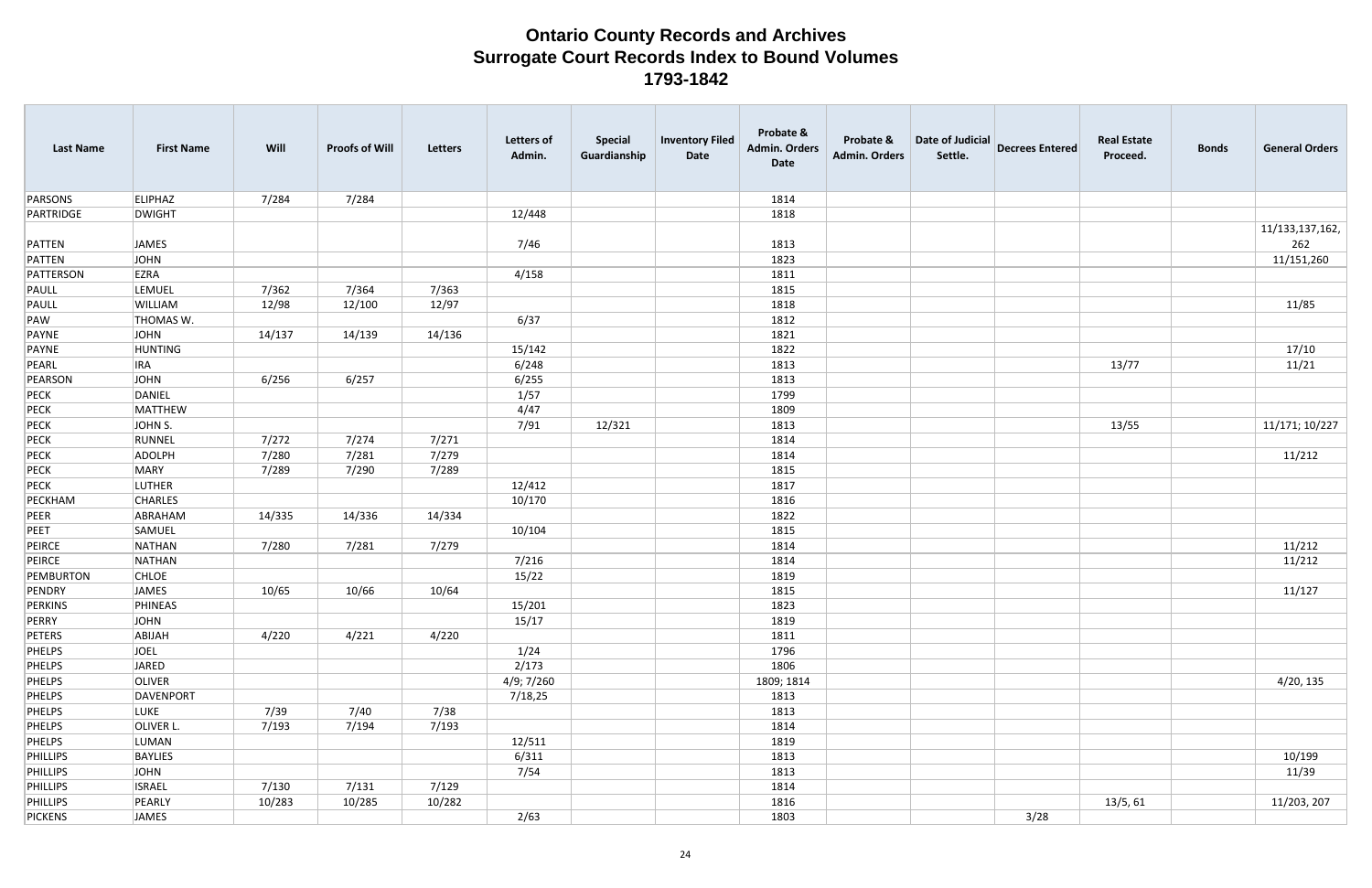| <b>Last Name</b> | <b>First Name</b> | Will   | <b>Proofs of Will</b> | Letters | <b>Letters of</b><br>Admin. | <b>Special</b><br>Guardianship | <b>Inventory Filed</b><br>Date | Probate &<br><b>Admin. Orders</b><br>Date | Probate &<br><b>Admin. Orders</b> | <b>Date of Judicial</b><br>Settle. | <b>Decrees Entered</b> | <b>Real Estate</b><br>Proceed. | <b>Bonds</b> | <b>General Orders</b> |
|------------------|-------------------|--------|-----------------------|---------|-----------------------------|--------------------------------|--------------------------------|-------------------------------------------|-----------------------------------|------------------------------------|------------------------|--------------------------------|--------------|-----------------------|
| <b>PICKENS</b>   | DAVID             |        |                       |         | 15/101                      |                                |                                | 1821                                      |                                   |                                    |                        |                                |              |                       |
| PIERCE           | WILLIAM           |        |                       |         | 6/52                        |                                |                                | 1813                                      |                                   |                                    |                        |                                |              |                       |
| PIERCE           | JOSIAH            |        |                       |         | 6/136                       |                                |                                | 1813                                      |                                   |                                    |                        | 10/132                         |              |                       |
| PIERCE           | ASA               |        |                       |         | 6/161                       |                                |                                | 1813                                      |                                   |                                    |                        |                                |              |                       |
| PIERCE           | <b>LEVI</b>       |        |                       |         | 6/325                       |                                |                                | 1813                                      |                                   |                                    |                        |                                |              | 11/96, 137            |
| PIERCE           | NATHAN            |        |                       |         | 7/216                       |                                |                                | 1814                                      |                                   |                                    |                        |                                |              | 11/212                |
| PIERPONT         | NATHANIEL         |        |                       |         | 4/140, 141                  |                                |                                | 1811                                      |                                   |                                    |                        |                                |              |                       |
| <b>PITTS</b>     | WILLIAM           |        |                       |         | 10/19                       |                                |                                | 1815                                      |                                   |                                    |                        |                                |              |                       |
| <b>PITTS</b>     | <b>HENRY</b>      |        |                       |         | 15/87                       |                                |                                | 1821                                      |                                   |                                    |                        | 13/82                          |              | 11/236                |
| PLIMTON          | JOHN              |        |                       |         |                             |                                |                                | 1813                                      |                                   |                                    |                        |                                |              | 7/16, 42              |
| POLHAMUS         | DANIEL            | 14/205 | 14/207                | 14/204  |                             |                                |                                | 1822                                      |                                   |                                    |                        |                                |              |                       |
| <b>POLLOCK</b>   | WILLIAM W.        |        |                       |         | 10/67                       |                                |                                | 1815                                      |                                   |                                    |                        |                                |              |                       |
| PONTIOUS         | JOHN              |        |                       |         | 15/154                      |                                |                                | 1822                                      |                                   |                                    |                        |                                |              | 21/112, 114           |
| PORTER           | <b>JEHIEL</b>     | 6/260  | 6/262                 | 6/259   |                             |                                |                                | 1813                                      |                                   |                                    |                        |                                |              | $8/30 - 31$           |
| PORTER           | <b>NOAH</b>       |        |                       |         | 7/83                        |                                |                                | 1813                                      |                                   |                                    |                        |                                |              |                       |
| PORTER           | WILLIAM           |        |                       |         | 12/512                      |                                |                                | 1819                                      |                                   |                                    |                        | 20/3-5; 13/83                  |              |                       |
| PORTER           | SAMUEL            |        |                       |         | 15/177                      |                                | 1823, Aug. 7                   | 1823                                      |                                   |                                    |                        |                                |              |                       |
| POTTER           | NATHANIEL J.      |        |                       |         | 4/68                        |                                |                                | 1810                                      |                                   |                                    |                        |                                |              |                       |
| POTTER           | ARNOLD            | 4/107  | 4/108                 | 4/106   | 4/68                        |                                |                                | 1810                                      |                                   |                                    |                        |                                |              | 7/141                 |
| POTTER           | WILLIAM           |        |                       |         | 12/469                      |                                |                                | 1818                                      |                                   |                                    |                        |                                |              | 11/144                |
| POTTER           | ARNOLD            |        |                       |         | 15/205                      |                                |                                | 1824                                      |                                   |                                    |                        |                                |              |                       |
| POW              | THOMAS W.         |        |                       |         | 6/37                        |                                |                                | 1812                                      |                                   |                                    |                        |                                |              |                       |
| POWELL           | <b>ELIZABETH</b>  | 18/38  | 18/41                 | 18/37   |                             |                                |                                | 1824                                      |                                   |                                    |                        |                                |              |                       |
| POWERS           | WILLIAM           |        |                       |         | 10/9; 11/3                  |                                |                                | 1815; 1817                                |                                   |                                    |                        |                                |              |                       |
| PRATT            | ABRAHAM           |        |                       |         | 6/159                       |                                |                                | 1813                                      |                                   |                                    |                        |                                |              | 10/208                |
| PRATT            | <b>EBENEZER</b>   | 7/65   | 7/67                  | 7/64    |                             |                                |                                | 1813                                      |                                   |                                    |                        |                                |              | 21/126-128            |
| PRATT            | AARON             |        |                       |         | 7/108                       |                                |                                | 1813                                      |                                   |                                    |                        |                                |              |                       |
| PRATT            | EBENEZER          | 10/118 | 10/118                | 10/     | 117                         |                                |                                | 1815                                      |                                   |                                    |                        |                                |              |                       |
| PRATT            | <b>ISAAC</b>      |        |                       |         | 15/10                       |                                |                                | 1819                                      |                                   |                                    |                        |                                |              | 11/275                |
| PRESCOTT         | JOEL              | 14/288 | 14/293                | 14/286  |                             |                                |                                | 1811                                      |                                   |                                    |                        |                                |              |                       |
| PRESCOTT         | JOHN REED         |        |                       |         | 12/475                      |                                |                                | 1818                                      |                                   |                                    |                        | 13/6                           |              |                       |
| PRESCOTT         | JOEL              |        |                       |         | 12/520                      |                                |                                | 1819                                      |                                   |                                    |                        |                                |              |                       |
| PRICE            | LEVI              |        |                       |         | 6/325                       |                                |                                | 1813                                      |                                   |                                    |                        |                                |              | 11/96, 137            |
| PRICHARD         | ANTONY            |        |                       |         | 2/109                       |                                |                                | 1804                                      |                                   |                                    |                        | 2/261                          |              |                       |
| PULLEN           | WILLIAM           |        |                       |         | 1/18                        |                                |                                | 1796                                      |                                   |                                    |                        |                                |              |                       |
| PULLEN           | NICHOLAS          | 2/422  | 2/424                 | 2/421   |                             |                                |                                | 1807                                      |                                   |                                    |                        |                                |              | 8/22, 23              |
| PULLEN           | JAMES             |        |                       |         | 10/144                      |                                |                                | 1816                                      |                                   |                                    |                        |                                |              |                       |
| PURDY            | JAMES             |        |                       |         | 4/29                        |                                |                                | 1809                                      |                                   |                                    |                        |                                |              | 4/72                  |
| PURDY            | MARY              |        |                       |         | 10/126                      |                                |                                | 1815                                      |                                   |                                    |                        |                                |              |                       |
| PURDY            | JAMES             |        |                       |         | 12/488                      |                                |                                | 1818                                      |                                   |                                    |                        |                                |              | 11/173, 188, 208      |
| <b>QUICK</b>     | <b>ELIAS</b>      |        |                       |         | 4/116                       |                                |                                | 1810                                      |                                   |                                    |                        |                                |              | 4/213                 |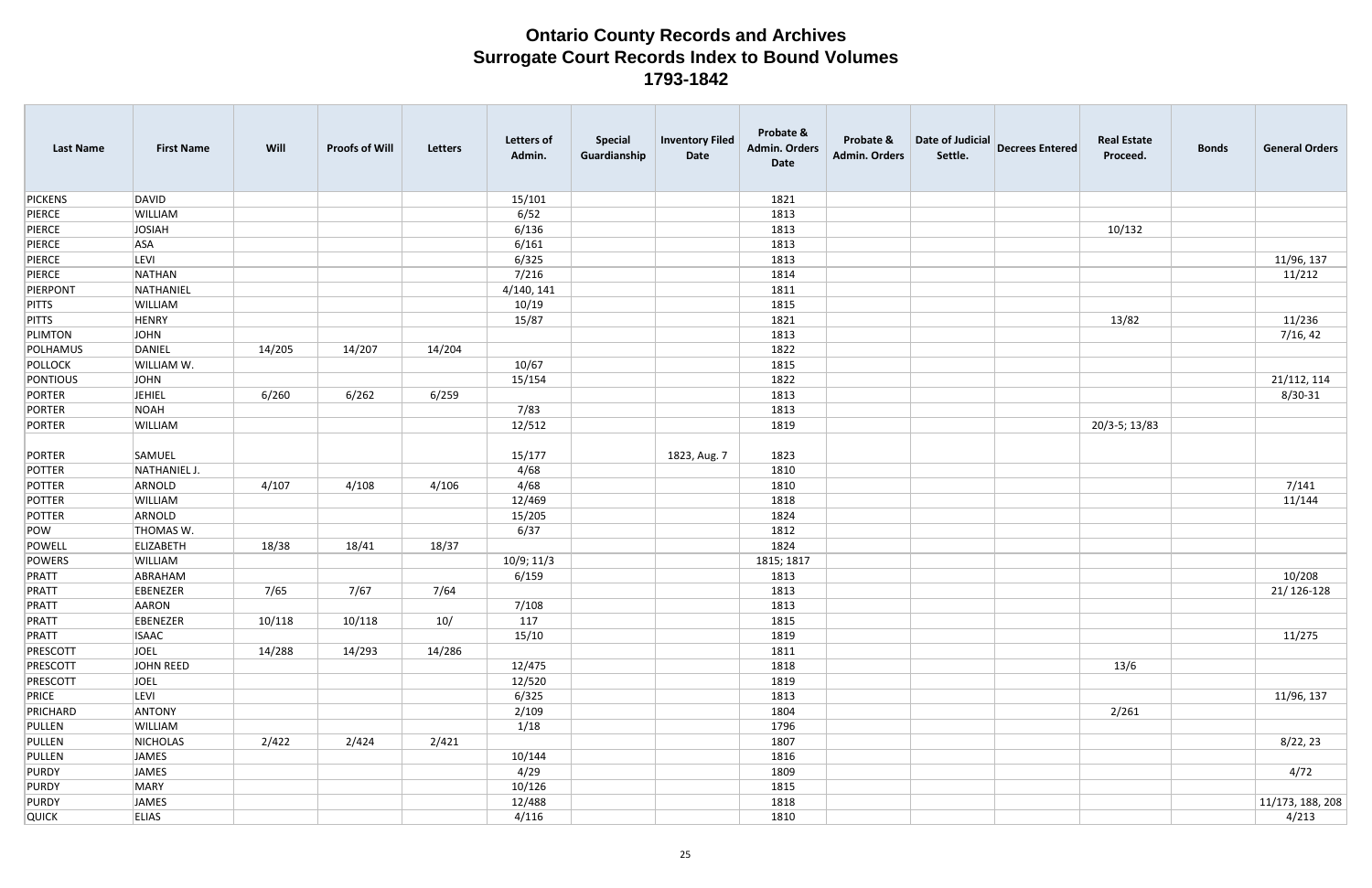| <b>Last Name</b> | <b>First Name</b> | Will   | <b>Proofs of Will</b> | <b>Letters</b> | <b>Letters of</b><br>Admin. | <b>Special</b><br>Guardianship | <b>Inventory Filed</b><br>Date | Probate &<br><b>Admin. Orders</b><br><b>Date</b> | Probate &<br><b>Admin. Orders</b> | Date of Judicial<br>Settle. | <b>Decrees Entered</b> | <b>Real Estate</b><br>Proceed. | <b>Bonds</b> | <b>General Orders</b> |
|------------------|-------------------|--------|-----------------------|----------------|-----------------------------|--------------------------------|--------------------------------|--------------------------------------------------|-----------------------------------|-----------------------------|------------------------|--------------------------------|--------------|-----------------------|
| RAINEY           | <b>JOHN</b>       |        |                       |                | 12/518                      |                                |                                | 1819                                             |                                   |                             |                        |                                |              | 11/171                |
| RALL             | JOHN              |        |                       |                | 2/167                       |                                |                                | 1806                                             |                                   |                             |                        |                                |              | 6/268                 |
| <b>RAMSEY</b>    | JOHN              |        |                       |                | 15/104                      |                                |                                | 1821                                             |                                   |                             |                        | $20/13 - 16$                   |              |                       |
| RANDEL           | JOHN              |        |                       |                | 7/85                        |                                |                                | 1813                                             |                                   |                             |                        |                                |              |                       |
| RAPLEE           | JAMES             |        |                       |                | 6/315                       |                                |                                | 1813                                             |                                   |                             |                        |                                |              |                       |
| <b>RATHBONE</b>  | EBENEZER          |        |                       |                | 6/244                       |                                |                                | 1813                                             |                                   |                             |                        | 7/231                          |              | 7/179                 |
| RAUP             | MICHAEL           |        |                       |                | 6/78                        |                                |                                | 1813                                             |                                   |                             |                        |                                |              |                       |
| RAWSON           | THOMAS H.         |        |                       |                | 7/307                       |                                |                                | 1814                                             |                                   |                             |                        |                                |              |                       |
| RAY              | WILLIAM           |        |                       |                | 2/7                         |                                |                                | 1802                                             |                                   |                             |                        |                                |              |                       |
| RAY              | <b>ISAAC</b>      |        |                       |                | 2/9                         |                                |                                | 1802                                             |                                   |                             |                        |                                |              |                       |
| RAY              | ROBERT            | 11/7   | 11/8                  | 11/6           |                             |                                |                                | 1817                                             |                                   |                             |                        |                                |              |                       |
| RAY              | JOHN              | 12/126 | 12/128                | 12/125         |                             |                                |                                | 1818                                             |                                   |                             |                        |                                |              |                       |
| RAYMOND          | NATHAN            |        |                       |                | 2/233                       |                                |                                | 1807                                             |                                   |                             |                        |                                |              |                       |
| RAYMOND          | SAMUEL            | 14/141 | 14/143                | 14/140         |                             |                                |                                | 1821                                             |                                   |                             |                        | 13/94                          |              | 17/7                  |
| RAYMOND          | AYRES             |        |                       |                | 15/11                       |                                |                                | 1821                                             |                                   |                             |                        | 20/22-25                       |              | 17/2                  |
| RAYMOND          | JOHN              |        |                       |                | 15/164                      |                                |                                | 1822                                             |                                   |                             |                        |                                |              |                       |
| RAYNOR           | <b>CHARLES</b>    |        |                       |                | 15/110                      |                                |                                | 1821                                             |                                   |                             |                        |                                |              |                       |
| REED             | SAMUEL            |        |                       |                | 6/308                       |                                |                                | 1813                                             |                                   |                             |                        |                                |              | 7/176                 |
| <b>REEVES</b>    | HENRY             |        |                       |                | 4/238                       |                                |                                | 1812                                             |                                   |                             |                        |                                |              |                       |
| <b>REEVES</b>    | JOHN              |        |                       |                | 6/93                        |                                |                                | 1813                                             |                                   |                             |                        |                                |              | 7/127                 |
| <b>REEVES</b>    | <b>SILAS</b>      | 6/106  | 6/107                 | 6/105          |                             |                                |                                | 1813                                             |                                   |                             |                        |                                |              |                       |
| <b>REEVES</b>    | <b>RUFUS</b>      |        |                       |                | 6/197                       |                                |                                | 1813                                             |                                   |                             |                        |                                |              |                       |
| RENIFF           | <b>CHESTER</b>    |        |                       |                | 12/473                      |                                |                                | 1818                                             |                                   |                             |                        |                                |              |                       |
| <b>REXFORD</b>   | MICAH             |        |                       |                | 15/62                       |                                |                                | 1820                                             |                                   |                             |                        |                                |              |                       |
| <b>REYNOLDS</b>  | WHITMAN           |        |                       |                | 12/519                      |                                |                                | 1819                                             |                                   |                             |                        |                                |              |                       |
| REZNOR           | <b>HUGH</b>       |        |                       |                | 4/5                         |                                |                                | 1809                                             |                                   |                             |                        |                                |              | 11/286                |
| RHEA             | ROBERT            | 11/7   | 11/8                  | 11/6           |                             |                                |                                | 1817                                             |                                   |                             |                        |                                |              |                       |
| RHODES           | JOHN              |        |                       |                | 10/211                      |                                |                                | 1816                                             |                                   |                             |                        |                                |              |                       |
| RICE             | JAMES             |        |                       |                | 1/75                        |                                |                                | 1800                                             |                                   |                             |                        |                                |              |                       |
| RICE             | <b>CHARLES</b>    | 4/55   | 4/56                  | 4/54           |                             |                                |                                | 1809                                             |                                   |                             |                        |                                |              |                       |
| RICE             | <b>CALEB</b>      | 10/21  | 10/24                 | 10/20          |                             |                                |                                | 1815                                             |                                   |                             |                        |                                |              |                       |
| RICE             | JAMES             |        |                       |                | 15/179                      |                                |                                | 1823                                             |                                   |                             |                        |                                |              |                       |
| RICH             | NOAH R.           |        |                       |                | 7/56                        |                                |                                | 1813                                             |                                   |                             |                        |                                |              |                       |
| RICHARDS         | <b>ASA</b>        | 6/14   | 6/14                  |                | 6/13                        |                                |                                | 1793; 1812                                       |                                   |                             |                        |                                |              |                       |
| RICHARDS         | SAMUEL            |        |                       |                | 2/117                       |                                |                                | 1804                                             |                                   |                             |                        |                                |              |                       |
| <b>RICHARDS</b>  | SARAH             | 6/19   | 6/20                  |                |                             |                                |                                | 1812                                             |                                   |                             |                        |                                |              |                       |
| RICHARDS         | <b>ALPHEUS</b>    | 7/302  | 7/303                 | 7/301          |                             |                                |                                | 1815                                             |                                   |                             |                        |                                |              |                       |
| RICHARDSON       | PAUL              |        |                       |                | 3/143; 2/15                 |                                |                                | 1802; 1807                                       |                                   |                             |                        |                                |              |                       |
| RICHARDSON       | <b>ISAAC</b>      |        |                       |                | 3/87                        |                                |                                | 1808                                             |                                   |                             |                        |                                |              |                       |
| RICHARDSON       | THOMAS            |        |                       |                | 7/334                       |                                |                                | 1815                                             |                                   |                             |                        |                                |              | 10/256                |
| RICHARDSON       | DANIEL            |        |                       |                | 15/77                       |                                |                                | 1821                                             |                                   |                             |                        | 20/72,75                       |              |                       |
| RICHE            | JOSEPH            |        |                       |                | 7/5                         |                                |                                | 1813                                             |                                   |                             |                        |                                |              |                       |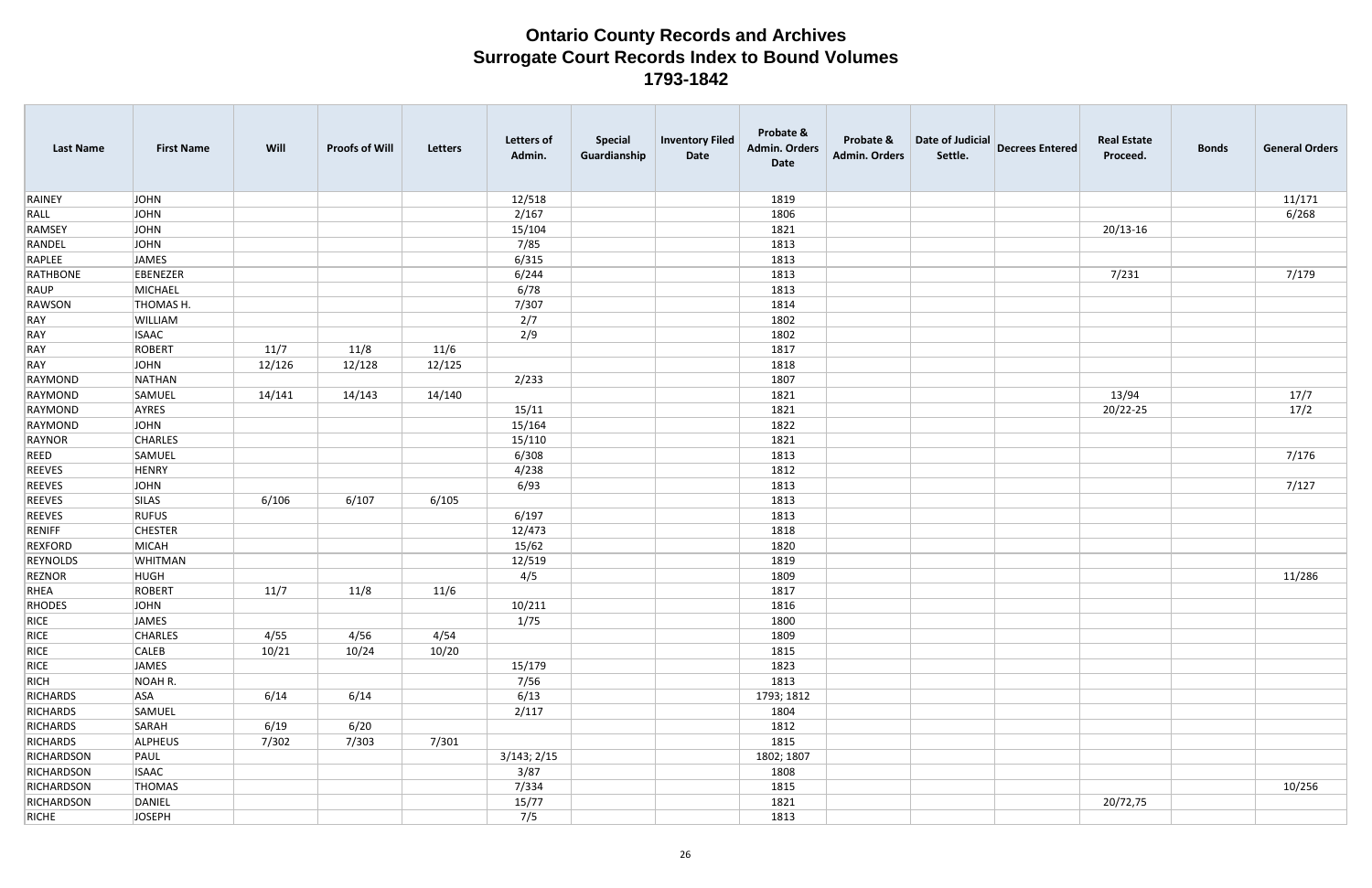| <b>Last Name</b> | <b>First Name</b> | Will   | <b>Proofs of Will</b> | Letters | Letters of<br>Admin. | <b>Special</b><br>Guardianship | <b>Inventory Filed</b><br>Date | Probate &<br><b>Admin. Orders</b><br>Date | Probate &<br><b>Admin. Orders</b> | Date of Judicial<br>Settle. | <b>Decrees Entered</b> | <b>Real Estate</b><br>Proceed. | <b>Bonds</b> | <b>General Orders</b>       |
|------------------|-------------------|--------|-----------------------|---------|----------------------|--------------------------------|--------------------------------|-------------------------------------------|-----------------------------------|-----------------------------|------------------------|--------------------------------|--------------|-----------------------------|
| RICHMOND         | JONATHAN          |        |                       |         | 6/253                |                                |                                | 1813                                      |                                   |                             |                        |                                |              |                             |
| RINGER           | JACOB             |        |                       |         | 15/214               |                                |                                | 1824                                      |                                   |                             |                        |                                |              |                             |
| <b>RISDON</b>    | ONESIMUS, JR      |        |                       |         | 2/215                | 2/259                          |                                | 1807                                      |                                   |                             |                        |                                |              | 3/125                       |
| ROBB             | JAMES             |        |                       |         | 10/42                |                                |                                | 1815                                      |                                   |                             |                        |                                |              |                             |
| <b>ROBERTSON</b> | SAMUEL            |        |                       |         | 1/136                |                                |                                | 1801                                      |                                   |                             |                        |                                |              |                             |
| <b>ROBINS</b>    | <b>CHARLES</b>    |        |                       |         | 2/121                |                                |                                | 1805                                      |                                   |                             |                        |                                |              | 3/54                        |
| <b>ROBINSON</b>  | JAMES             | 2/394  | 2/396                 | 2/393   |                      |                                |                                | 1805                                      |                                   |                             |                        |                                |              |                             |
| ROBINSON         | WILLIAM           |        |                       |         |                      |                                |                                | 1808                                      |                                   |                             |                        |                                |              | 3/105                       |
| <b>ROBINSON</b>  | <b>ISAAC</b>      |        |                       |         | 7/41                 |                                |                                | 1813                                      |                                   |                             |                        |                                |              | 7/286                       |
| ROBINSON         | ROBERT W.         |        |                       |         | 15/137               |                                |                                | 1822                                      |                                   |                             |                        |                                |              |                             |
| ROBINSON         | <b>WATSON</b>     |        |                       |         | 15/141               |                                |                                | 1822                                      |                                   |                             |                        |                                |              |                             |
| ROBSON           | MATTHEW           |        |                       |         | 15/155               |                                |                                | 1822                                      |                                   |                             |                        |                                |              | 21/49, 54                   |
| ROGERS           | RUSSELL           |        |                       |         | 15/46                |                                |                                | 1820                                      |                                   |                             |                        |                                |              | 11/249                      |
| ROOD             | HORACE            | 12/102 | 12/104                | 12/101  |                      |                                |                                | 1818                                      |                                   |                             |                        |                                |              |                             |
| ROOSA            | JOHN W.           |        |                       |         | 15/76                |                                |                                | 1821                                      |                                   |                             |                        |                                |              |                             |
| ROOT             | MARTIN            |        |                       |         | 4/42                 |                                |                                | 1809                                      |                                   |                             |                        |                                |              |                             |
| ROOT             | WILLIAM           |        |                       |         |                      |                                |                                | 1821                                      |                                   |                             |                        |                                |              | 11/268                      |
| ROSA             | JOHN W.           |        |                       |         | 15/76                |                                |                                | 1821                                      |                                   |                             |                        |                                |              |                             |
| ROSE             | <b>ELIJAH</b>     |        |                       |         | 10/109               |                                |                                | 1815                                      |                                   |                             |                        |                                |              |                             |
| ROSS             | <b>LEBBEUS</b>    | 10/230 | 10/232                | 10/229  |                      |                                |                                | 1816                                      |                                   |                             |                        |                                |              |                             |
| ROSS             | PELEG             | 14/97  | 14/99                 | 14/96   |                      |                                |                                | 1820                                      |                                   |                             |                        |                                |              |                             |
| <b>ROSSITER</b>  | STEPHEN           |        |                       |         | 12/438               |                                |                                | 1817                                      |                                   |                             |                        |                                |              |                             |
| ROWLEY           | DAVID             |        |                       |         | 10/12                |                                |                                | 1815                                      |                                   |                             |                        |                                |              | 10/280                      |
| ROWORTH          | JOHN              | 4/173  | 4/175                 | 4/173   |                      |                                |                                | 1811                                      |                                   |                             |                        |                                |              | 10/27                       |
| ROWSE            | NICHOLAS          |        |                       |         | 12/405               |                                |                                | 1817                                      |                                   |                             |                        |                                |              |                             |
| RUMSEY           | DANIEL            |        |                       |         | 15/122               |                                |                                | 1821                                      |                                   |                             |                        |                                |              |                             |
| RUNYAN           | JACOB             | 14/104 | 14/111                | 14/108  |                      |                                |                                | 1820                                      |                                   |                             |                        |                                |              |                             |
| RUSSEL           | DANIEL J.         |        |                       |         | 3/154                |                                |                                | 1808                                      |                                   |                             |                        |                                |              | 4/30                        |
| RUSSELL          | DANIEL            | 6/21   | 6/22                  | 6/21    |                      |                                |                                | 1812                                      |                                   |                             |                        |                                |              |                             |
| RUSSELL          | JOHN              | 7/74   | 7/75                  | 7/73    |                      |                                |                                | 1813                                      |                                   |                             |                        |                                |              |                             |
| RYAN             | <b>TIMOTHY</b>    |        |                       |         | 10/310               |                                |                                | 1817                                      |                                   |                             |                        |                                |              | 11/87                       |
| RYAN             | LEWIS             |        |                       |         | 15/124               |                                |                                | 1821                                      |                                   |                             |                        |                                |              |                             |
| SABIN            | <b>ASA</b>        |        |                       |         | 2/35                 |                                |                                | 1802                                      |                                   |                             |                        | 2/279                          |              |                             |
| SABIN            | HEZEKIAH          |        |                       |         | 7/208                |                                |                                | 1814                                      |                                   |                             |                        |                                |              | 11/123, 134, 159;<br>10/245 |
| SAFFORD          | <b>EPAPHIAS</b>   |        |                       |         | 3/85                 |                                |                                | 1808                                      |                                   |                             |                        |                                |              | 4/7                         |
| SAGE             | <b>SELAH</b>      | 6/304  | 6/306                 | 6/304   |                      |                                |                                | 1813                                      |                                   |                             |                        |                                |              |                             |
|                  |                   |        |                       |         |                      |                                |                                |                                           |                                   |                             |                        |                                |              | 11/44; 21/ 135,             |
| SAGE             | JAMES             |        |                       |         | 12/426               |                                |                                | 1817                                      |                                   |                             |                        | 13/8,39                        |              | 137                         |
| SAGE             | LYMAN             |        |                       |         | 15/29                |                                |                                | 1820                                      |                                   |                             |                        |                                |              |                             |
| SALSBURY         | SAMUEL            |        |                       |         | 10/25                |                                |                                | 1815                                      |                                   |                             |                        |                                |              |                             |
| SALTER           | JOHN              |        |                       |         | 6/76                 |                                |                                | 1813                                      |                                   |                             |                        |                                |              | 7/177                       |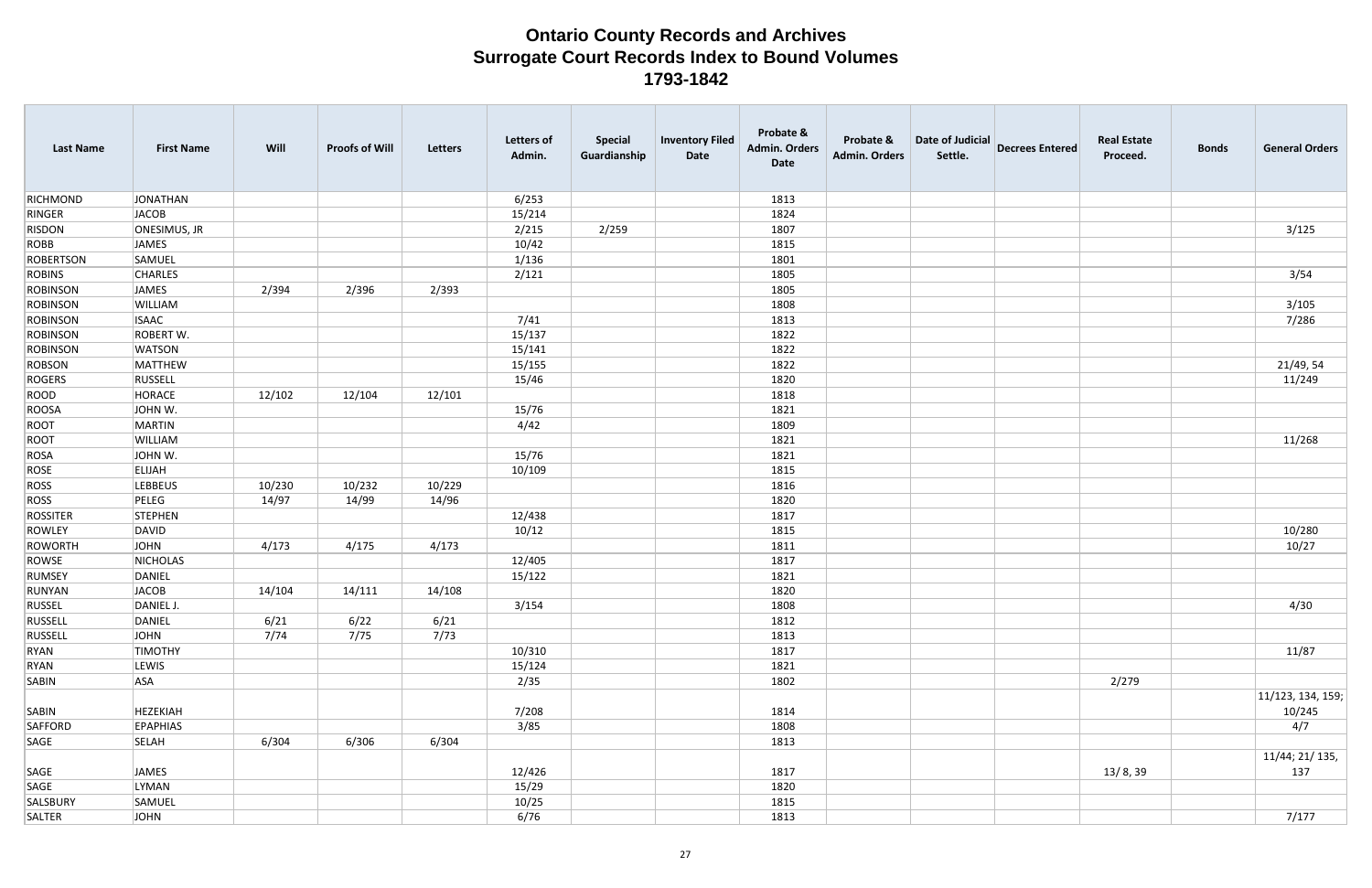| <b>Last Name</b> | <b>First Name</b> | Will   | <b>Proofs of Will</b> | <b>Letters</b> | <b>Letters of</b><br>Admin. | <b>Special</b><br>Guardianship | <b>Inventory Filed</b><br>Date | Probate &<br><b>Admin. Orders</b><br><b>Date</b> | Probate &<br><b>Admin. Orders</b> | Date of Judicial<br>Settle. | <b>Decrees Entered</b> | <b>Real Estate</b><br>Proceed. | <b>Bonds</b> | <b>General Orders</b> |
|------------------|-------------------|--------|-----------------------|----------------|-----------------------------|--------------------------------|--------------------------------|--------------------------------------------------|-----------------------------------|-----------------------------|------------------------|--------------------------------|--------------|-----------------------|
| <b>SAMPSON</b>   | <b>HENRY</b>      |        |                       |                | 4/113                       |                                |                                | 1810                                             |                                   |                             |                        |                                |              |                       |
| SANBURN          | NATHANIEL         |        |                       |                | 7/314                       |                                |                                | 1814                                             |                                   |                             |                        |                                |              |                       |
| <b>SANDERS</b>   | JOSEPH            |        |                       |                | 1/87                        |                                |                                | 1800                                             |                                   |                             |                        |                                |              |                       |
| SANFORD          | MALACHI           |        |                       |                | 2/91                        |                                |                                | 1804                                             |                                   |                             |                        |                                |              |                       |
| SANFORD          | <b>THOMAS</b>     | 6/102  | 6/104                 | 6/101          |                             |                                |                                | 1813                                             |                                   |                             |                        |                                |              |                       |
| SANFORD          | PETER             |        |                       |                | 6/155                       |                                |                                | 1813                                             |                                   |                             |                        |                                |              |                       |
| SANGER           | JONATHAN          | 14/89  | 14/91                 | 14/88          |                             |                                |                                | 1820                                             |                                   |                             |                        |                                |              |                       |
| SARTWELL         | <b>OLIVER</b>     |        |                       |                | 15/216                      |                                |                                | 1824                                             |                                   |                             |                        |                                |              |                       |
| SAUNDERS         | <b>JOSEPH</b>     |        |                       |                | 1/87                        |                                |                                | 1800                                             |                                   |                             |                        |                                |              |                       |
| SAVAGE           | ROGER             |        |                       |                | 2/163                       |                                |                                | 1806                                             |                                   |                             |                        |                                |              | 4/70                  |
| SAWYER           | <b>THOMAS</b>     |        |                       |                | 1/28                        |                                |                                | 1796                                             |                                   |                             |                        |                                |              |                       |
| <b>SCOTT</b>     | <b>EZEKIEL</b>    |        |                       |                | 7/318                       |                                |                                | 1814                                             |                                   |                             |                        |                                |              |                       |
| <b>SCOVIL</b>    | JOHN              |        |                       |                | 7/4                         |                                |                                | 1813                                             |                                   |                             |                        |                                |              | 7/94                  |
| <b>SCUDDER</b>   | <b>JESSE</b>      |        |                       |                | 4/110                       |                                |                                | 1810                                             |                                   |                             |                        | 4/242                          |              |                       |
| <b>SEARS</b>     | ALDEN             | 2/350  | 2/352                 | 2/349          |                             |                                |                                | 1803                                             |                                   |                             |                        |                                |              |                       |
| <b>SEARS</b>     | JASPER P.         |        |                       |                | 4/191                       |                                |                                | 1811                                             |                                   |                             |                        |                                |              |                       |
| <b>SEENEY</b>    | KING              |        |                       |                | 12/481                      |                                |                                | 1818                                             |                                   |                             |                        |                                |              |                       |
| <b>SELBY</b>     | JEREMIAH          |        |                       |                | 4/217                       |                                |                                | 1811                                             |                                   |                             |                        |                                |              | 6/233                 |
| <b>SEYMOUR</b>   | ZACHARIAH         | 14/328 | 14/333                | 14/326         |                             |                                |                                | 1826                                             |                                   |                             |                        |                                |              |                       |
| <b>SHAFF</b>     | JOSEPH            |        |                       |                | 15/152                      |                                |                                | 1822                                             |                                   |                             |                        |                                |              |                       |
| SHATTUCK         | DANIEL            |        |                       |                | 4/182                       |                                |                                | 1811                                             |                                   |                             |                        |                                |              |                       |
| SHAW             | BENJAMIN          |        |                       |                | 7/322                       |                                |                                | 1814                                             |                                   |                             |                        |                                |              |                       |
| SHAW             | DANIEL            |        |                       |                | 10/122                      |                                |                                | 1815                                             |                                   |                             |                        |                                |              | 10/299                |
| SHAW             | STEPHEN           |        |                       |                | 15/47                       |                                |                                | 1820                                             |                                   |                             |                        |                                |              |                       |
| SHEARMAN         | <b>LEVI</b>       |        |                       |                | 15/57                       |                                |                                | 1820                                             |                                   |                             |                        |                                |              |                       |
| SHEFFER          | PETER             | 1/157  | 1/155                 | 1/158          |                             |                                |                                | 1799                                             |                                   |                             |                        |                                |              |                       |
| SHEFFIELD        | JOHN              |        |                       |                | 6/320                       |                                |                                | 1813                                             |                                   |                             |                        |                                |              | 10/157                |
|                  |                   |        |                       |                |                             |                                |                                |                                                  |                                   |                             |                        |                                |              | 23/278; 22/119,       |
| SHEKELL          | <b>JOHN</b>       | 18/1   | 18/2                  | 18/2           |                             |                                |                                | 1823                                             |                                   |                             |                        |                                |              | 125                   |
| SHEPARD          | WILLIAM           |        |                       |                | 15/183                      |                                |                                | 1823                                             |                                   |                             |                        |                                |              |                       |
| SHERMAN          | HUMPHREY          | 4/268  | 4/269                 | 4/270          |                             |                                |                                | 1812                                             |                                   |                             |                        |                                |              | 2/220                 |
| SHERMAN          | GEORGE            |        |                       |                | 7/304                       |                                |                                | 1814                                             |                                   |                             |                        |                                |              |                       |
| SHERMAN          | GIDEON C.         |        |                       |                | 7/332                       |                                |                                | 1815                                             |                                   |                             |                        |                                |              |                       |
| SHERMAN          | HENRY             |        |                       |                | 15/96                       |                                |                                | 1821                                             |                                   |                             |                        |                                |              |                       |
| <b>SHORT</b>     | NICHOLAS          |        |                       |                | 4/147                       |                                |                                | 1811                                             |                                   |                             |                        | 7/173-174                      |              | 7/111; 10/254         |
| SHORT            | PHILIP            |        |                       |                | 4/169                       |                                |                                | 1811                                             |                                   |                             |                        |                                |              |                       |
| <b>SHORT</b>     | DANIEL            |        |                       |                | 12/433                      |                                |                                | 1817                                             |                                   |                             |                        |                                |              |                       |
| SHOVE            | ISAAC P.          |        |                       |                | 12/472                      |                                |                                | 1818                                             |                                   |                             |                        |                                |              |                       |
| <b>SHOWERS</b>   | <b>JOHN</b>       | 14/13  | 14/15                 | 14/12          |                             |                                |                                | 1819                                             |                                   |                             |                        |                                |              |                       |
| SILL             | JONATHAN          |        |                       |                | 2/195                       |                                |                                | 1806                                             |                                   |                             |                        |                                |              |                       |
| <b>SIMMONS</b>   | JOHN              |        |                       |                | 4/216                       |                                |                                | 1811                                             |                                   |                             |                        |                                |              | 6/313                 |
| <b>SIMONS</b>    | JEREMIAH          |        |                       |                | 2/133                       |                                |                                | 1805                                             |                                   |                             |                        |                                |              |                       |
|                  |                   |        |                       |                |                             |                                |                                |                                                  |                                   |                             |                        |                                |              |                       |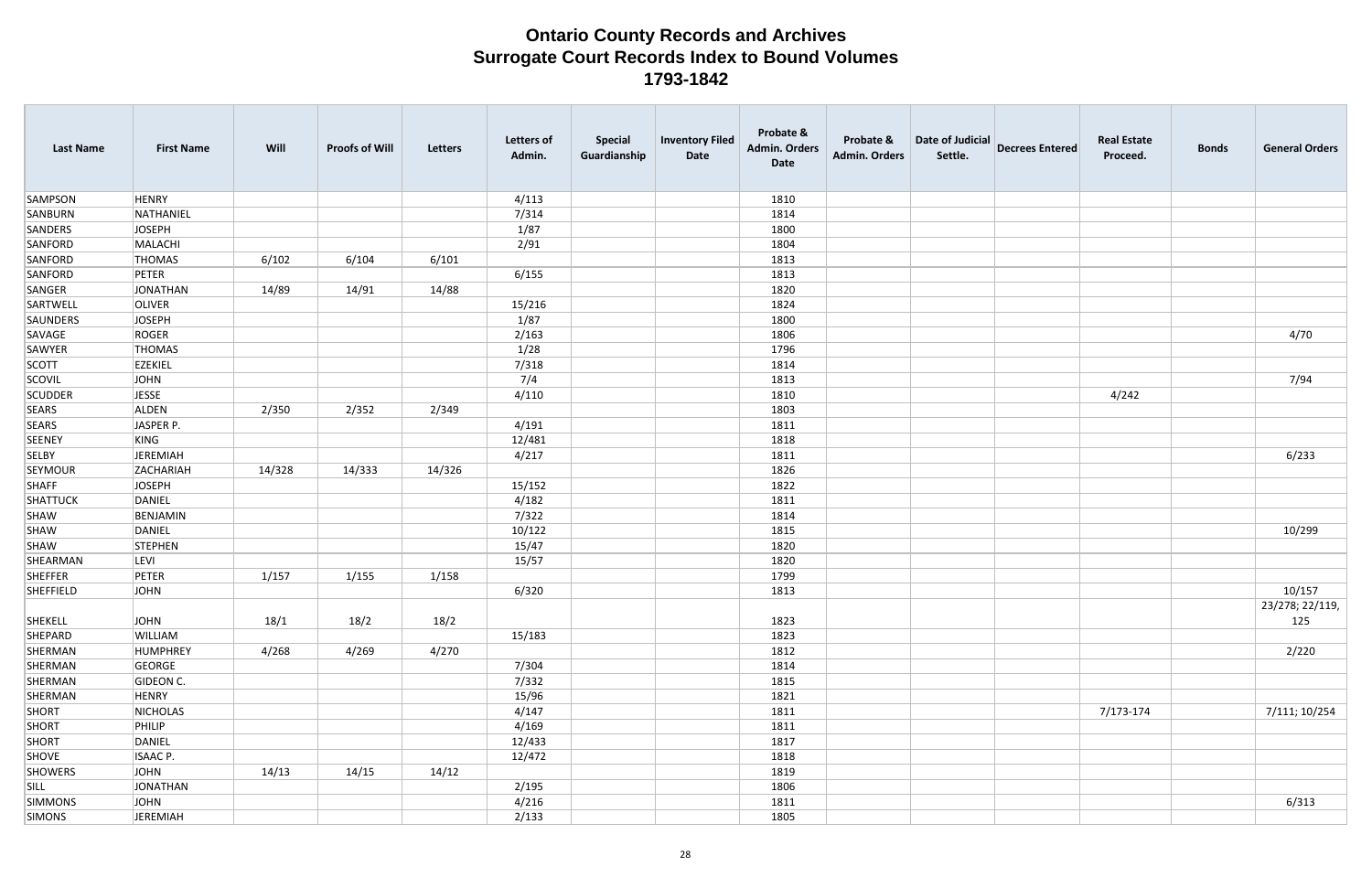| <b>Last Name</b> | <b>First Name</b> | Will   | <b>Proofs of Will</b> | Letters | <b>Letters of</b><br>Admin. | <b>Special</b><br>Guardianship | <b>Inventory Filed</b><br>Date | Probate &<br><b>Admin. Orders</b><br>Date | Probate &<br><b>Admin. Orders</b> | Date of Judicial<br>Settle. | <b>Decrees Entered</b> | <b>Real Estate</b><br>Proceed. | <b>Bonds</b> | <b>General Orders</b> |
|------------------|-------------------|--------|-----------------------|---------|-----------------------------|--------------------------------|--------------------------------|-------------------------------------------|-----------------------------------|-----------------------------|------------------------|--------------------------------|--------------|-----------------------|
| <b>SIMONS</b>    | JARED             |        |                       |         | 10/99                       |                                |                                | 1815                                      |                                   |                             |                        |                                |              | 11/35                 |
| <b>SIMPKINS</b>  | GILBERT           |        |                       |         | 10/59                       |                                |                                | 1815                                      |                                   |                             |                        |                                |              |                       |
| SINCLAIR         | FOSTER            | 10/301 | 10/303                | 10/300  |                             |                                |                                | 1816                                      |                                   |                             |                        |                                |              |                       |
| SINCLAIR         | <b>ISABELLA</b>   |        |                       |         | 15/97                       |                                |                                | 1821                                      |                                   |                             |                        |                                |              |                       |
| SINES            | PHILIP            |        |                       |         | 1/148                       |                                |                                | 1801                                      |                                   |                             |                        |                                |              |                       |
| <b>SINES</b>     | PETER             |        |                       |         | 12/421                      |                                |                                | 1817                                      |                                   |                             |                        |                                |              |                       |
| <b>SKINNER</b>   | <b>JOSHUA</b>     |        |                       |         | 7/345                       |                                |                                | 1815                                      |                                   |                             |                        |                                |              |                       |
| <b>SKINNER</b>   | ZACHARIAH         |        |                       |         | 10/2                        |                                |                                | 1815                                      |                                   |                             |                        |                                |              |                       |
| <b>SLOWSON</b>   | WILLIAM           |        |                       |         | 4/17                        |                                |                                | 1809                                      |                                   |                             |                        |                                |              |                       |
| <b>SLY</b>       | GIDEON            |        |                       |         | 6/239                       |                                |                                | 1813                                      |                                   |                             |                        |                                |              | 7/143                 |
| <b>SMITH</b>     | ABRAHAM           |        |                       |         | 2/67                        |                                |                                | 1803                                      |                                   |                             |                        |                                |              |                       |
| <b>SMITH</b>     | WILLIAM           | 2/414  | 2/416                 |         | 2/413                       |                                |                                | 1806                                      |                                   |                             |                        |                                |              | 6/23                  |
| SMITH            | JEREMIAH          |        |                       |         | 4/32                        |                                |                                | 1809                                      |                                   |                             |                        |                                |              |                       |
| <b>SMITH</b>     | HUMPHREY          | 4/132  | 4/135                 | 4/132   |                             |                                |                                | 1810                                      |                                   |                             |                        |                                |              |                       |
| <b>SMITH</b>     | JACOB             | 4/204  | 4/208                 | 4/204   |                             |                                |                                | 1811                                      |                                   |                             |                        |                                |              |                       |
| SMITH            | URIAH             |        |                       |         | 6/187                       |                                |                                | 1813                                      |                                   |                             |                        | 7/350; 13/92                   |              | 7/283                 |
| <b>SMITH</b>     | SAMUEL            |        |                       |         | 6/246                       |                                |                                | 1813                                      |                                   |                             |                        |                                |              |                       |
| SMITH            | JOHN              |        |                       |         | 7/123                       |                                |                                | 1814                                      |                                   |                             |                        |                                |              |                       |
| <b>SMITH</b>     | JONAH G.          |        |                       |         | 7/151                       |                                |                                | 1814                                      |                                   |                             |                        |                                |              |                       |
| SMITH            | ALLIN             |        |                       |         | 10/73                       |                                |                                | 1815                                      |                                   |                             |                        |                                |              |                       |
| <b>SMITH</b>     | <b>DAVID</b>      | 10/152 | 10/154                | 10/152  |                             |                                |                                | 1816                                      |                                   |                             |                        |                                |              |                       |
| SMITH            | <b>JOSEPH</b>     |        |                       |         | 10/176                      |                                |                                | 1816                                      |                                   |                             |                        |                                |              |                       |
| <b>SMITH</b>     | ANSON             |        |                       |         | 10/214                      |                                |                                | 1816                                      |                                   |                             |                        |                                |              |                       |
| SMITH            | WILLIAM           |        |                       |         | 10/267                      |                                |                                | 1816                                      |                                   |                             |                        |                                |              |                       |
| SMITH            | ABIGAIL           |        |                       |         | 10/306                      |                                |                                | 1817                                      |                                   |                             |                        |                                |              |                       |
| SMITH            | JOHN              | 12/34  | 12/36                 | 12/33   |                             |                                |                                | 1817                                      |                                   |                             |                        |                                |              |                       |
| SMITH            | <b>WILLIAM</b>    |        |                       |         | 12/418                      |                                |                                | 1817                                      |                                   |                             |                        |                                |              | 23/91                 |
| <b>SMITH</b>     | <b>ELISHA</b>     |        |                       |         | 12/516                      |                                |                                | 1819                                      |                                   |                             |                        |                                |              |                       |
| <b>SMITH</b>     | <b>JACOB</b>      | 14/125 | 14/127                | 14/124  |                             |                                |                                | 1820                                      |                                   |                             |                        |                                |              |                       |
| SNYDER           | PETER             |        |                       |         | 10/226                      |                                |                                | 1816                                      |                                   |                             |                        |                                |              | 11/25                 |
| SOUTHERLAND      | <b>JOSEPH</b>     | 6/48   | 6/50                  | 6/48    |                             |                                |                                | 1812                                      |                                   |                             |                        |                                |              |                       |
| SOUTHERLAND      | WILLIAM           |        |                       |         | 7/320                       |                                |                                | 1814                                      |                                   |                             |                        |                                |              |                       |
| SOUTHERLAND      | PATRICK           | 10/251 | 10/255                | 10/254  |                             |                                |                                | 1816                                      |                                   |                             |                        |                                |              |                       |
| SOUTHWORTH       | <b>EZEKIEL</b>    | 10/85  | 10/85                 | 10/84   |                             |                                |                                | 1815                                      |                                   |                             |                        |                                |              |                       |
| SPALDING         | <b>FREDERICK</b>  | 18/7   | 18/8                  | 18/6    |                             |                                |                                | 1823                                      |                                   |                             |                        |                                |              |                       |
| SPEAKMAN         | MARY              | 18/48  | 18/48                 | 18/47   |                             |                                |                                | 1824                                      |                                   |                             |                        |                                |              |                       |
| SPEAR            | ALLEN             |        |                       |         | 1/144                       |                                |                                | 1801                                      |                                   |                             |                        |                                |              |                       |
| SPEAR            | <b>LEMUEL</b>     | 4/38   | 4/40                  | 4/37    |                             |                                |                                | 1809                                      |                                   |                             |                        |                                |              | 4/149, 204            |
| SPELLMAN         | DAVID             |        |                       |         | 2/205                       |                                |                                | 1807                                      |                                   |                             |                        |                                |              |                       |
| SPENCER          | JAMES             |        |                       |         | 2/47                        |                                |                                | 1803                                      |                                   |                             |                        |                                |              |                       |
| SPENCER          | NATHAN            |        |                       |         | 3/128                       |                                |                                | 1808                                      |                                   |                             |                        |                                |              | 4/80, 163             |
| SPENCER          | ABIJAH            |        |                       |         | 15/186                      |                                |                                | 1823                                      |                                   |                             |                        |                                |              | 20/170, 173           |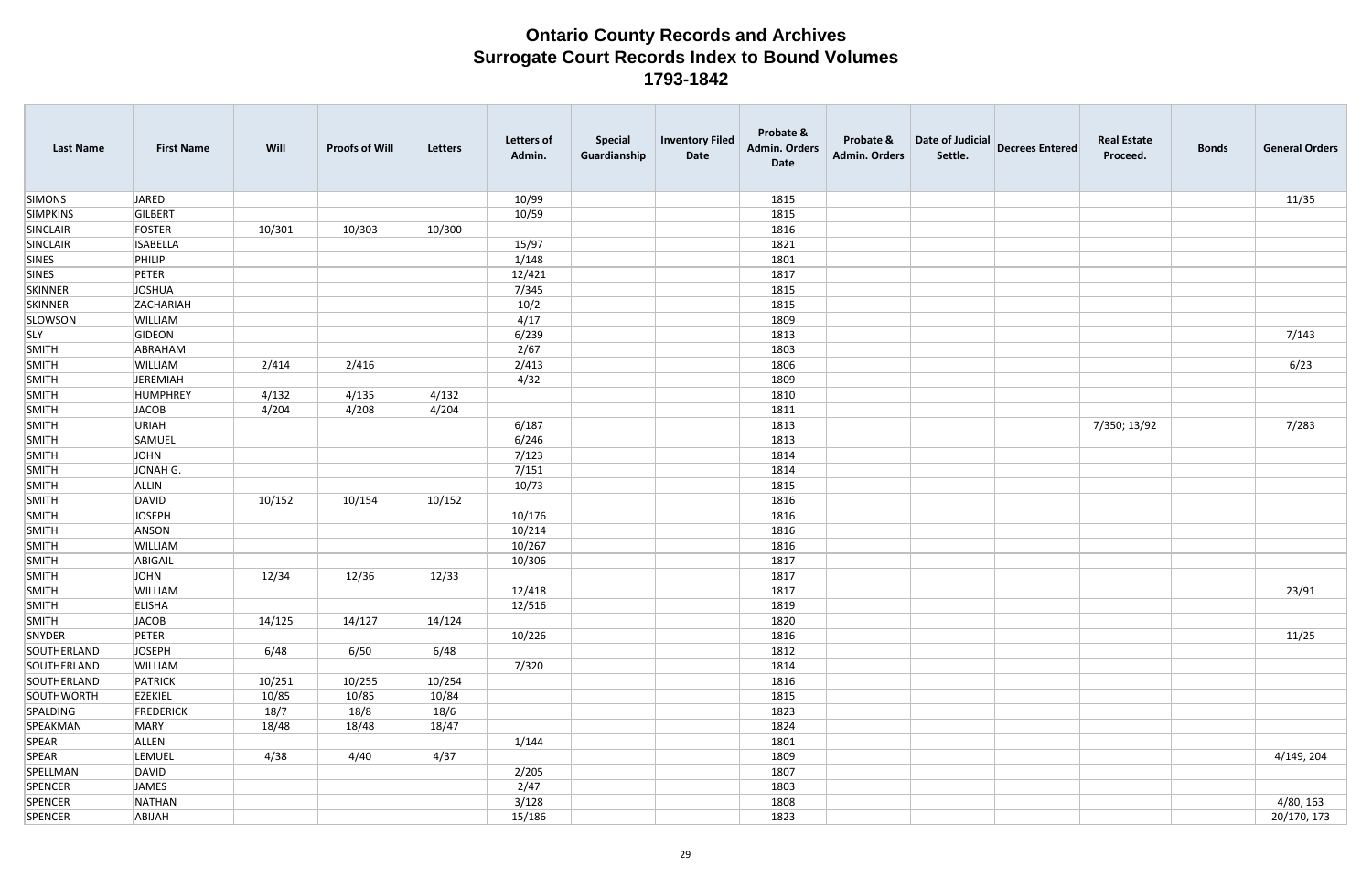| <b>Last Name</b> | <b>First Name</b> | Will   | <b>Proofs of Will</b> | Letters | <b>Letters of</b><br>Admin. | <b>Special</b><br>Guardianship | <b>Inventory Filed</b><br>Date | Probate &<br><b>Admin. Orders</b><br>Date | Probate &<br>Admin. Orders | Date of Judicial<br>Settle. | <b>Decrees Entered</b> | <b>Real Estate</b><br>Proceed. | <b>Bonds</b> | <b>General Orders</b> |
|------------------|-------------------|--------|-----------------------|---------|-----------------------------|--------------------------------|--------------------------------|-------------------------------------------|----------------------------|-----------------------------|------------------------|--------------------------------|--------------|-----------------------|
| SPENSER          | <b>THOMAS</b>     | 2/313  | 2/314                 | 2/311   |                             |                                |                                | 1801                                      |                            |                             |                        |                                |              |                       |
| SPRAGUE          | <b>AZEL</b>       |        |                       |         | 4/99                        |                                |                                | 1810                                      |                            |                             |                        |                                |              | 21/44, 48             |
| SPRAGUE          | JONATHAN          |        |                       |         | 7/80                        |                                |                                | 1813                                      |                            |                             |                        |                                |              |                       |
| SPRAGUE          | THOMAS            |        |                       |         | 10/320                      |                                |                                | 1817                                      |                            |                             |                        |                                |              |                       |
| SPRAGUE          | SUSANNAH          |        |                       |         | 15/163                      |                                |                                | 1822                                      |                            |                             |                        |                                |              |                       |
| SPRING           | RICHARD           |        |                       |         | 4/117                       |                                |                                | 1810                                      |                            |                             |                        |                                |              |                       |
| SPRINGER         | ROBERT            |        |                       |         | 7/315                       |                                |                                | 1814                                      |                            |                             |                        |                                |              |                       |
| SPRINGSTEAD      | JAMES             | 6/170  | 6/171                 | 6/169   |                             |                                |                                | 1813                                      |                            |                             |                        |                                |              |                       |
| SQUIER           | <b>JESSE</b>      | 2/398  | 2/400                 | 2/397   |                             |                                |                                | 1804                                      |                            |                             |                        |                                |              |                       |
| SQUIER           | ADIN              | 7/57   | 7/59                  | 7/57    |                             |                                |                                | 1813                                      |                            |                             |                        |                                |              |                       |
| <b>STAFFORD</b>  | JOSHUA            |        |                       |         | 4/48                        |                                |                                | 1809                                      |                            |                             |                        |                                |              |                       |
| STANCLIFF        | <b>ELIAS</b>      |        |                       |         | 6/309                       |                                |                                | 1813                                      |                            |                             |                        |                                |              |                       |
| STANDISH         | HADLEY            | 10/244 | 10/245                |         | 10/242                      |                                |                                | 1816                                      |                            |                             |                        |                                |              |                       |
| STANLEY          | NORMAN            |        |                       |         | 4/261                       |                                |                                | 1812                                      |                            |                             |                        |                                |              |                       |
| STANSELL         | JOHN              |        |                       |         | 6/321                       |                                |                                | 1813                                      |                            |                             |                        |                                |              |                       |
| <b>STAPLES</b>   | DAVID             |        |                       |         | 10/162                      |                                |                                | 1816                                      |                            |                             |                        |                                |              | 11/4, 19, 219         |
| STEDMAN          | PHILIP            |        |                       |         | 1/73                        |                                |                                | 1800                                      |                            |                             |                        |                                |              |                       |
| <b>STEELE</b>    | SAMUEL            |        |                       |         | 1/53                        | 1/82                           |                                | 1799                                      |                            |                             |                        |                                |              |                       |
| <b>STEELE</b>    | <b>ELISHA</b>     |        |                       |         | 6/68                        |                                |                                | 1813                                      |                            |                             |                        |                                |              |                       |
| <b>STEELE</b>    | DANIEL            |        |                       |         | 7/81                        |                                |                                | 1813                                      |                            |                             |                        |                                |              |                       |
| <b>STEUER</b>    | DAVID G.          |        |                       |         | 15/156                      |                                |                                | 1822                                      |                            |                             |                        | 13/97                          |              |                       |
| <b>STEVENS</b>   | <b>WILLIAM</b>    |        |                       |         | 15/33                       |                                |                                | 1820                                      |                            |                             |                        |                                |              |                       |
| <b>STEVER</b>    | DAVID G.          |        |                       |         | 15/156                      |                                |                                | 1822                                      |                            |                             |                        | 13/97                          |              |                       |
| STEWART          | JOHN HARVEY       | 4/27   | 4/28                  | 4/26    |                             |                                |                                | 1809                                      |                            |                             |                        |                                |              | 4/88                  |
| STEWART          | EBENEZER          |        |                       |         | 12/399                      |                                |                                | 1817                                      |                            |                             |                        | 13/13, 29                      |              |                       |
| STEWART          | <b>TIMOTHY</b>    |        |                       |         | 12/459                      |                                |                                | 1818                                      |                            |                             |                        |                                |              |                       |
| <b>STILES</b>    | <b>DINAH</b>      |        |                       |         | 10/95-96                    |                                |                                | 1815                                      |                            |                             |                        |                                |              |                       |
| <b>STILES</b>    | SAMUEL            |        |                       |         | 10/184                      |                                |                                | 1816                                      |                            |                             |                        |                                |              | 11/189                |
| STONE            | <b>ISRAEL</b>     | 1/186  | 1/185                 | 1/187   |                             |                                |                                | 1795                                      |                            |                             |                        | 1/48, 152; 3/78,<br>164        |              | 4/64, 94              |
| STONE            | AARON             |        |                       |         | 6/252                       |                                |                                | 1813                                      |                            |                             |                        |                                |              |                       |
| STONE            | AMOS              |        |                       |         | 7/122                       |                                |                                | 1814                                      |                            |                             |                        |                                |              |                       |
| STONE            | NATHAN            |        |                       |         | 7/235                       |                                |                                | 1814                                      |                            |                             |                        |                                |              |                       |
| <b>STONE</b>     | ISAAC W.          |        |                       |         | 7/323                       |                                |                                | 1814                                      |                            |                             |                        |                                |              |                       |
| STONE            | <b>ELIAS</b>      |        |                       |         | 10/261                      |                                |                                | 1816                                      |                            |                             |                        |                                |              |                       |
| STONE            | <b>ENOS</b>       | 11/99  | 11/103                | 11/98   |                             |                                |                                | 1818                                      |                            |                             |                        |                                |              |                       |
| STOREY           | DANIEL            |        |                       |         | 2/101                       |                                |                                | 1804                                      |                            |                             |                        |                                |              |                       |
| <b>STOUT</b>     | <b>JOHNSON</b>    |        |                       |         | 10/304                      |                                |                                | 1817                                      |                            |                             |                        |                                |              |                       |
| STRAIGHT         | <b>ISAAC</b>      | 4/83   | 4/84                  | 4/83    |                             |                                |                                | 1810                                      |                            |                             |                        |                                |              |                       |
| STRAIGHT         | <b>WILLIAM P.</b> |        |                       |         | 7/321                       |                                |                                | 1814                                      |                            |                             |                        |                                |              |                       |
| STRAINGER        | JOHN              |        |                       |         | 6/31                        |                                |                                | 1812                                      |                            |                             |                        |                                |              |                       |
| STRUNK           | HENRY             |        |                       |         | 2/123                       |                                |                                | 1805                                      |                            |                             |                        |                                |              |                       |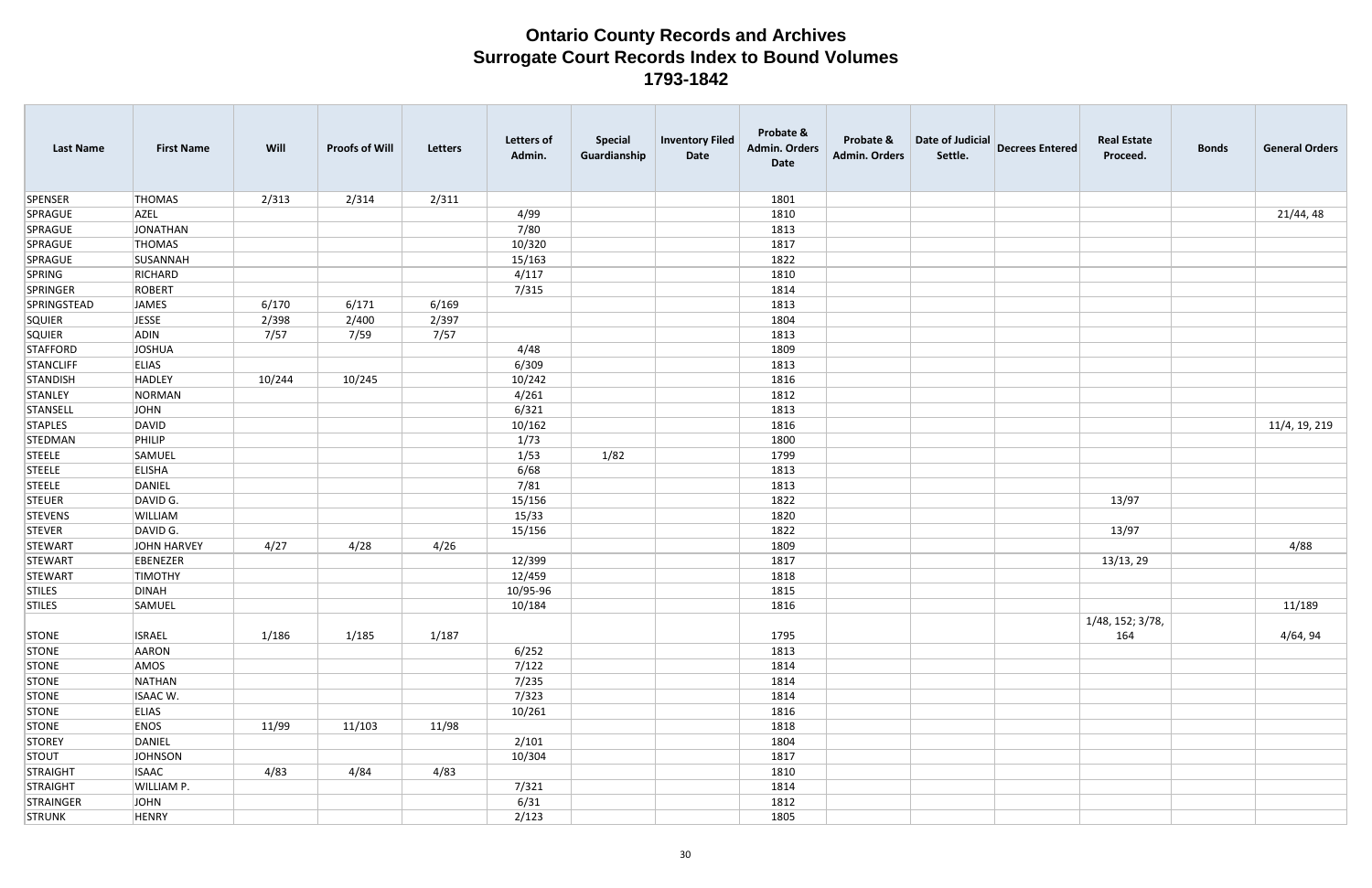| <b>STUART</b><br><b>TIMOTHY</b><br>12/459<br>1818<br><b>STUTTS</b><br>PETER<br>10/54<br>1815<br>SULLIVAN<br><b>JAMES</b><br>4/31<br>1809<br>3/137<br><b>SUTPHIN</b><br>AARON<br>1808<br>10/220<br>SWARTHOUT<br>DAVID<br>1816<br><b>SWEET</b><br>10/27<br>LARNIS<br>1815<br>7/308<br><b>SWIFT</b><br>JOHN<br>1814<br><b>SWIFT</b><br>WATERMAN<br>15/69<br>1820<br>ASA R.<br>15/165<br>1822<br><b>SWIFT</b><br><b>TAFT</b><br>1/58<br>THADDEUS<br>1799<br><b>TAFT</b><br>4/66<br>1809<br><b>ASA</b><br>4/64 | <b>General Orders</b> |
|-----------------------------------------------------------------------------------------------------------------------------------------------------------------------------------------------------------------------------------------------------------------------------------------------------------------------------------------------------------------------------------------------------------------------------------------------------------------------------------------------------------|-----------------------|
|                                                                                                                                                                                                                                                                                                                                                                                                                                                                                                           |                       |
|                                                                                                                                                                                                                                                                                                                                                                                                                                                                                                           |                       |
|                                                                                                                                                                                                                                                                                                                                                                                                                                                                                                           |                       |
|                                                                                                                                                                                                                                                                                                                                                                                                                                                                                                           | 4/8                   |
|                                                                                                                                                                                                                                                                                                                                                                                                                                                                                                           |                       |
|                                                                                                                                                                                                                                                                                                                                                                                                                                                                                                           |                       |
|                                                                                                                                                                                                                                                                                                                                                                                                                                                                                                           |                       |
|                                                                                                                                                                                                                                                                                                                                                                                                                                                                                                           |                       |
|                                                                                                                                                                                                                                                                                                                                                                                                                                                                                                           |                       |
|                                                                                                                                                                                                                                                                                                                                                                                                                                                                                                           |                       |
|                                                                                                                                                                                                                                                                                                                                                                                                                                                                                                           |                       |
| 1/46<br>1/60, 64<br><b>TAYLOR</b><br>1797<br><b>ELIJAH</b>                                                                                                                                                                                                                                                                                                                                                                                                                                                | 6/5                   |
| 4/101<br>4/103<br>JOSEPH<br>4/102<br>1810<br><b>TAYLOR</b>                                                                                                                                                                                                                                                                                                                                                                                                                                                |                       |
| 6/163<br><b>TAYLOR</b><br>SAMUEL<br>1813                                                                                                                                                                                                                                                                                                                                                                                                                                                                  | 7/282                 |
| <b>TAYLOR</b><br><b>ERASTUS</b><br>6/166<br>1813<br>10/26                                                                                                                                                                                                                                                                                                                                                                                                                                                 | 11/213                |
| SAMUEL<br>10/175<br><b>TAYLOR</b><br>1816                                                                                                                                                                                                                                                                                                                                                                                                                                                                 | 11/129, 164           |
| 15/8<br><b>TAYLOR</b><br><b>OTHNIEL</b><br>1819                                                                                                                                                                                                                                                                                                                                                                                                                                                           | 11/99                 |
| JACOB<br>15/73<br>1820<br>13/81<br><b>TAYLOR</b>                                                                                                                                                                                                                                                                                                                                                                                                                                                          | 17/22                 |
| 4/98<br><b>TERRY</b><br>PARSHALL<br>1810                                                                                                                                                                                                                                                                                                                                                                                                                                                                  | 4/143                 |
| <b>TERRY</b><br><b>OLIVER</b><br>6/73<br>1813                                                                                                                                                                                                                                                                                                                                                                                                                                                             |                       |
| 14/68<br><b>TERRY</b><br>NATHANIEL<br>14/70<br>14/71<br>1819                                                                                                                                                                                                                                                                                                                                                                                                                                              |                       |
| 1/183<br>1/182<br>1/181<br>THAYER<br>SYLVANUS<br>1795                                                                                                                                                                                                                                                                                                                                                                                                                                                     |                       |
| 1805<br>2/267; 2/240<br>THAYER<br><b>REUBEN</b><br>2/125                                                                                                                                                                                                                                                                                                                                                                                                                                                  |                       |
| LEVI<br>7/135<br>11/54<br><b>THOMAS</b><br>1814                                                                                                                                                                                                                                                                                                                                                                                                                                                           |                       |
| <b>THOMAS</b><br><b>ASA</b><br>15/51<br>1820                                                                                                                                                                                                                                                                                                                                                                                                                                                              |                       |
| <b>ISAIAH</b><br>1/83<br>THOMPSON<br>1800                                                                                                                                                                                                                                                                                                                                                                                                                                                                 |                       |
| 15/5<br>HADDASY<br>1819<br>THOMPSON                                                                                                                                                                                                                                                                                                                                                                                                                                                                       |                       |
| 10/279<br>THOMSON<br>AMBROSE<br>1816                                                                                                                                                                                                                                                                                                                                                                                                                                                                      | 11/33                 |
| 7/63<br><b>JOSEPH</b><br>7/64<br>7/62<br>THRALL<br>1813                                                                                                                                                                                                                                                                                                                                                                                                                                                   |                       |
| <b>THROOP</b><br>15/24<br>1820<br>SAMUEL                                                                                                                                                                                                                                                                                                                                                                                                                                                                  |                       |
| 4/172<br><b>TIFFANY</b><br>SYLVESTER<br>1811                                                                                                                                                                                                                                                                                                                                                                                                                                                              | 6/209                 |
| 6/178<br><b>TIFFANY</b><br><b>SETH</b><br>1813                                                                                                                                                                                                                                                                                                                                                                                                                                                            |                       |
| <b>TIFFANY</b><br>ZACHARIAH<br>15/103<br>1821                                                                                                                                                                                                                                                                                                                                                                                                                                                             |                       |
| 7/45<br><b>TILTON</b><br>SAMUEL<br>1813                                                                                                                                                                                                                                                                                                                                                                                                                                                                   |                       |
| <b>TINNEY</b><br>WILLIAM<br>7/212<br>1814                                                                                                                                                                                                                                                                                                                                                                                                                                                                 | 17/25                 |
| <b>TOMS</b><br>ROBERT<br>12/407<br>1817                                                                                                                                                                                                                                                                                                                                                                                                                                                                   | 11/86                 |
| <b>TORREY</b><br>6/226<br>1813<br>SAMUEL H.                                                                                                                                                                                                                                                                                                                                                                                                                                                               | 7/95                  |
| 7/95; 8/34-35<br>LAWRENCE<br>15/109<br>1821<br>TOWNSEND                                                                                                                                                                                                                                                                                                                                                                                                                                                   |                       |
| 15/130<br>13/93; 20/7<br>TOWNSEND<br><b>HENRY</b><br>1822                                                                                                                                                                                                                                                                                                                                                                                                                                                 |                       |
| 6/314<br><b>TRANK</b><br>EBENEZER<br>1813                                                                                                                                                                                                                                                                                                                                                                                                                                                                 |                       |
| EBENEZER<br>6/314<br>1813<br>TRASK                                                                                                                                                                                                                                                                                                                                                                                                                                                                        |                       |
| <b>TRYON</b><br>JOHN<br>1808                                                                                                                                                                                                                                                                                                                                                                                                                                                                              | 3/152                 |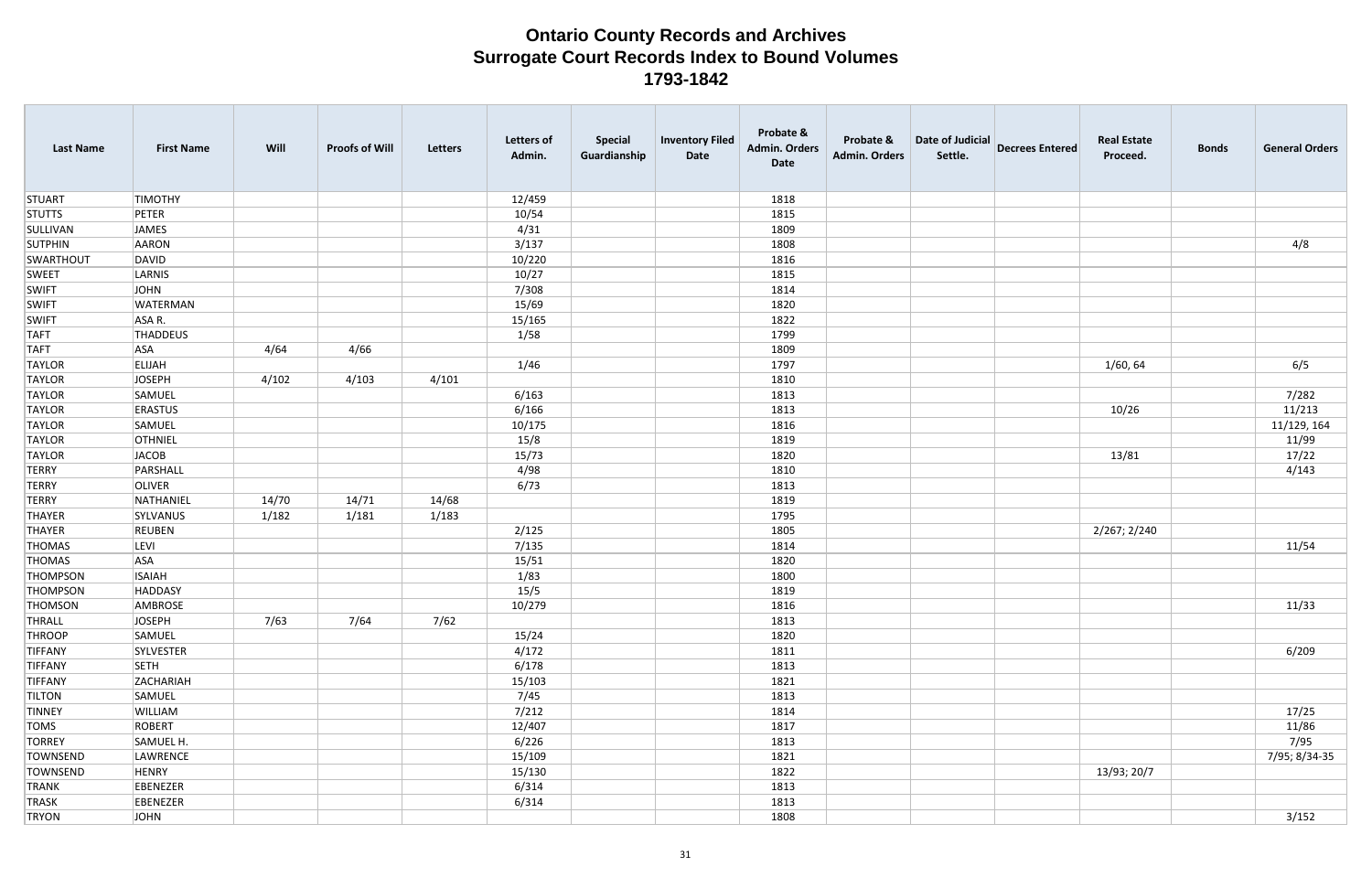| <b>Last Name</b>   | <b>First Name</b>  | Will   | <b>Proofs of Will</b> | Letters | <b>Letters of</b><br>Admin. | <b>Special</b><br>Guardianship | <b>Inventory Filed</b><br>Date | Probate &<br><b>Admin. Orders</b><br>Date | Probate &<br><b>Admin. Orders</b> | Date of Judicial<br>Settle. | <b>Decrees Entered</b> | <b>Real Estate</b><br>Proceed. | <b>Bonds</b> | <b>General Orders</b> |
|--------------------|--------------------|--------|-----------------------|---------|-----------------------------|--------------------------------|--------------------------------|-------------------------------------------|-----------------------------------|-----------------------------|------------------------|--------------------------------|--------------|-----------------------|
| <b>TURNER</b>      | LEWIS              |        |                       |         | 2/187                       |                                |                                | 1806                                      |                                   |                             |                        |                                |              | 10/317                |
| <b>TURNER</b>      | ROSWELL            |        |                       |         |                             |                                |                                | 1811                                      |                                   |                             |                        |                                |              | 4/189                 |
| <b>TURNER</b>      | JESSE              |        |                       |         | 10/160                      |                                |                                | 1816                                      |                                   |                             |                        |                                |              |                       |
| <b>TURNER</b>      | PETER              | 12/90  | 12/92                 | 12/89   |                             |                                |                                | 1818                                      |                                   |                             |                        |                                |              |                       |
| <b>TURNER</b>      | BELA               |        |                       |         | 15/116                      |                                |                                | 1821                                      |                                   |                             |                        |                                |              |                       |
| <b>TYLER</b>       | GOULD              |        |                       |         | 7/140                       |                                |                                | 1814                                      |                                   |                             |                        |                                |              | 11/41                 |
| UPTEGROVE          | JACOB              |        |                       |         | 6/32                        |                                |                                | 1812                                      |                                   |                             |                        |                                |              | 7/197                 |
| VALLENTINE         | JOHN               |        |                       |         | 3/98                        |                                |                                | 1808                                      |                                   |                             |                        |                                |              |                       |
| <b>VAN BUSKIRK</b> | <b>ISAAC</b>       |        |                       |         | 12/451                      |                                |                                | 1818                                      |                                   |                             |                        |                                |              |                       |
| <b>VAN BUSKIRK</b> | <b>ISAAC</b>       | 14/85  | 14/87                 | 14/84   |                             |                                |                                | 1820                                      |                                   |                             |                        |                                |              |                       |
| <b>VAN DAKE</b>    | <b>LUKE</b>        |        |                       |         | 4/278                       |                                |                                | 1812                                      |                                   |                             |                        |                                |              |                       |
| VAN DIKE           | RULEPH             | 14/2   | 14/4                  | 14/1    |                             |                                |                                | 1819                                      |                                   |                             |                        |                                |              |                       |
| <b>VAN FORSEN</b>  | <b>LEVI</b>        |        |                       |         | 4/231                       |                                |                                | 1811                                      |                                   |                             |                        |                                |              |                       |
| <b>VAN NORMAN</b>  | JOSEPH             | 18/45  | 18/46                 | 18/45   |                             |                                |                                | 1824                                      |                                   |                             |                        |                                |              |                       |
| <b>VAN ORSDALL</b> | JAMES              |        |                       |         | 7/3                         |                                |                                | 1813                                      |                                   |                             |                        |                                |              | 7/247                 |
| <b>VAN WINKLE</b>  | <b>TIMOTHY</b>     | 6/130  | 6/132                 | 6/129   |                             |                                |                                | 1813                                      |                                   |                             |                        |                                |              | 7/100                 |
| <b>VAN WORMER</b>  | JOHN               |        |                       |         | 2/203                       |                                |                                | 1806                                      |                                   |                             |                        |                                |              | 3/80                  |
| VANATTER           | JOHN               |        |                       |         | 6/151                       |                                |                                | 1813                                      |                                   |                             |                        |                                |              |                       |
| VANDERCOOK         | <b>CORNELIUS</b>   |        |                       |         | 15/120                      |                                |                                | 1821                                      |                                   |                             |                        |                                |              | 11/277                |
| VARNUM             | JOHN               |        |                       |         | 15/167                      |                                |                                | 1822                                      |                                   |                             |                        |                                |              |                       |
| VAUGHN             | <b>RODERICK B.</b> |        |                       |         | 2/49                        |                                |                                | 1803                                      |                                   |                             |                        |                                |              | 2/259; 3/35           |
| VAUGHN             | JAMES              |        |                       |         | 2/97                        |                                |                                | 1804                                      |                                   |                             |                        |                                |              | 4/111                 |
| VAUGHN             | <b>ALICE</b>       |        |                       |         | 7/158                       |                                |                                | 1814                                      |                                   |                             |                        |                                |              |                       |
| WADE               | MILTON             |        |                       |         | 5/11                        |                                |                                | 1819                                      |                                   |                             |                        | 13/80                          |              |                       |
| WADSWORTH          | NATHAN             |        |                       |         | 4/40                        |                                |                                | 1809                                      |                                   |                             |                        |                                |              | 4/247                 |
| WAGENER            | DAVID              | 1/66   |                       |         |                             |                                |                                | 1799                                      |                                   |                             |                        |                                |              |                       |
| WAGENER            | <b>JACOB</b>       | 12/142 | 12/144                | 12/141  |                             |                                |                                | 1818                                      |                                   |                             |                        |                                |              |                       |
| <b>WAIT</b>        | STEPHEN            |        |                       |         | 1/10                        |                                |                                | 1795                                      |                                   |                             |                        |                                |              |                       |
| <b>WAKEFIELD</b>   | <b>OTHNIEL</b>     |        |                       |         | 1/128                       |                                |                                | 1801                                      |                                   |                             |                        |                                |              |                       |
| <b>WALFORD</b>     | JOHN               |        |                       |         | 7/148                       |                                |                                | 1814                                      |                                   |                             |                        |                                |              |                       |
| WALKER             | PEREZ              |        |                       |         | 2/231                       |                                |                                | 1807                                      |                                   |                             |                        | 2/275; 3/97                    |              |                       |
| WALKER             | ABIATHER           |        |                       |         | 4/34                        |                                |                                | 1809                                      |                                   |                             |                        |                                |              | 11/22                 |
| <b>WALKER</b>      | ARTEMAS B.         |        |                       |         | 7/92                        |                                |                                | 1813                                      |                                   |                             |                        |                                |              |                       |
| WALKER             | JOSIAH             |        |                       |         | 10/14                       |                                |                                | 1815                                      |                                   |                             |                        |                                |              | 10/300                |
| <b>WALKER</b>      | SAMUEL             |        |                       |         | 10/234                      |                                |                                | 1816                                      |                                   |                             |                        |                                |              |                       |
| WALKER             | TISDALE            | 10/293 | 10/294                | 10/295  |                             |                                |                                | 1816                                      |                                   |                             |                        |                                |              | 21/143, 146           |
| <b>WALL</b>        | WILLIAM            |        |                       |         | 2/111                       |                                |                                | 1804                                      |                                   |                             |                        | 10/196; 13/35                  |              |                       |
| <b>WALSFORTH</b>   | JAMES              |        |                       |         | 2/55                        |                                |                                | 1803                                      |                                   |                             |                        |                                |              |                       |
| <b>WARD</b>        | JOSEPH             |        |                       |         | 10/297                      |                                |                                | 1816                                      |                                   |                             |                        |                                |              | 11/49                 |
| WARD               | DANIEL             |        |                       |         | 10/145                      |                                |                                | 1816                                      |                                   |                             |                        |                                |              |                       |
| WARING             | AMOS               |        |                       |         | 1/105                       |                                |                                | 1801                                      |                                   |                             |                        | 1/90; 3/22                     |              |                       |
| WARING             | <b>CHARLES</b>     |        |                       |         | 15/44                       |                                |                                | 1820                                      |                                   |                             |                        |                                |              | 11/255                |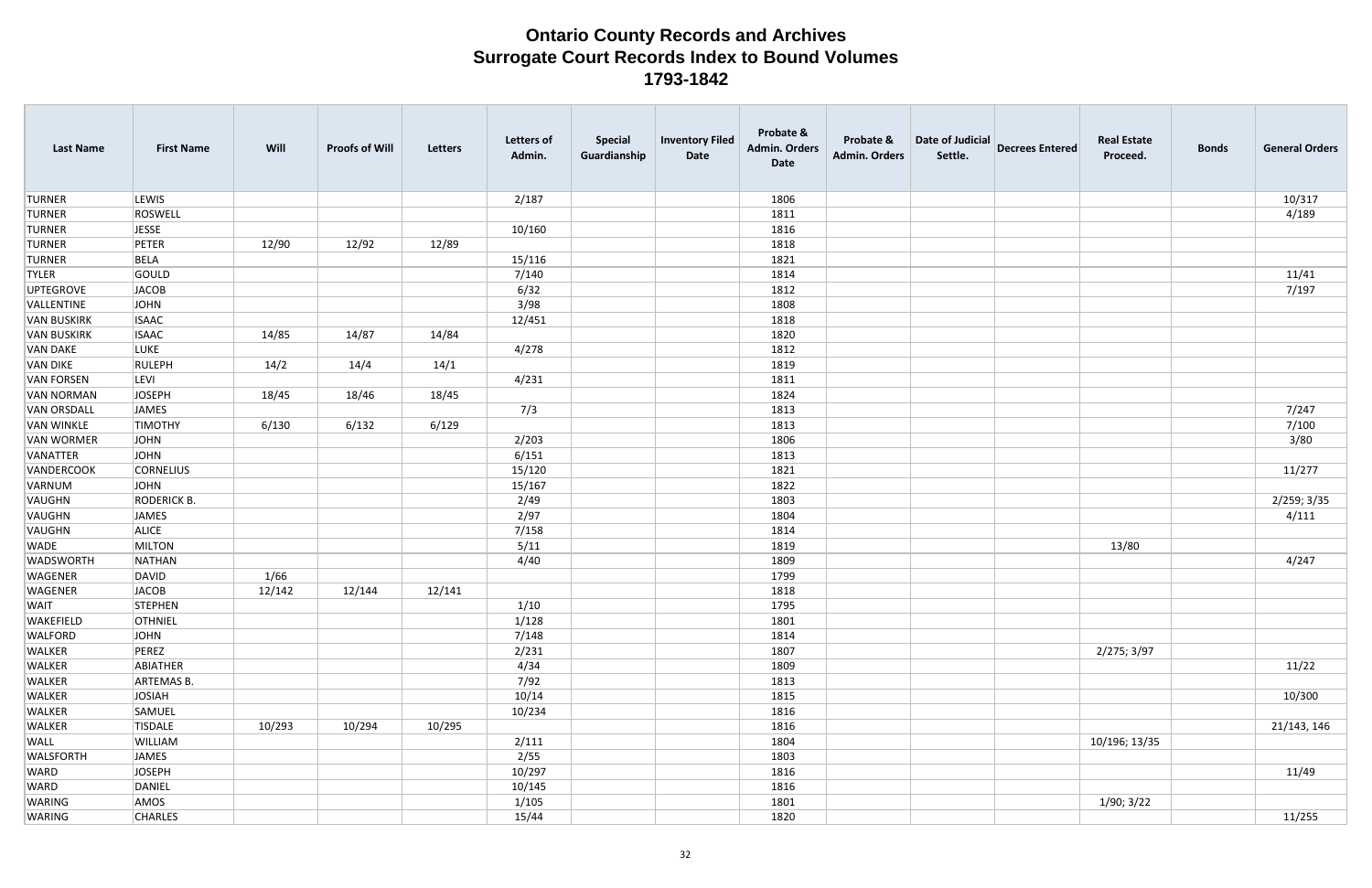| <b>Last Name</b> | <b>First Name</b> | Will           | <b>Proofs of Will</b> | <b>Letters</b> | <b>Letters of</b><br>Admin. | <b>Special</b><br>Guardianship | <b>Inventory Filed</b><br>Date | Probate &<br><b>Admin. Orders</b><br><b>Date</b> | Probate &<br><b>Admin. Orders</b> | Date of Judicial<br>Settle. | <b>Decrees Entered</b> | <b>Real Estate</b><br>Proceed. | <b>Bonds</b> | <b>General Orders</b>  |
|------------------|-------------------|----------------|-----------------------|----------------|-----------------------------|--------------------------------|--------------------------------|--------------------------------------------------|-----------------------------------|-----------------------------|------------------------|--------------------------------|--------------|------------------------|
| <b>WARNER</b>    | <b>WILLIAM</b>    |                |                       |                | 1/6                         |                                |                                | 1795                                             |                                   |                             |                        |                                |              |                        |
| <b>WARNER</b>    | JOHN              |                |                       |                | 4/256                       |                                |                                | 1812                                             |                                   |                             |                        |                                |              |                        |
| <b>WARNER</b>    | LEWIS             |                |                       |                | 6/181                       |                                |                                | 1813                                             |                                   |                             |                        |                                |              | 7/192                  |
| <b>WARNER</b>    | SOLOMON           |                |                       |                | 6/249                       |                                |                                | 1813                                             |                                   |                             |                        |                                |              | 7/261; 10/163          |
| <b>WARNER</b>    | <b>ELIHU</b>      |                |                       |                | 15/147, 150                 |                                |                                | 1822                                             |                                   |                             |                        | 20/45; 13/99                   |              |                        |
| <b>WARREN</b>    | SAMUEL B.         |                |                       |                | 12/453                      |                                |                                | 1818                                             |                                   |                             |                        | 13/41                          |              | 11/227                 |
| <b>WARREN</b>    | CALVIN H.         | "SEE FILE 143" |                       |                |                             |                                |                                | 1822                                             |                                   |                             |                        |                                |              |                        |
| <b>WASHBURN</b>  | GAIEL             |                |                       |                | 15/136                      |                                |                                | 1822                                             |                                   |                             |                        |                                |              |                        |
| <b>WATKINS</b>   | WILLIAM           |                |                       |                | 1/117                       |                                |                                | 1801                                             |                                   |                             |                        |                                |              |                        |
| <b>WATKINS</b>   | WILLIAM           | 2/339          | 2/339                 | 2/337          |                             |                                |                                | 1802                                             |                                   |                             |                        |                                |              |                        |
| <b>WATKINS</b>   | JOEL              |                |                       |                | 6/326                       |                                |                                | 1813                                             |                                   |                             |                        |                                |              |                        |
| <b>WATKINS</b>   | NATHAN            | 7/187          | 7/189                 | 7/186          |                             |                                |                                | 1814                                             |                                   |                             |                        |                                |              |                        |
| <b>WEBB</b>      | NOAH              | 10/93          | 10/94                 | 10/92          |                             |                                |                                | 1815                                             |                                   |                             |                        |                                |              |                        |
| <b>WEBB</b>      | <b>CHARLES</b>    |                |                       |                | 15/92                       |                                |                                | 1821                                             |                                   |                             |                        | 13/86                          |              | 11/267                 |
| <b>WEBBER</b>    | WILLIAM           |                |                       |                | 4/115                       |                                |                                | 1810                                             |                                   |                             |                        |                                |              | 4/203; 6/9, 148        |
| <b>WEBBER</b>    | JOHN              |                |                       |                | 6/136                       |                                |                                | 1813                                             |                                   |                             |                        |                                |              |                        |
| <b>WEBSTER</b>   | RANSFORD          |                |                       |                | 10/86                       |                                |                                | 1815                                             |                                   |                             |                        |                                |              | 11/140                 |
| <b>WEBSTER</b>   | JOHN              | 12/74          | 12/76                 | 12/73          |                             |                                |                                | 1818                                             |                                   |                             |                        |                                |              |                        |
| <b>WEIANT</b>    | JOHN              |                |                       |                | 10/287                      |                                |                                | 1816                                             |                                   |                             |                        |                                |              |                        |
| <b>WELCH</b>     | NATHAN            |                |                       |                | 6/94                        |                                |                                | 1813                                             |                                   |                             |                        |                                |              |                        |
| WELD             | <b>ISAAC</b>      | 2/290          | 2/292                 | 2/289          |                             |                                |                                | 1808                                             |                                   |                             |                        |                                |              |                        |
| WELLER           | <b>ELIJAH</b>     |                |                       |                | 3/37                        |                                |                                | 1802                                             |                                   |                             |                        | 1/92; 3/20                     |              |                        |
| <b>WELLS</b>     | EAGER             |                |                       |                | 7/320                       |                                |                                | 1814                                             |                                   |                             |                        |                                |              |                        |
| <b>WELLS</b>     | <b>CRUMWELL</b>   |                |                       |                | 12/514                      |                                |                                | 1819                                             |                                   |                             |                        |                                |              | 11/259                 |
| <b>WELLS</b>     | EBENEZER          |                |                       |                | 15/260                      |                                |                                | 1826                                             |                                   |                             |                        |                                |              |                        |
| <b>WESCOAT</b>   | <b>OBEDIAH</b>    |                |                       |                | 6/289                       |                                |                                | 1813                                             |                                   |                             |                        |                                |              |                        |
| <b>WESCOTT</b>   | NATHAN            |                |                       |                | 6/290                       |                                |                                | 1813                                             |                                   |                             |                        |                                |              | 10/17                  |
| WEST             | <b>JOSEPH</b>     |                |                       |                | 12/427                      |                                |                                | 1817                                             |                                   |                             |                        |                                |              |                        |
| <b>WESTCOAT</b>  | HANNAH            |                |                       |                | 7/88                        |                                |                                | 1813                                             |                                   |                             |                        |                                |              | 11/128                 |
| <b>WESTFALL</b>  | JOHN D.           |                |                       |                | 2/33                        |                                |                                | 1802                                             |                                   |                             |                        |                                |              |                        |
| WESTFALL         | JACOB             |                |                       |                | 6/53                        |                                |                                | 1813                                             |                                   |                             |                        |                                |              | 11/160                 |
| WHALEY           | JOHN P.           |                |                       |                | 12/505                      |                                |                                | 1819                                             |                                   |                             |                        |                                |              |                        |
| <b>WHEADON</b>   | ALANSON           |                |                       |                | 7/78                        |                                |                                | 1813                                             |                                   |                             |                        |                                |              |                        |
| <b>WHEDON</b>    | EBER              | 7/96           | 7/97                  | 7/96           |                             |                                |                                | 1813                                             |                                   |                             |                        |                                |              |                        |
| <b>WHEELER</b>   | BENJAMIN D.       | 12/162         | 12/164                | 12/161         |                             |                                |                                | 1818                                             |                                   |                             |                        |                                |              | 11/174, 195            |
| <b>WHEELER</b>   | <b>CYRUS</b>      |                |                       |                | 12/464; 12/477              |                                |                                | 1818                                             |                                   |                             |                        |                                |              | 11/176; 21/167-<br>168 |
| <b>WHEELER</b>   | GEORGE            |                |                       |                | 15/115                      |                                |                                | 1821                                             |                                   |                             |                        |                                |              | 11/272                 |
| <b>WHITAKER</b>  | ROBERT            |                |                       |                | 15/140                      |                                |                                | 1822                                             |                                   |                             |                        |                                |              | 21/21, 108, 110        |
| <b>WHITE</b>     | HENRY             |                |                       |                | 1/22                        |                                |                                | 1796                                             |                                   |                             |                        |                                |              |                        |
| <b>WHITE</b>     | JACOB             |                |                       |                | 4/46                        |                                |                                | 1809                                             |                                   |                             |                        |                                |              |                        |
| <b>WHITE</b>     | NATHANIEL         |                |                       |                | 7/233                       |                                |                                | 1814                                             |                                   |                             |                        |                                |              | 10/324                 |
|                  |                   |                |                       |                |                             |                                |                                |                                                  |                                   |                             |                        |                                |              |                        |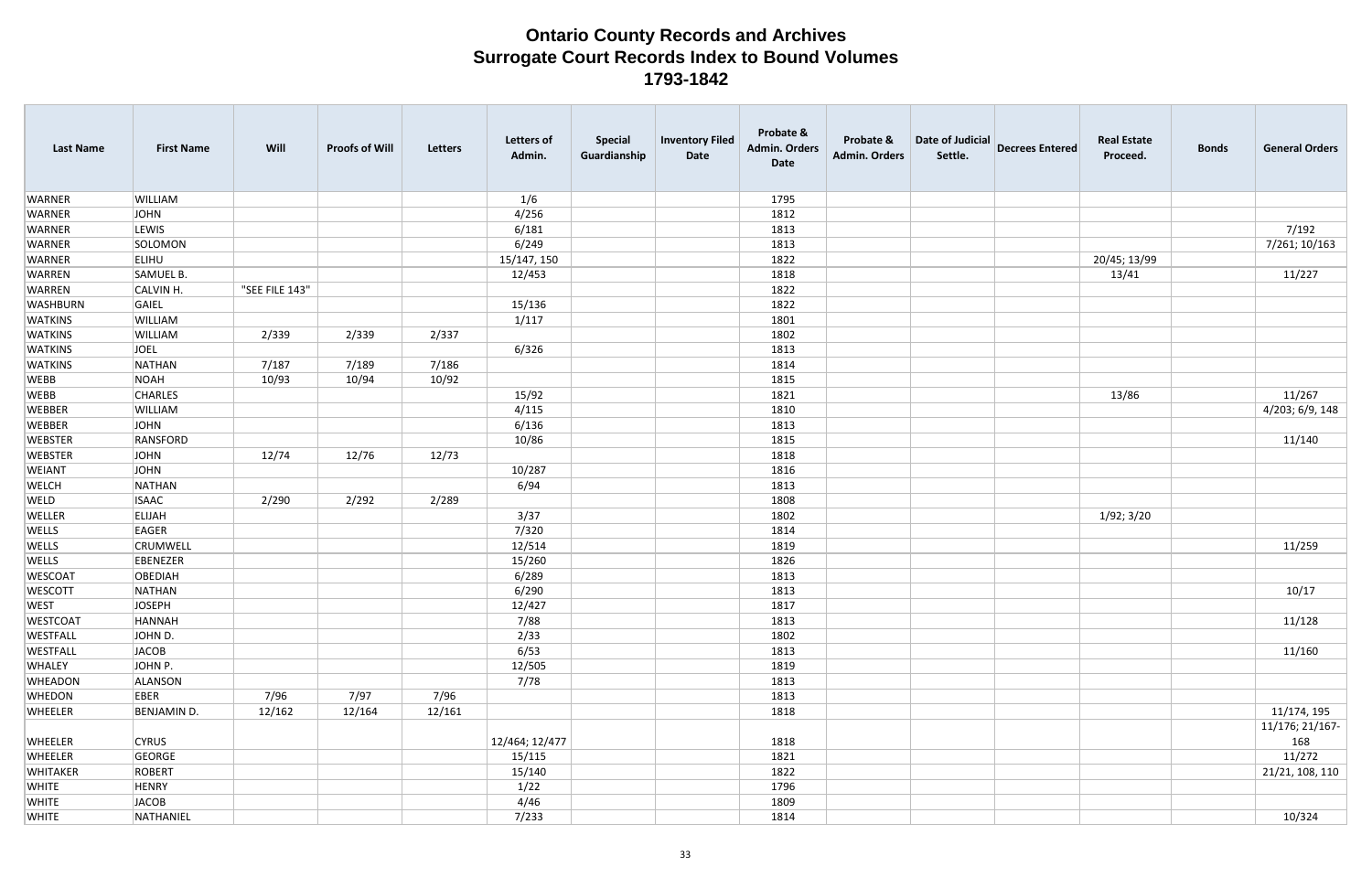| <b>Last Name</b> | <b>First Name</b> | Will   | <b>Proofs of Will</b> | Letters | <b>Letters of</b><br>Admin. | <b>Special</b><br>Guardianship | <b>Inventory Filed</b><br>Date | Probate &<br><b>Admin. Orders</b><br><b>Date</b> | Probate &<br>Admin. Orders | Date of Judicial<br>Settle. | <b>Decrees Entered</b> | <b>Real Estate</b><br>Proceed. | <b>Bonds</b> | <b>General Orders</b> |
|------------------|-------------------|--------|-----------------------|---------|-----------------------------|--------------------------------|--------------------------------|--------------------------------------------------|----------------------------|-----------------------------|------------------------|--------------------------------|--------------|-----------------------|
| <b>WHITE</b>     | ABISHA            |        |                       |         | 10/270                      |                                |                                | 1816                                             |                            |                             |                        |                                |              |                       |
| <b>WHITE</b>     | SALLY             |        |                       |         | 10/309                      |                                |                                | 1819                                             |                            |                             |                        |                                |              |                       |
| <b>WHITE</b>     | ZENAS, JR.        |        |                       |         | 12/400                      |                                |                                | 1817                                             |                            |                             |                        |                                |              |                       |
| <b>WHITE</b>     | <b>THOMAS</b>     |        |                       |         | 15/27                       |                                |                                | 1820                                             |                            |                             |                        |                                |              | 11/274                |
| <b>WHITE</b>     | <b>ELIHU</b>      |        |                       |         | 15/166                      |                                |                                | 1822                                             |                            |                             |                        |                                |              |                       |
| WHITMAN          | BOZA              |        |                       |         | 4/79                        |                                |                                | 1810                                             |                            |                             |                        |                                |              |                       |
| <b>WHITNEY</b>   | <b>THOMAS</b>     |        |                       |         | 1/111                       |                                |                                | 1801                                             |                            |                             |                        |                                |              |                       |
| <b>WHITNEY</b>   | <b>FISHER</b>     |        |                       |         | 2/119                       |                                |                                | 1805                                             |                            |                             |                        |                                |              |                       |
| <b>WHITNEY</b>   | SAMUEL            |        |                       |         | 3/158                       |                                |                                | 1808                                             |                            |                             |                        | 4/44                           |              | 4/118                 |
| WHITNEY          | <b>CYNTHIA</b>    |        |                       |         | 7/28                        |                                |                                | 1813                                             |                            |                             |                        |                                |              | 7/298                 |
| <b>WHITNEY</b>   | <b>ISAAC</b>      | 12/130 | 12/132                | 12/129  |                             |                                |                                | 1818                                             |                            |                             |                        |                                |              |                       |
| <b>WHITNEY</b>   | JONAS             |        |                       |         | 15/195                      |                                |                                | 1823                                             |                            |                             |                        |                                |              | 21/38-42              |
| <b>WHITNEY</b>   | WILLIAM M.        | 18/54  | 18/55                 | 18/53   |                             |                                |                                | 1824                                             |                            |                             |                        |                                |              |                       |
| <b>WICKHAM</b>   | JOHN              | 1/76   | 1/73                  | 1/177   |                             |                                |                                | 1797                                             |                            |                             |                        |                                |              |                       |
| <b>WILCOX</b>    | <b>JOHN</b>       |        |                       |         | 1/95                        |                                |                                | 1800                                             |                            |                             |                        |                                |              |                       |
| <b>WILCOX</b>    | DANIEL            |        |                       |         | 2/245                       |                                |                                | 1807                                             |                            |                             |                        |                                |              | 4/192                 |
| <b>WILCOX</b>    | <b>JOSEPH</b>     |        |                       |         | 7/332                       |                                |                                | 1815                                             |                            |                             |                        |                                |              |                       |
| <b>WILCOX</b>    | ABRAHAM           |        |                       |         | 10/263                      |                                |                                | 1816                                             |                            |                             |                        |                                |              |                       |
| <b>WILCOX</b>    | BENJAMIN          |        |                       |         | 10/323                      |                                |                                | 1817                                             |                            |                             |                        |                                |              |                       |
| <b>WILDER</b>    | <b>CLEMENT</b>    |        |                       |         | 4/33                        |                                |                                | 1809                                             |                            |                             |                        |                                |              | 6/297                 |
| WILDER           | DANIEL            |        |                       |         | 7/30                        |                                |                                | 1813                                             |                            |                             |                        |                                |              | 7/345, 355            |
| <b>WILDER</b>    | RUSSEL            |        |                       |         | 7/340                       |                                |                                | 1815                                             |                            |                             |                        |                                |              |                       |
| WILDER           | GAMALIEL          | 11/10  | 11/16                 | 11/9    |                             |                                |                                | 1817                                             |                            |                             |                        |                                |              |                       |
| <b>WILDER</b>    | <b>ASA</b>        | 14/173 | 14/175                | 14/172  |                             |                                |                                | 1821                                             |                            |                             |                        |                                |              | $21/1-6$              |
| <b>WILEY</b>     | ROBERT            |        |                       |         | 4/142                       |                                |                                | 1811                                             |                            |                             |                        |                                |              |                       |
| WILKEN           | WILLIAM           |        |                       |         | 12/397                      |                                |                                | 1817                                             |                            |                             |                        |                                |              |                       |
| <b>WILKINSON</b> | GOWAN             | 4/234  | 4/237                 | 4/234   |                             |                                |                                | 1811                                             |                            |                             |                        |                                |              |                       |
| WILKINSON        | JEMIMA            | 14/45  | 14/47                 | 12/44   |                             |                                |                                | 1819                                             |                            |                             |                        |                                |              |                       |
| WILLARD          | URANIA            | 14/41  | 14/43                 | 14/40   |                             |                                |                                | 1819                                             |                            |                             |                        |                                |              |                       |
| <b>WILLCOX</b>   | ROGER             |        |                       |         | 15/75                       |                                |                                | 1821                                             |                            |                             |                        |                                |              |                       |
| <b>WILLETS</b>   | <b>JOHN</b>       |        |                       |         | 2/239                       |                                |                                | 1807                                             |                            |                             |                        |                                |              |                       |
| <b>WILLETS</b>   | BARZILLA          | 6/295  | 6/296                 | 6/294   |                             |                                |                                | 1813                                             |                            |                             |                        |                                |              |                       |
| <b>WILLIAMS</b>  | DAVIS             |        |                       |         | 4/139                       |                                |                                | 1811                                             |                            |                             |                        | 4/267                          |              | 4/264                 |
| WILLIAMS         | WILLIAM           |        |                       |         | 4/183                       |                                |                                | 1811                                             |                            |                             |                        | 4/245                          |              |                       |
| <b>WILLIAMS</b>  | DAVID             |        |                       |         | 6/310                       |                                |                                | 1813                                             |                            |                             |                        |                                |              |                       |
| <b>WILLIAMS</b>  | NATHANIEL         |        |                       |         | 7/229                       |                                |                                | 1814                                             |                            |                             |                        |                                |              | 11/53                 |
| <b>WILLIAMS</b>  | ABIGAIL           |        |                       |         | 10/316                      |                                |                                | 1817                                             |                            |                             |                        |                                |              |                       |
| WILLIAMS         | SANFORD           |        |                       |         | 15/71                       |                                |                                | 1820                                             |                            |                             |                        |                                |              | 17/13                 |
| WILLIAMSON       | ABIGAIL           | 18/61  | 18/61                 | 18/60   |                             |                                |                                | 1824                                             |                            |                             |                        |                                |              |                       |
| <b>WILLSON</b>   | LEWIS             | 7/182  | 7/183                 | 7/182   | 7/213                       |                                |                                | 1814                                             |                            |                             |                        |                                |              |                       |
| <b>WILLSON</b>   | DORCAS            | 12/106 | 12/108                | 12/105  |                             |                                |                                | 1818                                             |                            |                             |                        |                                |              |                       |
| <b>WILSON</b>    | <b>STEBBINS</b>   |        |                       |         | 1/9                         |                                |                                | 1795                                             |                            |                             |                        |                                |              |                       |
|                  |                   |        |                       |         |                             |                                |                                |                                                  |                            |                             |                        |                                |              |                       |